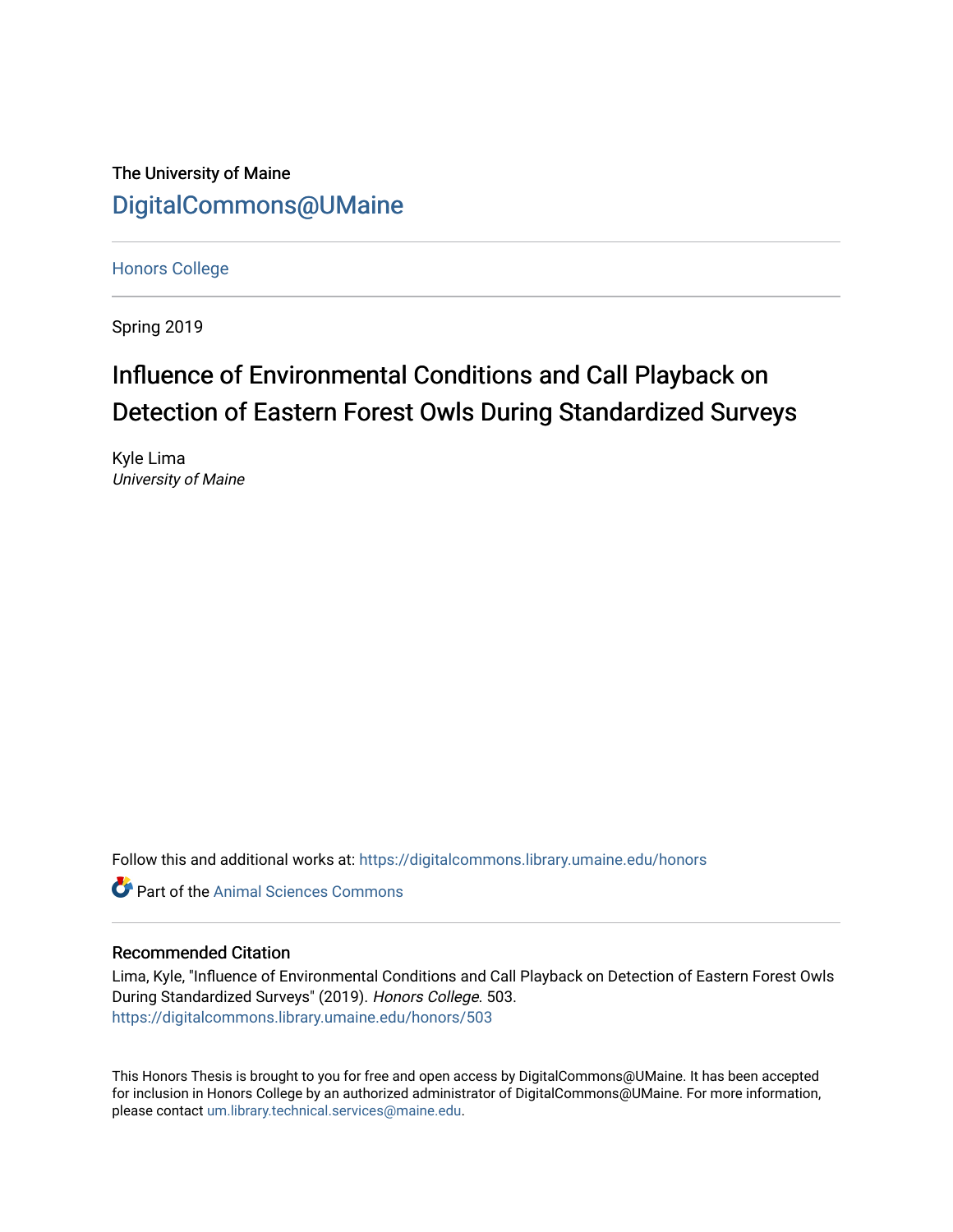### INFLUENCE OF ENVIRONMENTAL CONDITIONS AND CALL PLAYBACK

# ON DETECTION OF EASTERN FOREST OWLS

### DURING STANDARDIZED SURVEYS

by

Kyle A. Lima

A Thesis Submitted in Partial Fulfillment of the Requirements for a Degree with Honors (Wildlife Ecology)

The Honors College

University of Maine

May 2019

Advisory Committee: Erik Blomberg, Assistant Professor of Wildlife Ecology, Advisor Erynn Call, Wildlife Biology for the Maine Department of Inland Fisheries and Wildlife RW Estela, Preceptor in the Honors College Brian J. Olsen, Associate Professor of Ornithology Lindsay Seward, Instructor of Wildlife Ecology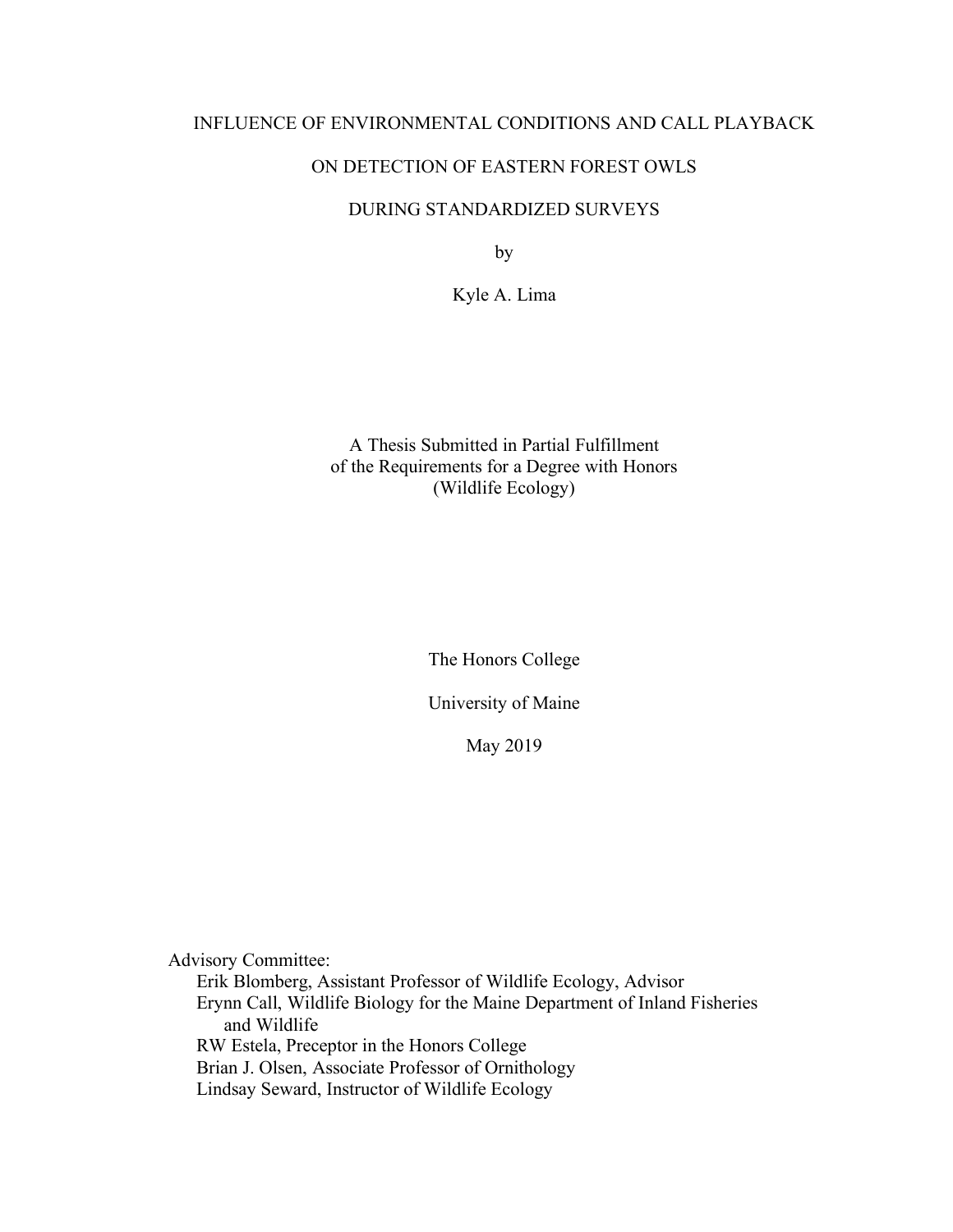#### ABSTRACT

Owls provide ecosystem services and play crucial roles in the environment making them important to monitor and study. However, standardized methods for most species do not exist, and we lack understanding of the effects of many environmental variables and playbacks on detection probability of owls. We performed a multispecies occupancy analysis on owl monitoring data collected from 2004 – 2013 across the state of Maine, to examine the effects of environmental variables, conspecific and heterospecific playback on detection, and general survey protocols for three forest owls: Northern Saw-whet Owl (*Aegolius acadicus*), Barred Owl (*Strix varia*), and Great Horned Owl (*Bubo virginianus*). We found that environmental variables such as cloud cover, precipitation, temperature, time of night, and wind have species-specific results, but noise resulted in decreased detection probability for all species. We did not find support for effects of snow cover or latitude on detection of any species. We also found that conspecific playback increased the detection of that species, and heterospecific playback had variable effects. Specifically, we found that Long-eared and Barred Owl playback increased the detection of Northern Saw-whet Owl, and our results suggest additional heterospecific effects may exist. Our study showed that compared to the Maine Owl Monitoring Program, surveys examining all three of our focal species can increase efficiency and lower disturbance by only broadcasting Long-eared and Barred Owl playbacks during a 10-minute survey. We recommend that future owl surveys take into account species-specific effects of conspecific and heterospecific playback, and use our results when designing survey protocols that include one or more of our focal species.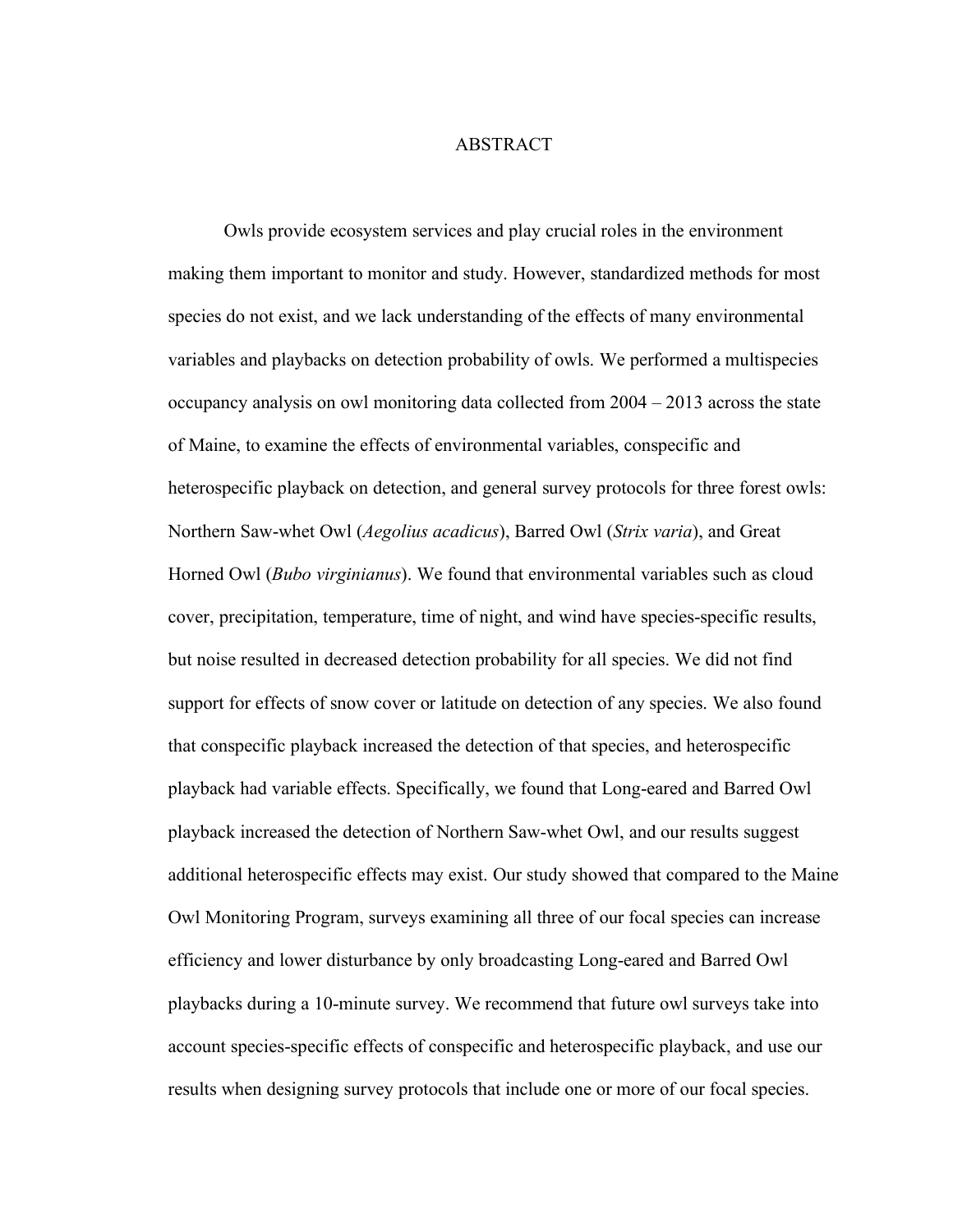#### ACKNOWLEDGEMENTS

The work, results, future implications, and learning that came from this thesis could not be possible if it were not for some truly amazing people. Many thanks goes out to the incredibly hard work of the Maine Owl Monitoring Project's originators and continuers: Susan Gallo from Maine Audubon, Tom Hodgman from Maine Department of Inland Fisheries and Wildlife, and Dave Potter from Unity College. The extensive data collected over the ten year study would have been far from possible if it were not for the help of countless devoted and skilled volunteers. I want to thank them for their devotion to this study and science at large. I'm certain some of those early morning hours were very frigid, and at times made them wonder exactly what they were doing listening for owls at 1:00 am. But, hopefully they can rest assured that their time has been and will be put to good use!

I suppose I should also extend this acknowledgement to my committee and their everlasting ability to be extensively humorous and enjoyable to work with. Oh, and, of course, they were incredibly helpful too! I want to thank RW Estela for his countless grammatical corrections, sentence reconstruction, and thoughtful reflections on my reading list (I never realized how many mistakes I could make in one document). Brian Olsen for always bringing the fun and humor to every event, while still providing an incredibly intelligent scientific view and asking questions I can't answer. Lindsay Seward for her ecological brilliance and willingness to ask the hard questions, as well as constant support throughout the thesis process. A huge thank you goes out to the devotion that my committee member and Maine Inland Fisheries and Wildlife Biologist, Erynn Call always

iii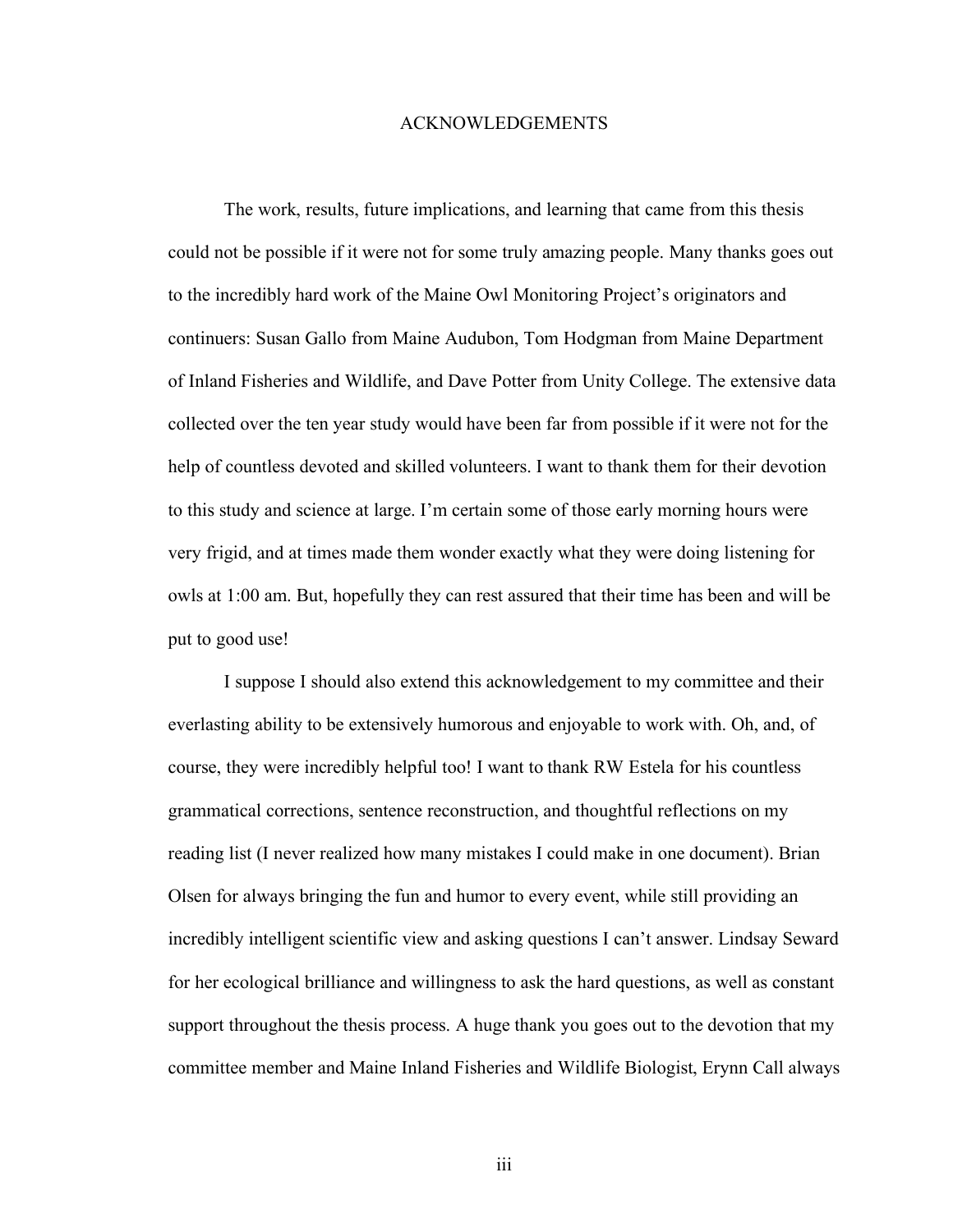expressed during this project. Without her, this project would not have made it into my hands in the first place. Thank you for the consistent meetings to check in, continued communication, and helping me progress and learn. Even with having to deal with a small child, she still made every commitment and meeting, and I greatly appreciate that. Also, the biggest thank you of all goes to my thesis advisor Erik Blomberg. Thank you for being willing to take me on as one of four honors theses, and for continually making time for me, even with as busy as you are. I also appreciate your ability to provide thesis aid at the most random of times, tolerate my questions and random ramblings, facilitate so much learning, and enable me to grow as an ecologist.

I would also like to recognize my amazing, supportive family and friends. Thank you to my parents and my brother for allowing me to chase my dreams, while pushing me, and giving me the space I need to grow. Thank you to all my friends who have impacted me so much throughout my life. They allowed me to become who I want to be, helped me grow in ways they likely don't realize, and made it so much fun along the way. I am so grateful to have such amazing friends, family, and colleagues!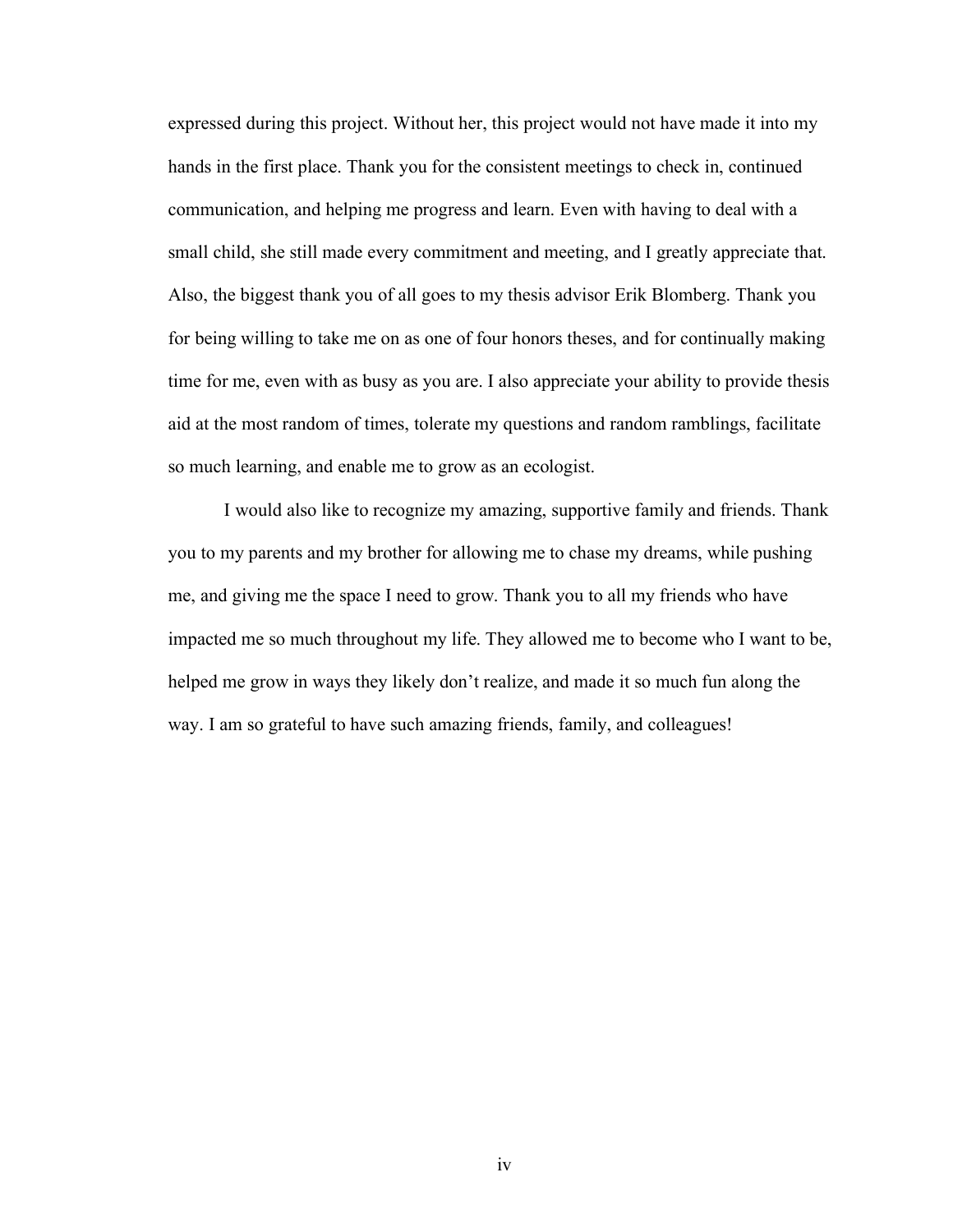# TABLE OF CONTENTS

| List of Tables                       | vi             |
|--------------------------------------|----------------|
| List of Figures                      | vii            |
| Introduction                         | $\mathbf{1}$   |
| Methods                              | 5              |
| Maine Owl Monitoring Program         | 5              |
| <b>Modeling Procedures</b>           | $\overline{7}$ |
| Results                              | 11             |
| <b>Environmental Covariates</b>      | 11             |
| <b>Effects of Playback</b>           | 12             |
| <b>Survey Duration and Structure</b> | 13             |
| Discussion                           | 16             |
| Literature Cited                     | 21             |
| Appendix                             | 25             |
| Author's Biography                   | 41             |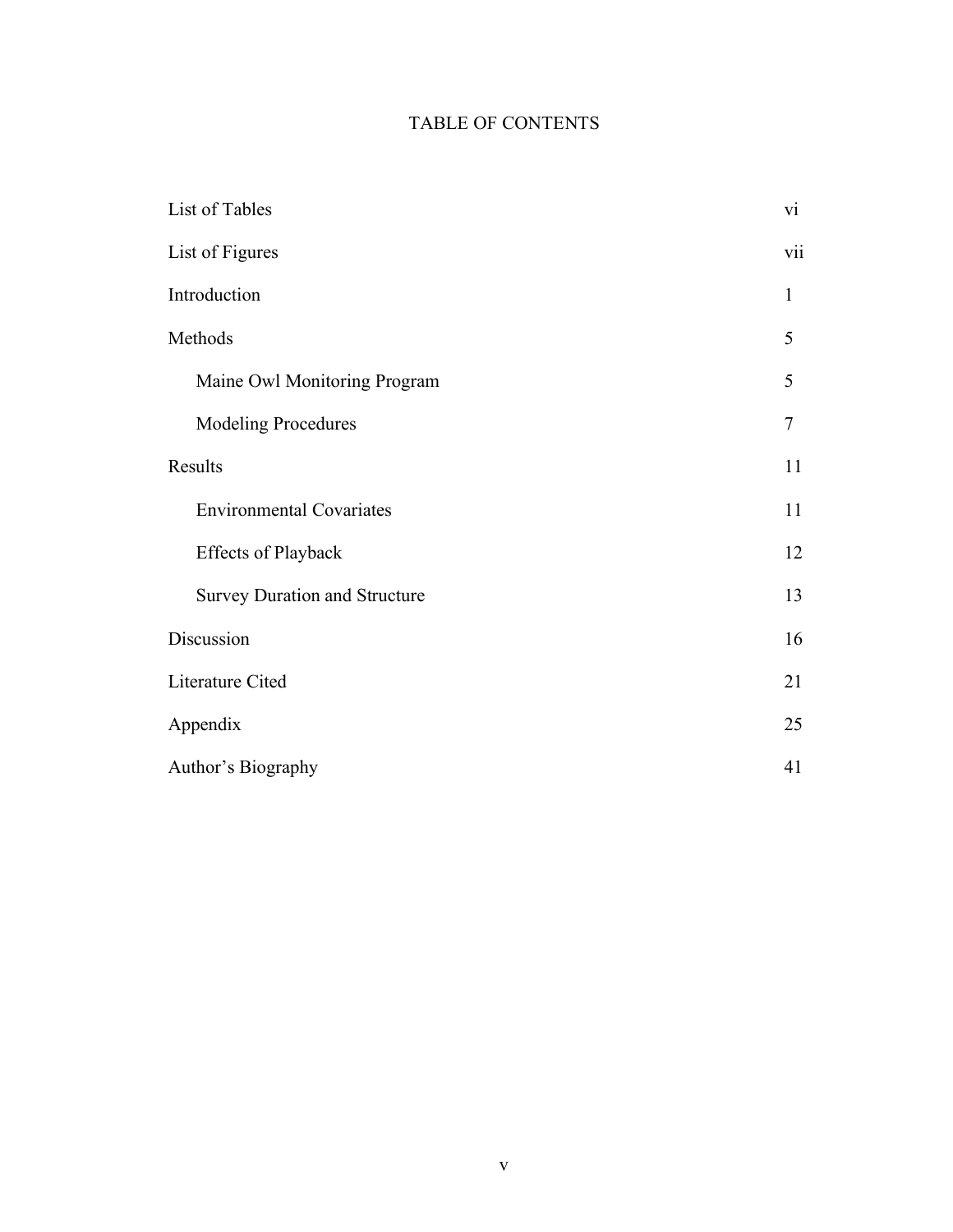# LIST OF TABLES

| <b>Table 1.</b> Playback scenarios used in $p^*$ analysis                | 24 |
|--------------------------------------------------------------------------|----|
| <b>Table 2.</b> Performance of base multispecies detection models        | 25 |
| <b>Table 3.</b> Performance of covariate multispecies detection models   | 26 |
| <b>Table 4.</b> Performance of playback multispecies detection models    | 27 |
| <b>Table 5.</b> Species-specific responses to playback                   | 28 |
| <b>Table 6.</b> Minutes of survey at which species-specific $p^*$ values |    |
| were $> 0.50$ and $> 0.95$                                               | 29 |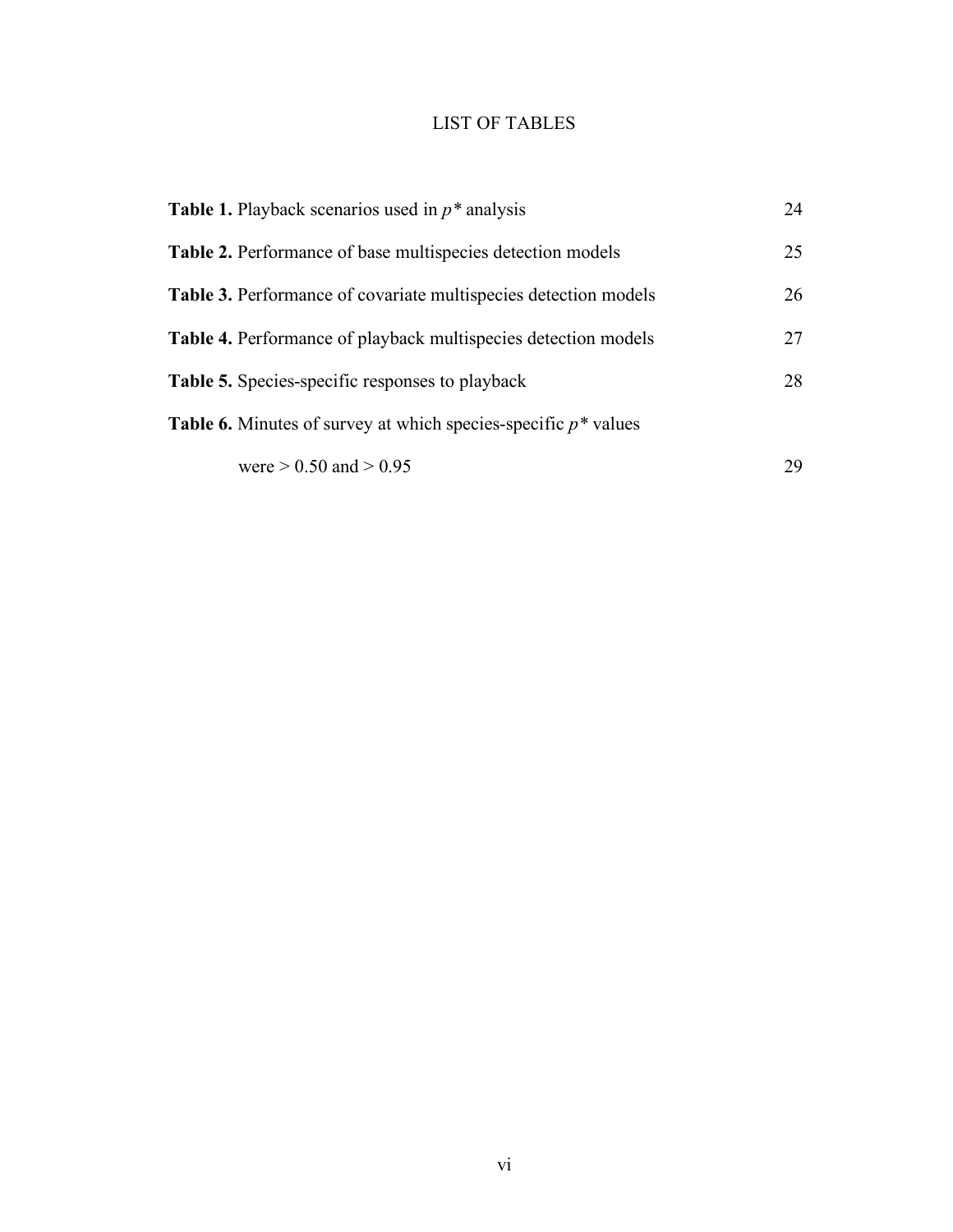# LIST OF FIGURES

| Figure 1. Species-specific responses to six environmental covariates                  | 30 |
|---------------------------------------------------------------------------------------|----|
| <b>Figure 2.</b> Species-specific $p^*$ for hypothetical playback scenarios beginning |    |
| with Northern Saw-whet Owl playback                                                   |    |
| <b>Figure 3.</b> Species-specific $p^*$ for hypothetical playback scenarios beginning |    |
| with Long-eared Owl playback                                                          | 32 |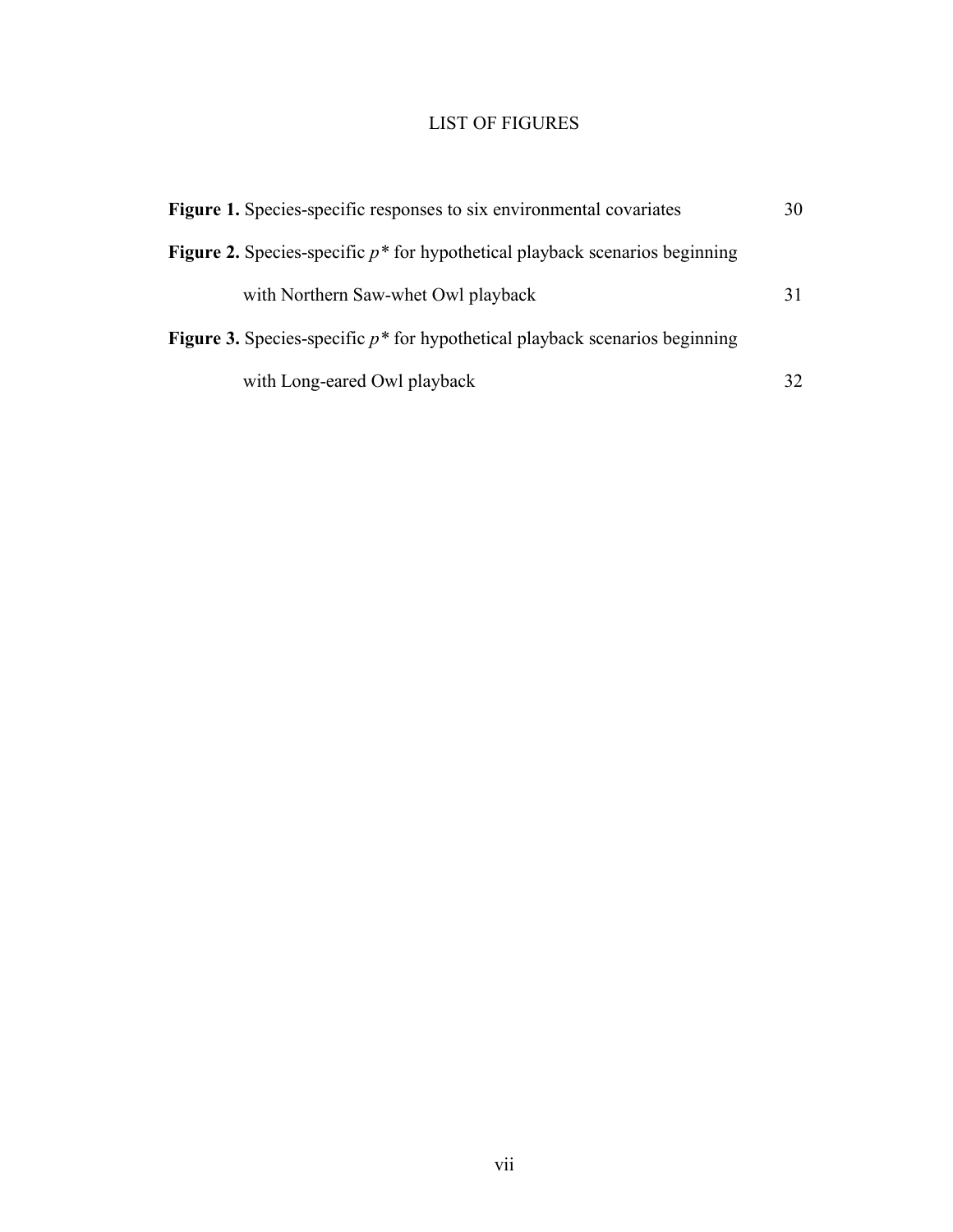#### INTRODUCTION

Understanding changes in the status and occupancy of owls (Strigiformes) is important because they act as indicators of ecosystem status, and perform essential ecological roles that also benefit humans (Korpimäki 1994, Solonen et al. 2015, Labuschagne et al. 2016). Owls provide crucial ecosystem services through predation of rodent (Mammalia: Rodentia) pests, which results in the reduction of rodent-transmitted diseases that affect wild and domestic animals, as well as humans (Singleton et al. 2010, Labuschagne et al. 2016, Muñoz-Pedreros et al. 2016). For this reason, owls are also a key resource in food security (Muñoz-Pedreros and Gil 2009, Singleton et al. 2010, Labuschagne et al. 2016). Owls may also be vulnerable to climate and land-use change due to disturbances such as logging, urban development, and agriculture (Franklin et al. 2000, Grossman et al. 2008, Schilling et al. 2013, Eslarski and Cintra 2014). Changes in weather and climate, additionally, have been shown to explain most of the temporal variation in survival, reproductive output, and recruitment of at least some owl species (Franklin et al. 2000). Monitoring owls is therefore essential to understanding how drivers of global change will affect owl populations, and as a consequence influence the ecosystem services they provide.

Methods for surveying owls are highly variable among species and locations, but most forest owls are surveyed using nocturnal playback surveys to elicit responses and confirm presence (Johnson et al. 1981, Kissling et al. 2010). The sequence of playback, the type of playback used, and the conditions in which surveys are conducted can greatly alter detection probability. Temporal, climatic, and lunar factors affect owl vocalizations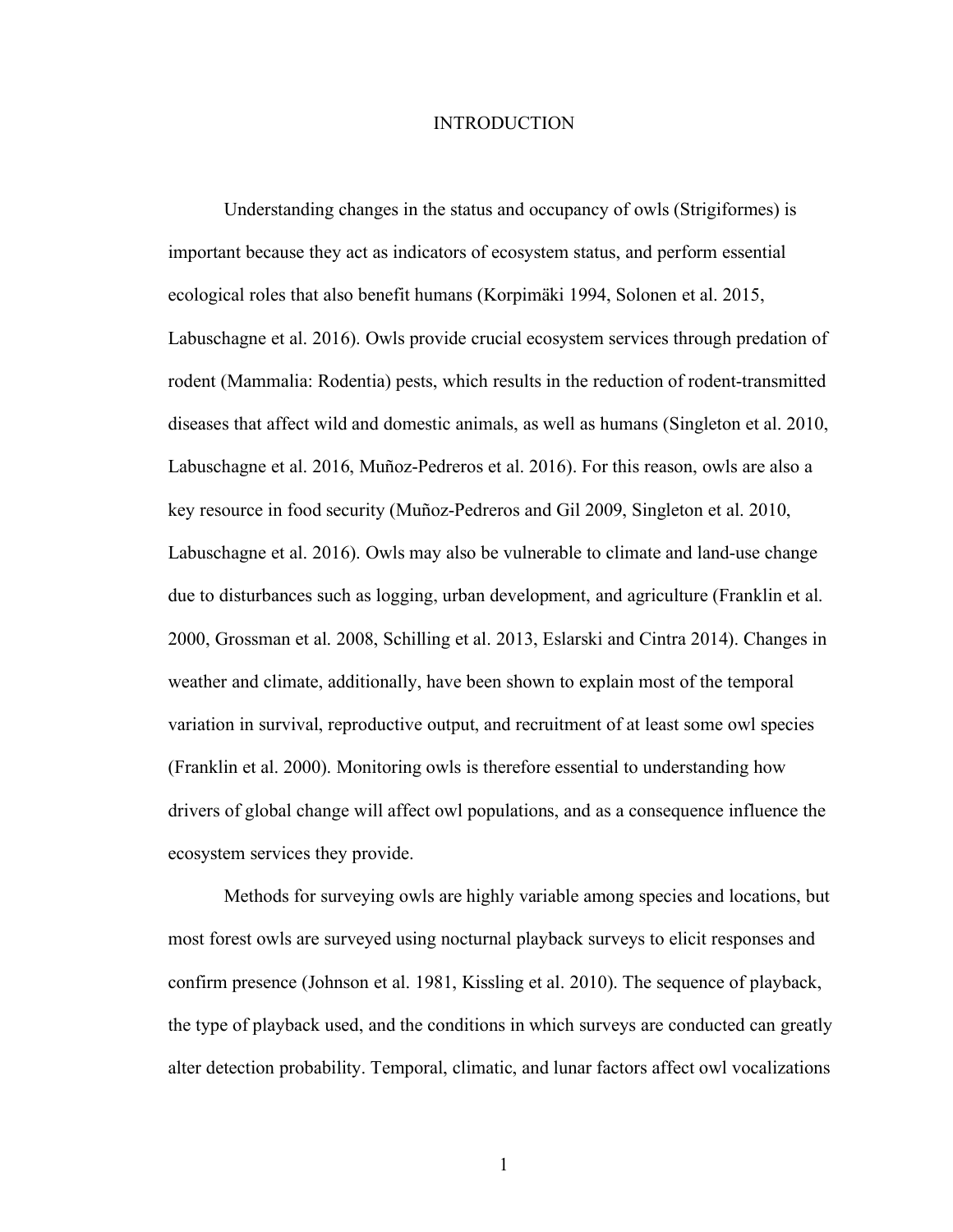and detection, and broadcasting recorded owl calls (playback) can increase detection, but the effects of playback on non-target species is not well understood (Clark and Anderson 1997, Kissling et al. 2010, Odum and Mennill 2010, Neri et al. 2018). The spatial distribution of conspecifics and heterospecifics affect owl survival, presence, and use, and responses to playback and environmental conditions often are species-specific (Grossman et al. 2008, Odum and Mennill 2010, Neri et al. 2018). For some species, such as the Burrowing Owl (*Athene cunicularia*), substantial literature regarding survey protocols exists (e.g., Conway et al. 2007, Manning 2011). For forest owls, however, widely accepted standard survey protocols only exist for Spotted Owls (*Strix occidentalis*) (Franklin et al. 1996, Lint et al. 1999). Although some owls are known to respond to conspecific playback (McGarigal and Fraser 1985, Odum and Mennill 2010, Neri et al. 2018), we lack understanding of how the detection probability of forest owls changes in response to playback of other species, and under varying environmental conditions.

Although many non-methodological studies have been conducted on eastern forest owls, the effectiveness of owl survey methods is not well studied. Banding stations have provided a successful way to monitor the migration of small forest owls such as Northern Saw-whet Owls (Confer et al. 2014), but this method is not appropriate for breeding owls. Although the effects of environmental conditions on some forest owl species have been studied (Kissling et al. 2010), this research has not been conducted in eastern North America. It is also unclear how most eastern forest owls respond to playback of heterospecifics, except Great Horned Owl, which has been shown to respond positively to calls of other species (Bosakowski and Smith 1998). In Maine, where 90%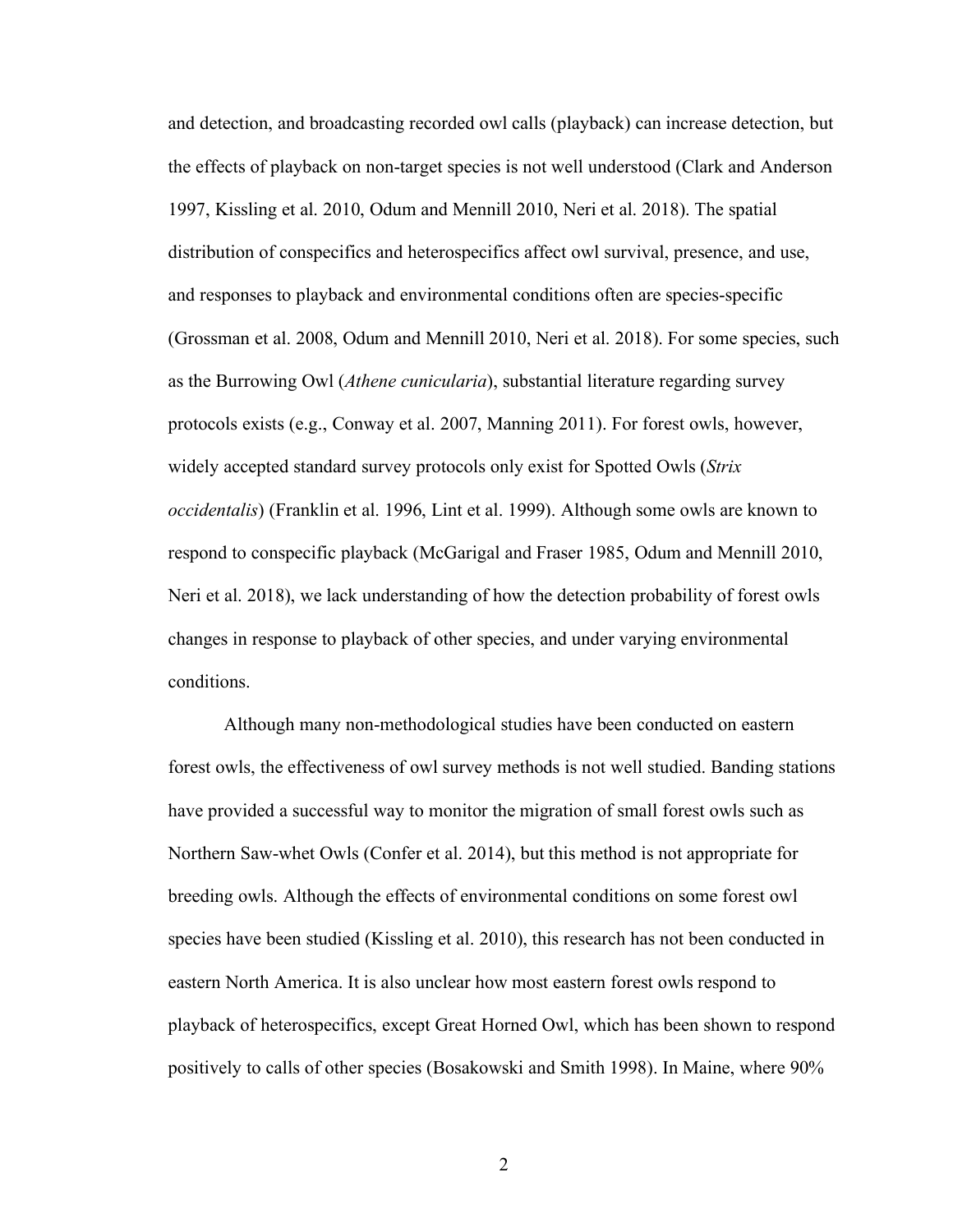of the landscape is covered with forests (Acheson and McCloskey 2008), the three most common and widely detected species are the Northern Saw-whet (*Aegolius acadicus*), Barred (*Strix varia*), and Great Horned Owl (*Bubo virginianus*). Survey methods, heterospecific playback, and environmental effects specific to this region have yet to be evaluated for these common species to date.

In this study our goal was to evaluate the effect of survey protocols, environmental conditions, and playbacks on detection of our three focal species: Northern Saw-whet Owl, Barred Owl, and Great Horned Owl. To accomplish this, we analyzed owl survey data collected during 2004 – 2013 as part of the Maine Owl Monitoring Program (MOMP), a 10-year citizen-science project conducted to better understand the status and distribution of owls throughout the state of Maine. We used multi-species occupancy models to examine how detection probability of each species varied according to survey-level environmental conditions as well as in response to playback calls of four owl species (the three focal species plus Long-eared Owl; *Asio otus*). Our specific objectives were to: (i) evaluate MOMP survey methods and effectiveness of these surveys at detecting owls, (ii) determine the effects of environmental conditions on detection, (iii) examine the effects of conspecific and heterospecific playback on detection, and (iv) make recommendations to improve survey protocols for each of the focal species. We hypothesized that playback of a species would increase the probability of detecting that species (Francis and Bradstreet 1997). Additionally, we predicted that Northern Saw-whet and Long-eared Owl playback would increase the probability of detecting Barred and Great Horned Owl due to competition for food (Marti et al. 1993). We predicted detection of all species would be lower during environmental conditions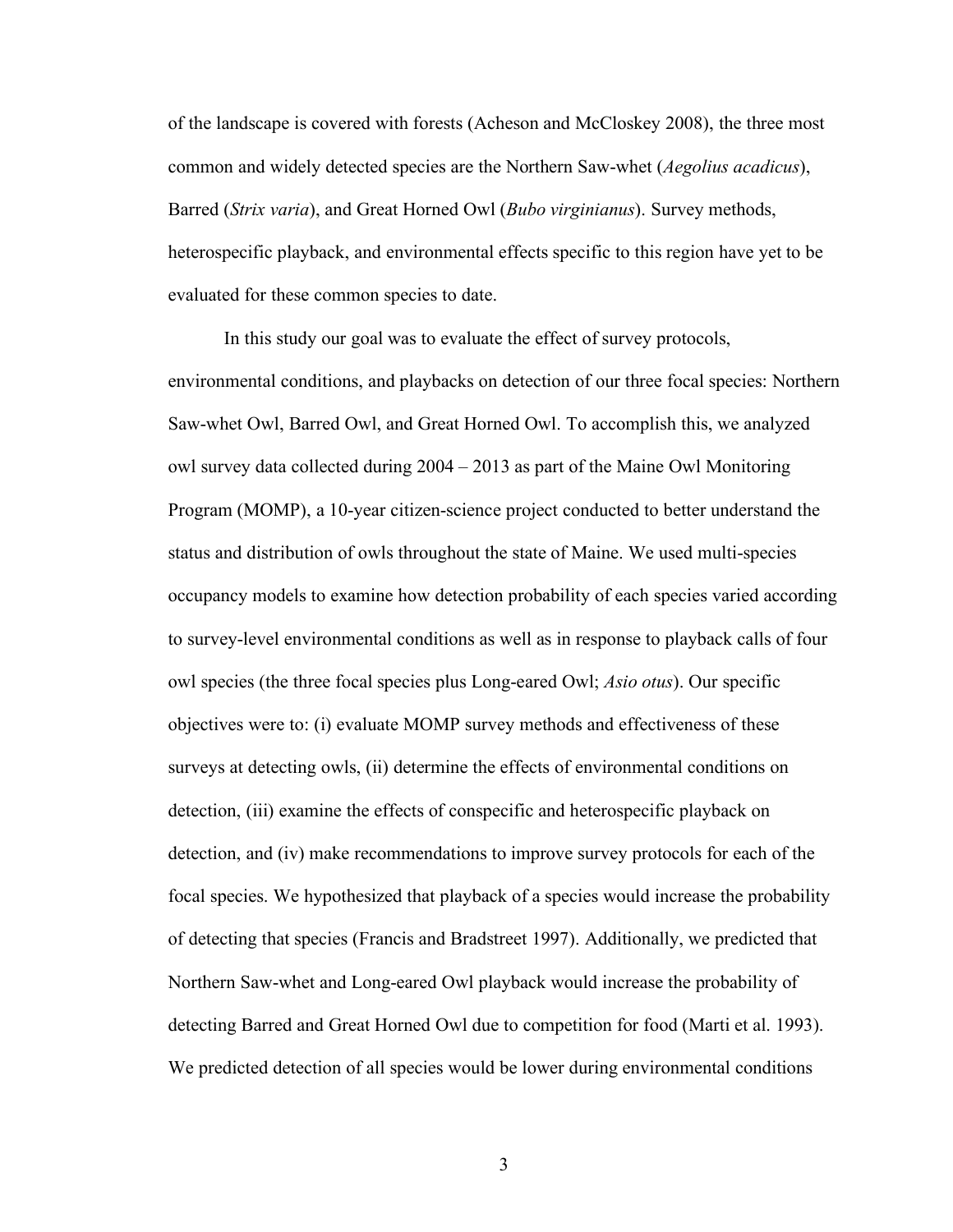where either sounds were muffled, or when owl activity was reduced (Kissling et al. 2010). However, we also predicted the strength of these effects would be species-specific (Conway et al. 2007, Braga and Motta-Junior 2009).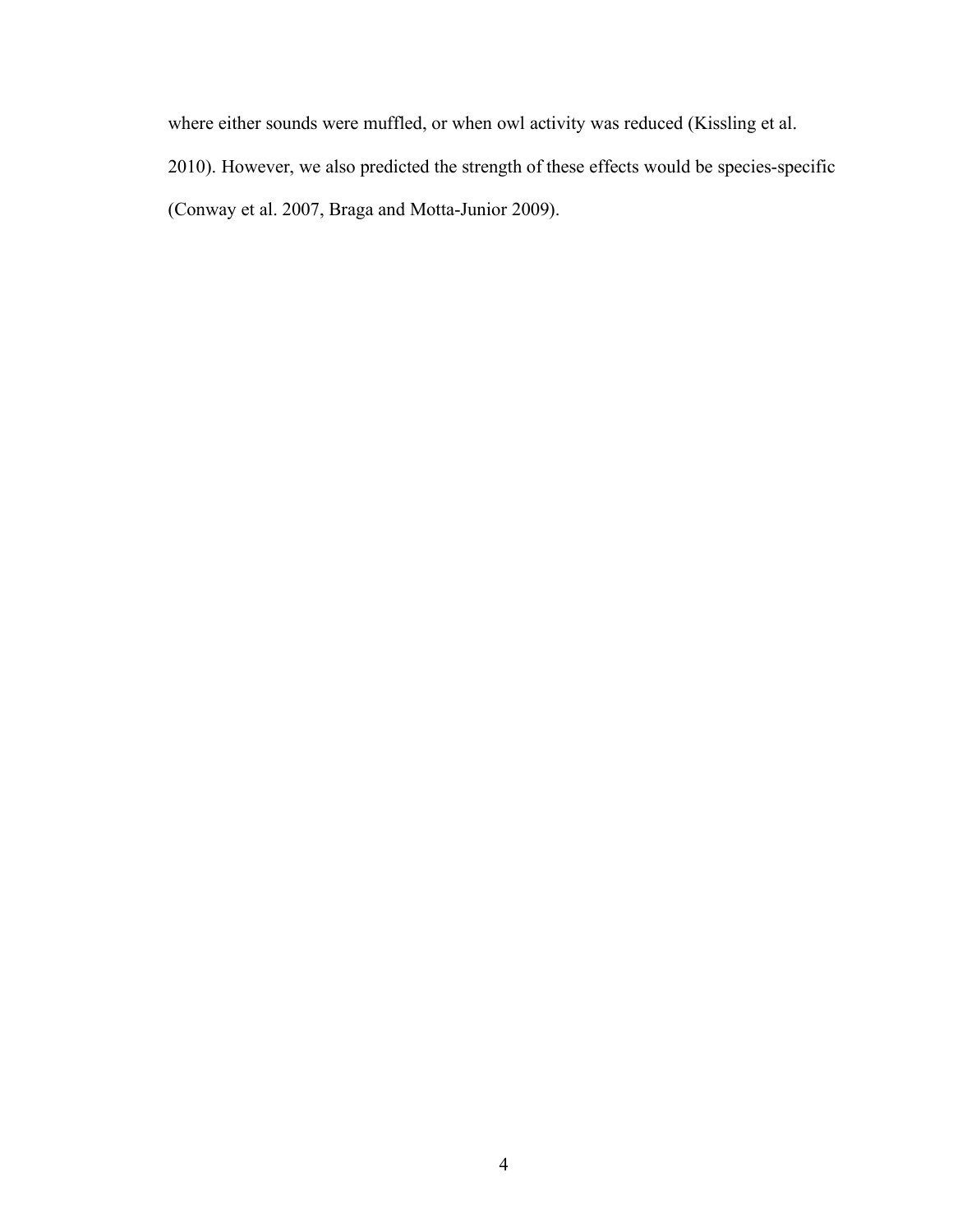#### **METHODS**

#### Maine Owl Monitoring Program

MOMP consisted of a pilot study during 2002 and 2003 to evaluate methods and study design for a primary study conducted from 2004 to 2013. The main goals of the program were to (1) examine owl abundance and distribution in Maine, (2) evaluate survey methods and monitoring effectiveness, and (3) build a long-term citizen-science project through a network of skilled volunteers (Hodgman & Gallo 2004).

Survey routes were established using the Maine DeLorme Atlas (Olathe, KA) grid system to delineate survey blocks that were further divided into four equal quadrants. Within each quadrant, two survey routes were established, however not all routes were sampled equally or sequentially across the study years. Participants were asked to sample their assigned route once during a 6.5-week survey period that started on the first Friday of March each year. All surveys were conducted between 2400 – 0500 hours.

Along each route, participants established ten survey locations that were separated by a minimum distance of 1 mile. During each survey, participants recorded start time, and quantified temperature, cloud cover, snow cover, wind, noise, and precipitation. Temperature was estimated using handheld thermometers or from regional weather records. Cloud cover represented the percentage of the sky covered by clouds, estimated to the nearest  $10\%$ . Snow cover was recorded along a categorical gradient where  $1 =$  no snow cover,  $2 =$  patchy or partial snow cover, and  $3 =$  complete ground cover. Wind speed was approximated following the Beaufort scale from  $0 - 5$  where  $0 = 1$  mph,  $1 = 1$  $1 - 3$  mph,  $2 = 4 - 7$  mph,  $3 = 8 - 12$  mph,  $4 = 13 - 18$  mph, and  $5 = 19 - 24$  mph winds.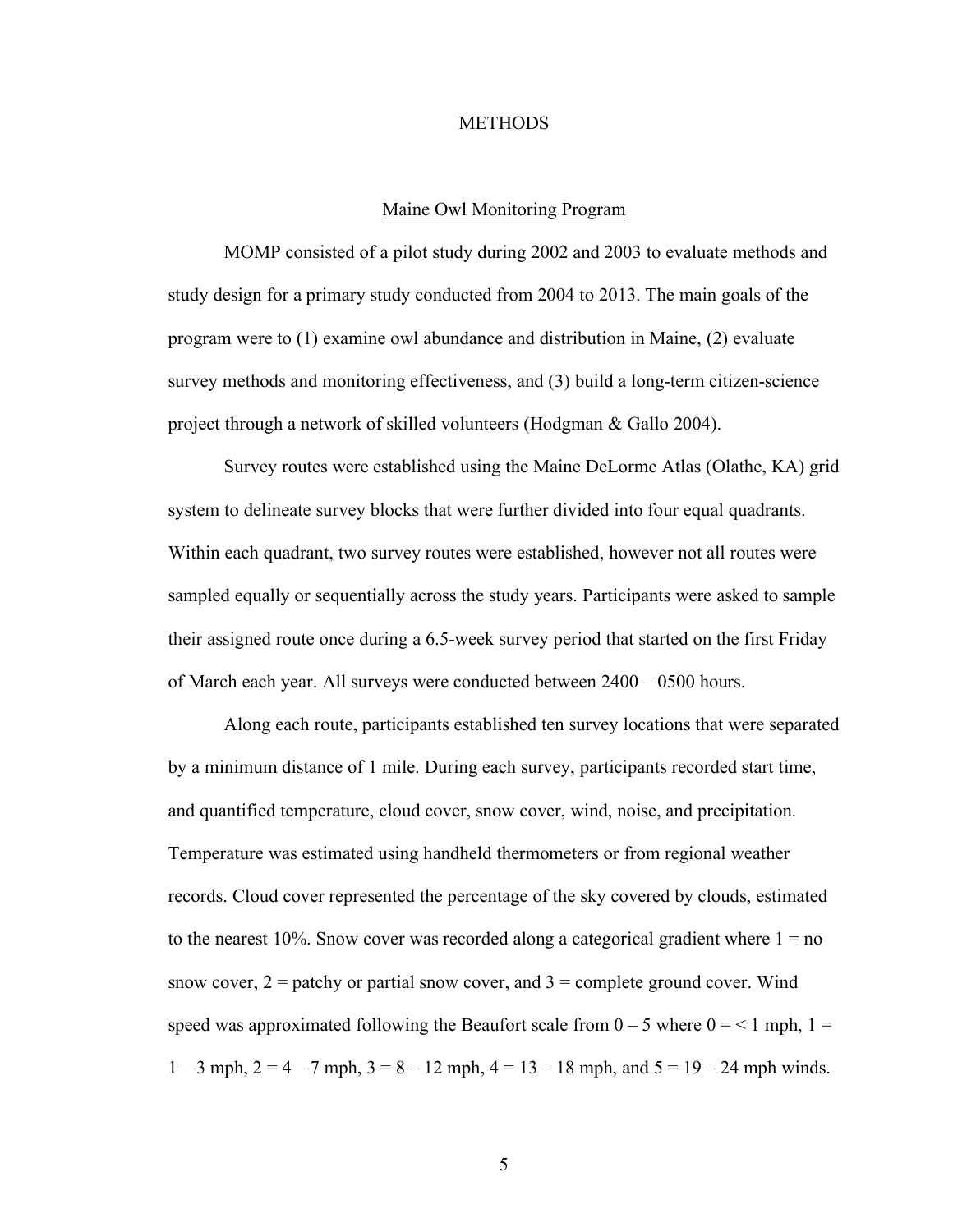Noise was quantified on a scale from  $1 - 4$ , where  $1 =$  relatively quiet,  $2 =$  moderate noise but not affecting ability to hear owls,  $3 =$  loud noise that may affect detection of owls, and 4 = excessive loud noise that probably affects detection of owls. Precipitation was scored categorically from  $0 - 6$  where  $0 =$  none,  $1 =$  drizzle,  $2 =$  light rain,  $3 =$  steady rain,  $4 =$  sleet,  $5 =$  flurries, and  $6 =$  snow. Surveys were not conducted in high winds ( $> 3$ ) on the Beaufort scale) or during precipitation  $> 1$  on the scale.

Surveys began with three minutes of passive listening, followed by a playback and a 1-minute 40-second listening period. At the start of the  $5<sup>th</sup>$  minute of the survey, a second playback of a different species was used, followed by a 5-minute 40-second listening period. At minute 11 a final playback of a third species was broadcast, followed by another 1-minute 40-second listening period, the end of which marked the completion of the survey. All playbacks were broadcast for 20-seconds. During 2004 – 2006, Northern Saw-whet, Barred and Great Horned Owl calls were played, in that order. From 2007 – 2013, the Northern Saw-whet Owl playback was replaced with a Long-eared Owl playback. During each survey, participants recorded all owls heard or seen in each of the 16 sampling intervals, which consisted of 60-second listening intervals (n=10), 20-second playback intervals  $(n=3)$ , and 40-second listening intervals  $(n=3)$ ; the remainder of the minute post-playback). During initial years participants used cassette tapes with recordings of the calls of the focal species for broadcasting playbacks, while during later years, the option to use a 13-minute recording that was structured to play different owl playbacks at the designed times was offered. Participants chose to either use this new method, or continue using the cassette tapes.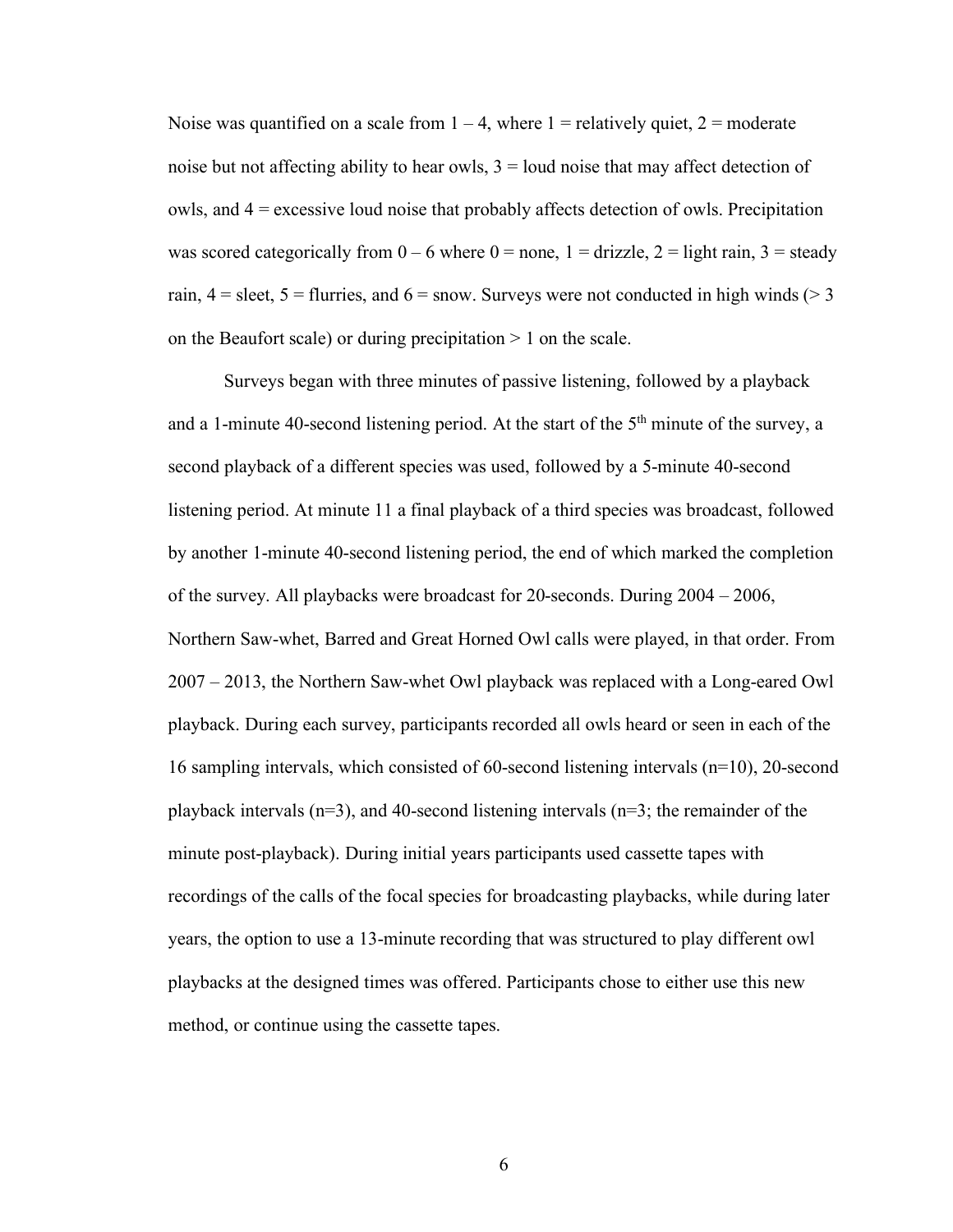#### Modeling Procedures

We constructed species-specific detection histories using owl detections during each sampling interval (i.e. 20-, 40-, or 60-second period) as temporally-repeated observations, and examined the effects of environmental covariates and playback on species detection probabilities (p) using a multispecies occupancy framework (Rota et al. 2016) in program MARK (White and Burnham 1999). We only examined detection probability of Northern Saw-whet, Barred, and Great Horned Owl; all other species recorded during MOMP surveys had a sample size of < 100 detections, and were therefore not considered. We modeled all effects independently (i.e. a unique Beta coefficient) for each species because our goals were to understand species-specific changes in detection in response to environmental and playback effects. Our objectives were strictly related to detection probability, so we used a general structure for the occupancy component of the model that allowed for year-specific occupancy for each of the three focal species (i.e. a year\*species interaction). This occupancy structure was held constant across all models, and occupancy parameters reached convergence in all analyses. All covariates were z-standardized (mean  $= 0.0$ , SD  $= 1.0$ ). We used Akaike information criterion adjusted for small sample size  $(AIC<sub>c</sub>)$  to rank the models following a criterion of **∆**AICc < 2.0 for models to be competitive.

We began model selection for the detection probability component of the analysis by running models with additive or interactive effects of species, ordinal date, and year, and tested quadratic effects of ordinal date. From this model set, we selected the bestperforming model and used this as a base structure upon which we built all further models. We then tested individual models with additive effects of the following eight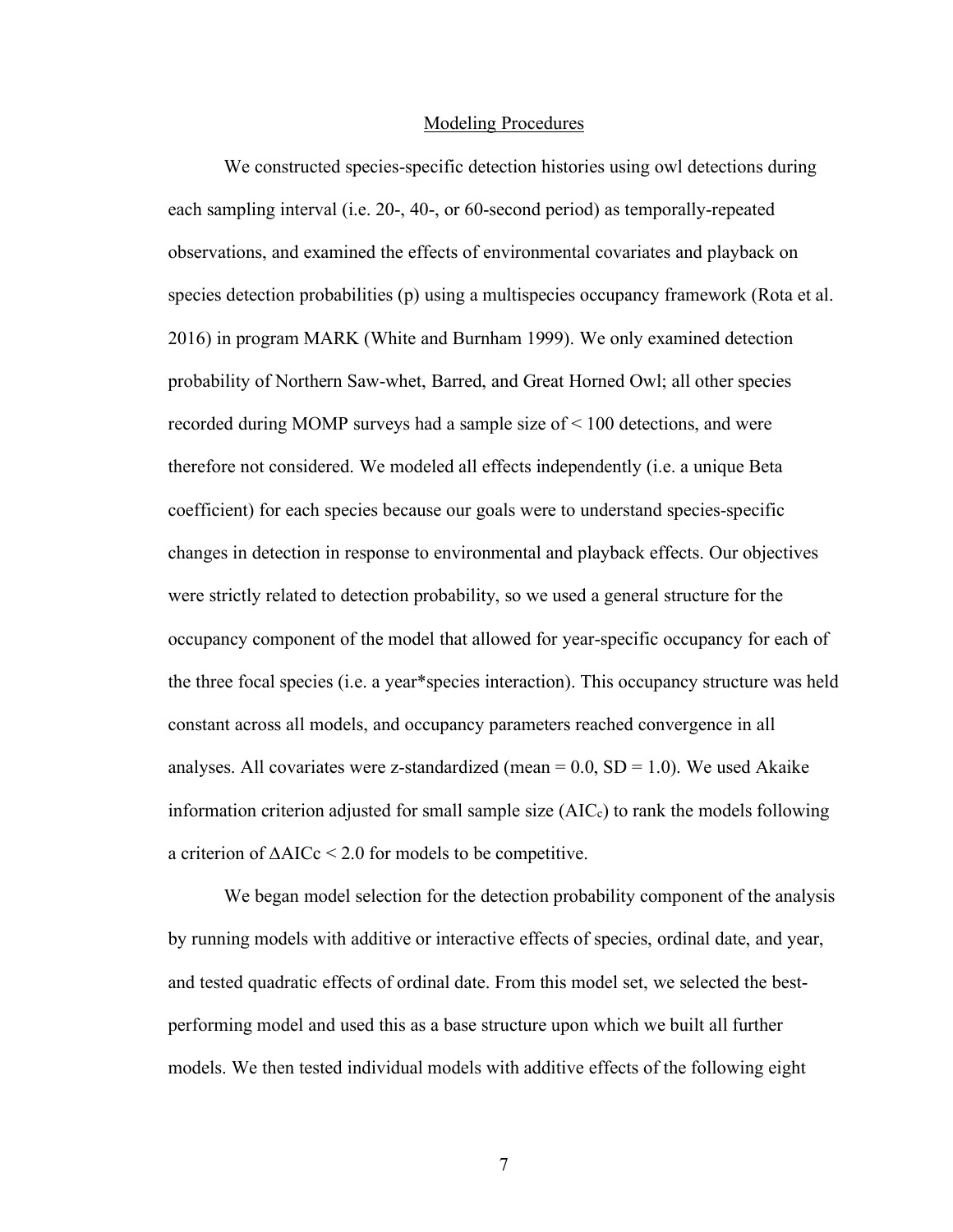covariates on detection of each species: time of survey expressed as time since midnight, temperature, cloud cover, snow cover, wind, noise, precipitation, and latitude. We combined covariate effects that performed better than the base model into a singular comprehensive model, from which all inference was made. However, we conducted a correlation matrix analysis between all covariates in program R (version 3.4.2), and found that no two covariates were correlated ( $r > 0.5$ ). We used the Beta coefficients ( $\beta$ ) and their 95% confidence intervals to further evaluate covariate support (95% CI does not overlap zero) and relative differences in effects among species (differences in speciesspecific  $\beta$  for each supported variable).

To determine the effects of the playback on detection of the three species of owl, we used the best model from our base model selection (combined species, date and year effects) and created individual models with effects for each of the four species' playbacks, applied independently (i.e. unique  $\beta$  coefficients) to detection probability for each of the three focal species. We examined the effect of each playback on each species where we modeled a unique detection probability for the 20-second period of playback and each subsequent sampling interval until the next species' playback began. For Great Horned Owl, the effect of playback was modeled to include the 20-second playback and the remaining sampling intervals until the end of the survey. Effects of Northern Sawwhet Owl and Long-eared Owl playback were limited to the years in which they were played (NSWO =  $2004 - 2006$ ; LEOW =  $2007 - 2013$ ). Although detections of Longeared Owl were too infrequent to analyze, we still included the effects of Long-eared Owl playback on our three focal species because it was played for seven years of the surveys, and it has been shown that heterospecific playback can effect detection of other owl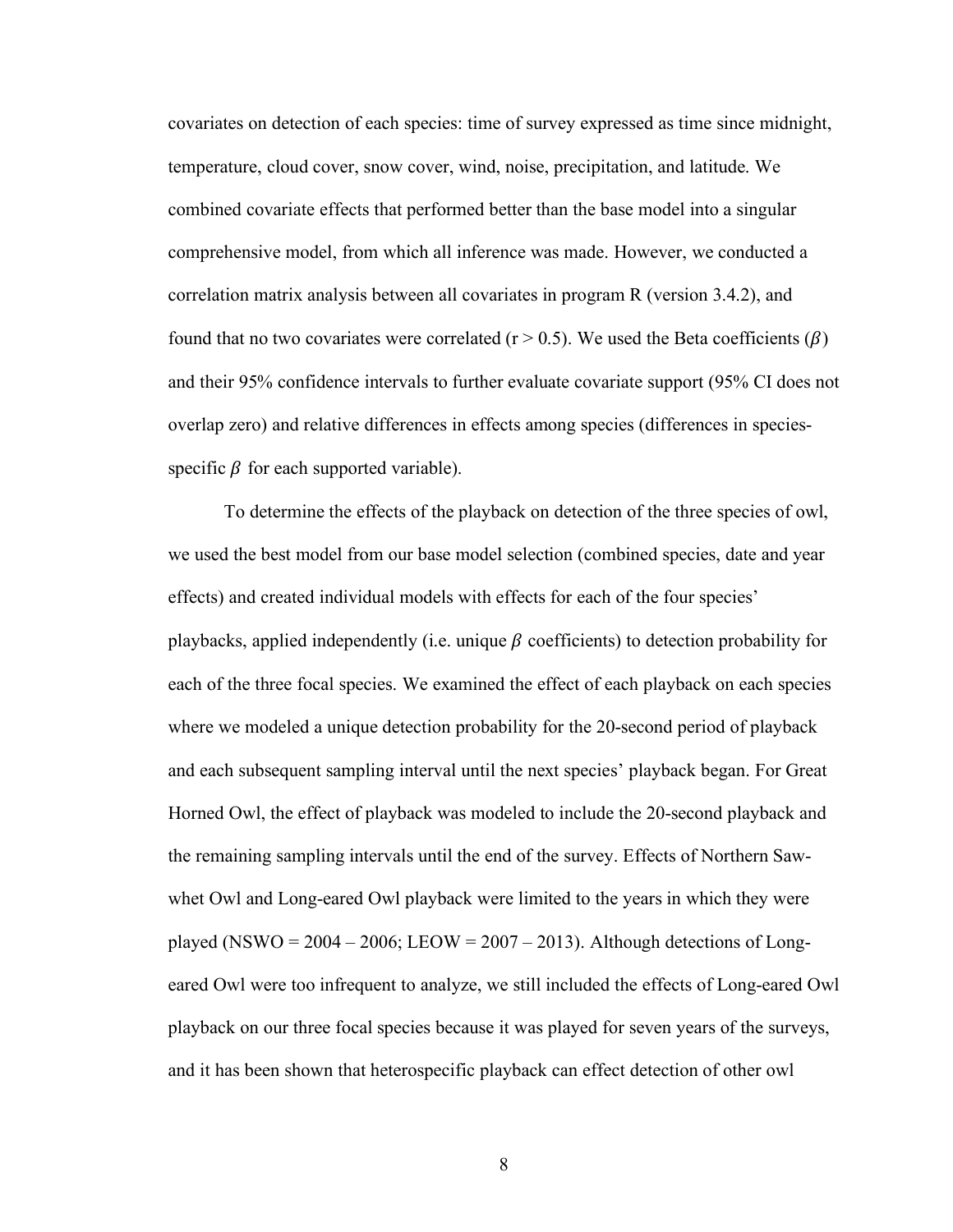species (Bosakowski and Smith 1998). Based on preliminary results, we eventually combined all four playback structures into one comprehensive model, and made further inferences and interpretations from this combined model that also included an effect of the playback interval on the detection of all species. We also ran a post-hoc model to specifically examine the effects of Barred Owl playback on Northern Saw-whet Owl detection, where we modeled Barred Owl playback effects only during the years in which Long-eared Owl was broadcast  $(2007 - 2013)$ . This allowed us to evaluate whether the effect of Barred Owl playback on Northern Saw-whet Owl detection was still supported without the bias of Northern Saw-whet Owl playback.

In all analyses, we interpreted only detection estimates and did not draw inference from occupancy parameters, except to ensure that estimates reached convergence. For this reason, conforming to all assumptions of occupancy models was not required. For example, survey routes were not evenly sampled through all years of the survey, and were not independent given that the same breeding pair could return each year. However, our objectives do not require us to meet these assumptions as we were only interested in species-specific effects on detection.

To examine how effective surveys were at detecting species presence at a given survey location and determine the most efficient and effective survey structure for each species singly as well as combined, we used estimates of interval-specific detection probabilities from our best-supported model to calculate *p\** as

$$
p^* = 1 - (\prod_{1:n} (1-p))
$$

which estimates the probability that each species was detected at least once during a survey of *n* intervals, where *p* is the probability of detection during a single sampling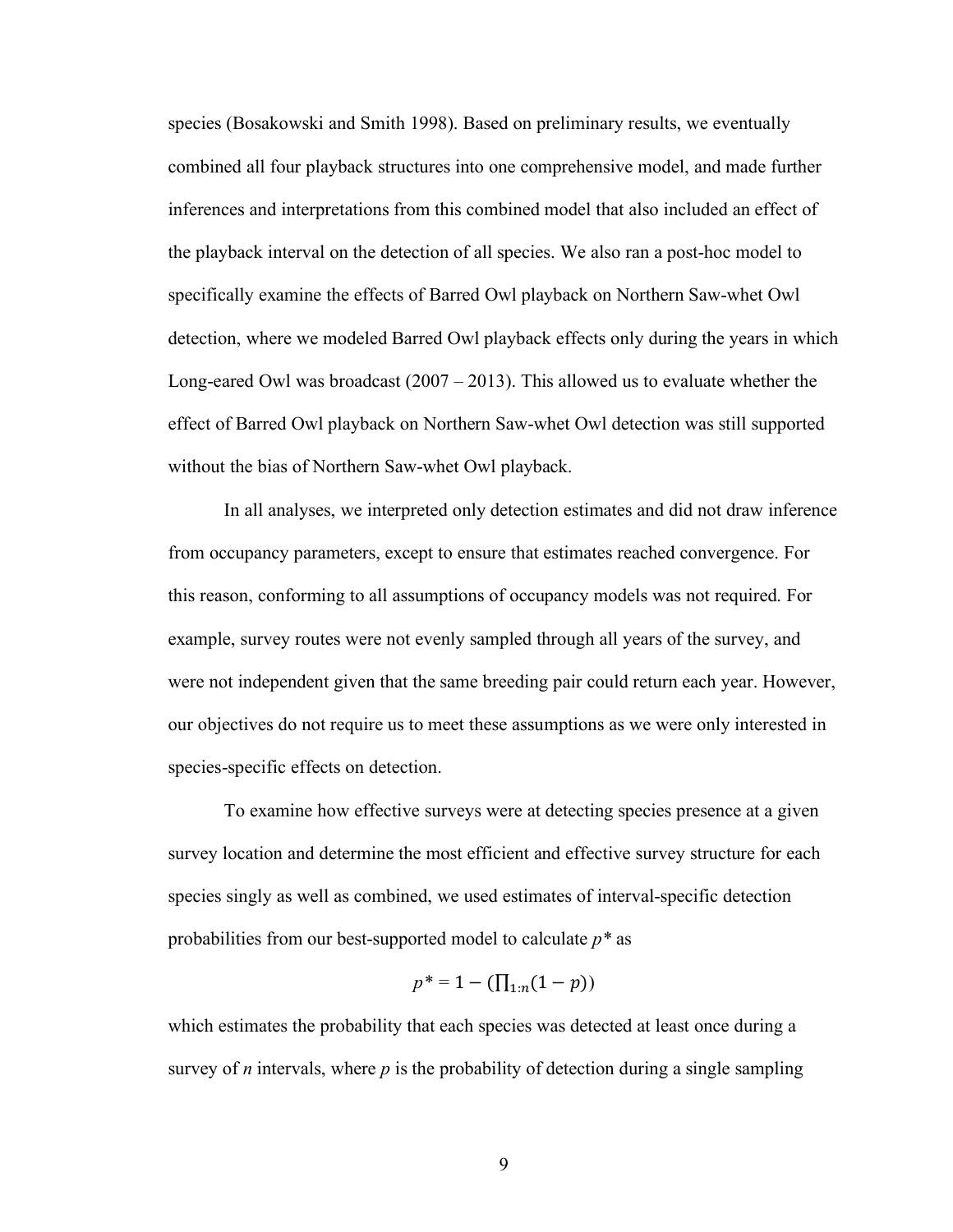interval (*i*). We used real parameter estimates (*p*) from the most competitive model of our playback model selection, and calculated *p\** under a variety of scenarios to explore how potential differences in playback structure and survey length could affect detection of each species during the survey. We used values of *p* from years that were closest to the mean value for each species, and assumed mean values for all environmental covariates.

We first calculated *p\** for each successive survey length (e.g. 1 interval, 2 intervals, etc.) under the existing protocol for each of the three focal species, and we repeated this for both when Northern Saw-whet Owl was played first and when Longeared Owl was played first. We then explored hypothetical alternative survey structures where we assumed only two playbacks were broadcast (i.e., either Northern Saw-whet or Long-eared plus Barred Owl), and where we assumed only one playback was broadcast (Northern Saw-whet or Long-eared only) during the survey (Table 1). We also explored a hypothetical survey structure consisting of only passive listening, which we compared all alternative playback structures to. We report change in predicted detection probability by increasing survey duration, and evaluated differences in relative ability to detect each species among survey structure based on the number of intervals required for a species' detection probability to reach values of both  $> 0.50$  and  $> 0.95$ . In cases where two survey structures achieved the same  $p^*$  on the same minute, we considered the survey structure with the fewest number of playbacks to be more ideal because fewer playbacks could limit disturbance and chance of human error.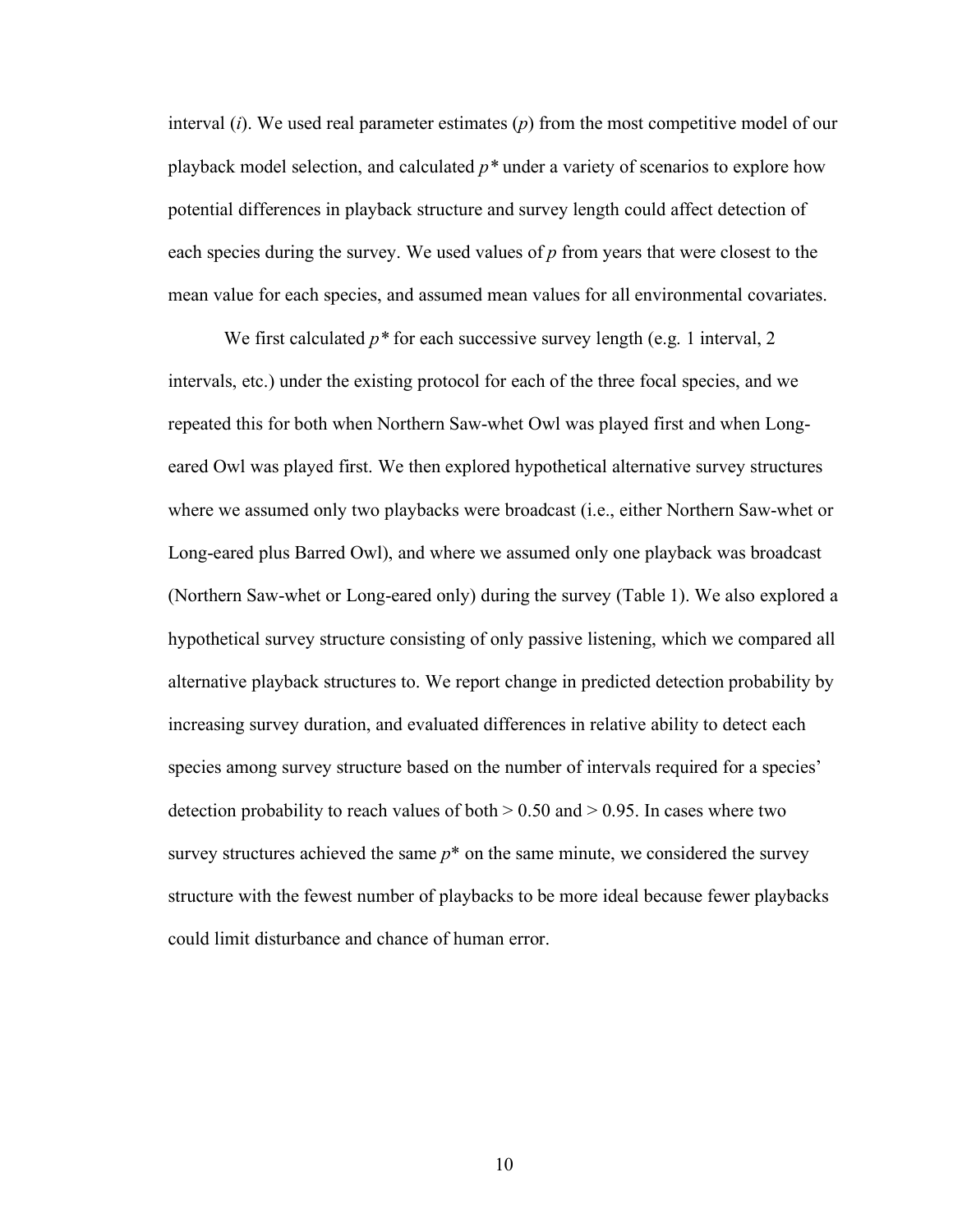#### RESULTS

From 2004 – 2013, MOMP participants completed 5280 stop-level surveys across 110 different routes throughout the state. At least one of the three focal species was detected on 32% of surveys (1705 surveys). Barred Owls were most frequently detected species (23% of surveys), followed by Northern Saw-Whet Owl (8% of surveys), and Great Horned Owl (6% of surveys).

We found support for species-specific effects of year as well as species-specific effects of date (quadratic) on detection (Table 2). We found no support for Northern Sawwhet and Barred Owl detection changing with date of the survey ( $\beta_{\rm NSWO}$  = 0.050; 95% CI  $=$  -0.158 to 0.058;  $\beta_{\text{BAD}}$  = 0.071; 95% CI = -0.006 to 0.147), but detection probability of Great Horned Owl was greatest at the start of the survey season (e.g., early March), and decreased thereafter ( $\beta_{\text{GHOW}}$  = -0.227; 95% CI = -0.375 to -0.079).

#### Environmental Covariates

Models that included latitude and snow cover were not supported (Table 3). All other covariates performed better than the base model, and were combined into a single comprehensive model (Table 3). We did not find support that time of night affected detection probability of Northern Saw-whet Owl ( $\beta_{\rm NSWO}$  = -0.057; 95% CI = -0.118 to 0.004) or Barred Owl ( $\beta_{\text{BAD}}$  = -0.036; 95% CI = -0.076 to 0.004), but detection of Great Horned Owl increased as time since midnight increased ( $\beta_{\text{GHOW}} = 0.092$ ; 95% CI = 0.005 to 0.178). Cloud cover increased detection of Barred Owl slightly ( $\beta_{\text{BAD}}$  = 0.045; 95%  $CI = 0.005$  to 0.085), but we found no support for effects on Northern Saw-whet Owl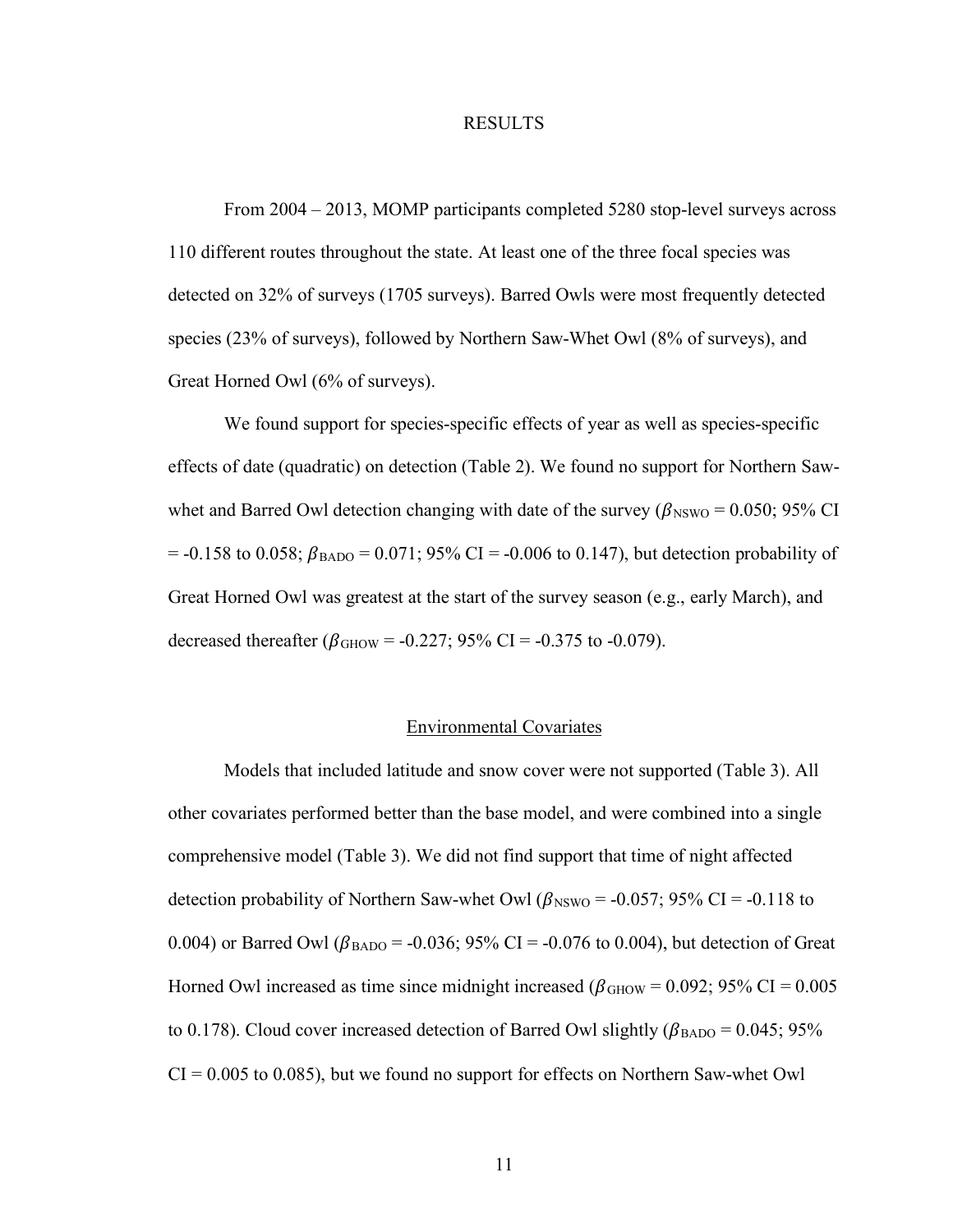$(\beta_{\text{NSWO}} = 0.030; 95\% \text{ CI} = -0.034 \text{ to } 0.094)$  or Great Horned Owl ( $\beta_{\text{GHOW}} = -0.052; 95\%$ )  $CI = -0.127$  to 0.023). There was no support for an effect of temperature on detection of Northern Saw-whet Owl ( $\beta_{\rm NSWO}$  = 0.018; 95% CI = -0.040 to 0.077) or Barred Owl  $(\beta_{\text{BAD}} = 0.045; 95\% \text{ CI} = -0.001 \text{ to } 0.090)$ , but as temperature increased, detection of Great Horned Owl decreased ( $\beta$ <sub>GHOW</sub> = -0.124; 95% CI = -0.227 to -0.022). Precipitation negatively affected the detection Northern Saw-whet Owl ( $\beta_{\rm NSWO}$  = -0.091; 95% CI = -0.170 to -0.013) and Barred Owl ( $\beta_{\text{BAD}}$  = -0.043; 95% CI = -0.079 to -0.007), but there was no support for an effect on Great Horned Owl ( $\beta_{\text{GHOW}}$  = -0.013; 95% CI = -0.107 to 0.081). Higher wind speeds decreased detection of Northern Saw-whet Owl ( $\beta_{\rm NSWO}$  = -0.185; 95% CI = -0.253 to -0.116) and Great Horned Owl ( $\beta_{\text{GHOW}}$  = -0.142; 95% CI = -0.218 to -0.066), but effects on Barred Owl detection had no support ( $\beta_{\text{BAD}}$  = -0.039; 95% CI =  $-0.070$  to 0.006). We found that higher noise levels decreased the detection of all three species ( $\beta_{\text{NSWO}}$  = -0.100; 95% CI = -0.154 to -0.046;  $\beta_{\text{BAD}}$  = -0.052; 95% CI =  $-0.089$  to  $-0.015$ ;  $\beta_{\text{GHOW}} = -0.138$ ; 95% CI =  $-0.210$  to  $-0.066$ ).

### Effects of Playback

All models that included the effect of a playback performed better than the base model, so all playback effects were combined into a single model structure, which was best supported (Table 4). From this model, we found that detection of owls was substantially decreased in general during the 20-second playback periods compared to non-playback periods of the survey ( $\beta_{\text{pb}}$  = -2.031; 95% CI = -2.150 to -1.913). Following the completion of playback, each of the four species' calls produced varying effects on subsequent detection that differed among species. Northern Saw-whet Owl playback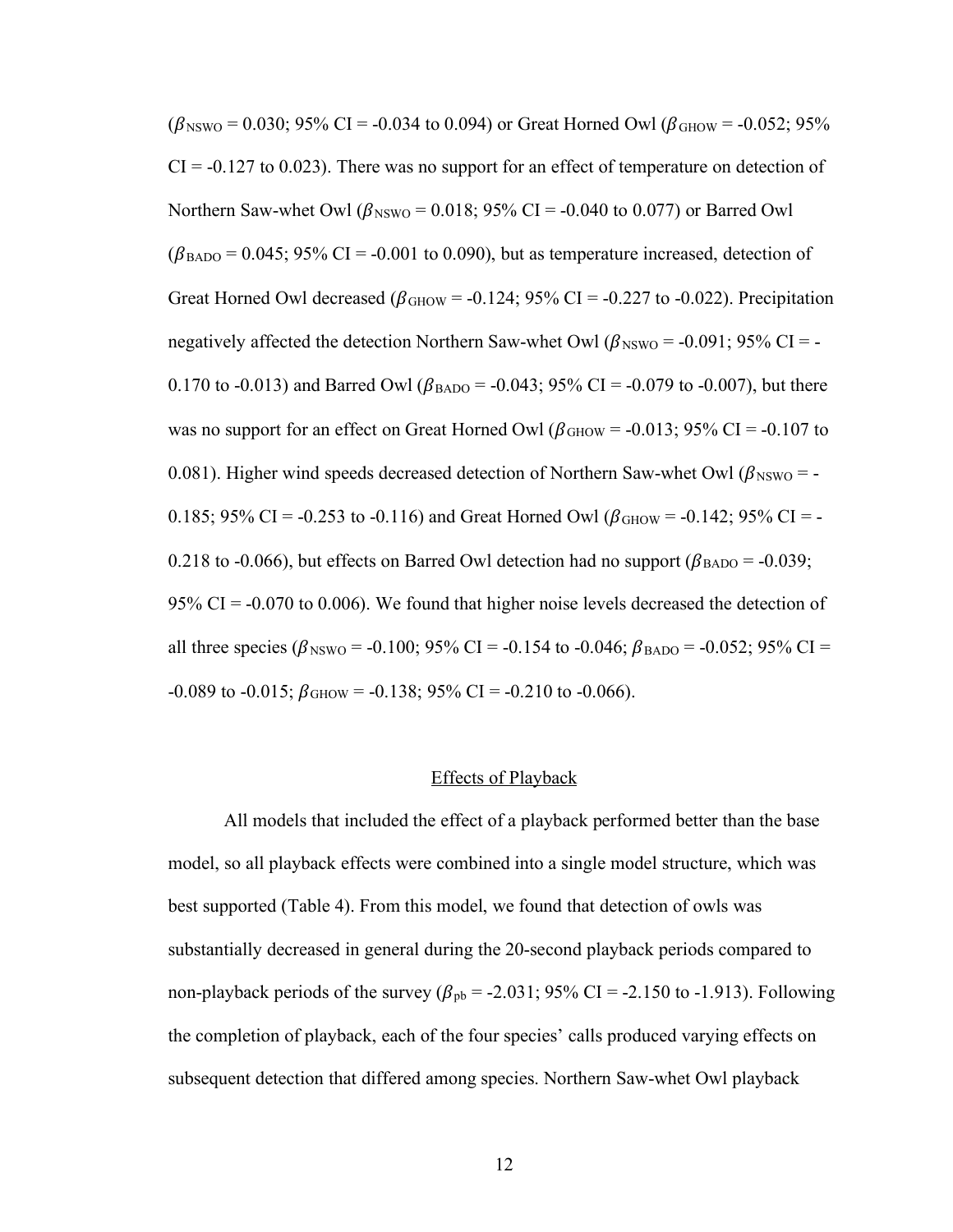increased detection of Northern Saw-whet Owl ( $\beta_{\text{NSWO}}$  = 0.793; 95% CI = 0.571 to 1.015), but we found no support for an effect on detection of Barred Owl  $(\beta_{\text{BAD}} = -1)$ 0.005; 95% CI = -0.196 to 0.187) or Great Horned Owl ( $\beta_{\text{GHOW}}$  = 0.299; 95% CI = -0.003 to 0.602) during the 3-minute period following playback. Long-eared Owl playback did not have support for an effect on detection of Barred Owl ( $\beta_{\text{BAD}}$  = 0.076; 95% CI = -0.071 to 0.223) or Great Horned Owl ( $\beta_{\text{GHOW}}$  = 0.198; 95% CI = -0.056 to 0.453), but increased detection of Northern Saw-whet Owl ( $\beta_{\text{NSWO}} = 0.540$ ; 95% CI = 0.307 to 0.773). We found that Barred Owl playback increased the detection of all three species, but was strongest for Barred Owl ( $\beta_{\text{BAD}}$  = 0.740; 95% CI = 0.644 to 0.836), followed by Northern Saw-whet Owl ( $\beta_{\text{NSWO}}$  = 0.691; 95% CI = 0.544 to 0.838), and finally Great Horned Owl ( $\beta_{\text{GHOW}} = 0.392$ ; 95% CI = 0.221 to 0.563). This positive effect of Barred Owl playback on Northern Saw-whet Owl detection was also supported in our post-hoc model that examined this effect exclusively in years when Northern Saw-whet Owl playback was not broadcast ( $\beta_{\text{NSWO}} = 0.367$ ; 95% CI = 0.213 to 0.520). Great Horned Owl playback also increased detection of all three species, but was strongest for Great Horned Owl ( $\beta$ GHOW = 0.508; 95% CI = 0.299 to 0.716), followed by Northern Saw-whet Owl ( $\beta_{\rm NSWO}$  = 0.370; 95% CI = 0.186 to 0.554), and finally Barred Owl  $(\beta_{\text{BAD}} = 0.327; 95\% \text{ CI} = 0.206 \text{ to } 0.448).$ 

#### Survey Duration and Structure

From our *p\** analysis, we determined that the surveys conducted under the MOMP protocol using playbacks of Northern Saw-whet, Barred, and Great Horned Owls had a high likelihood of detecting each owl species at least once during the survey, given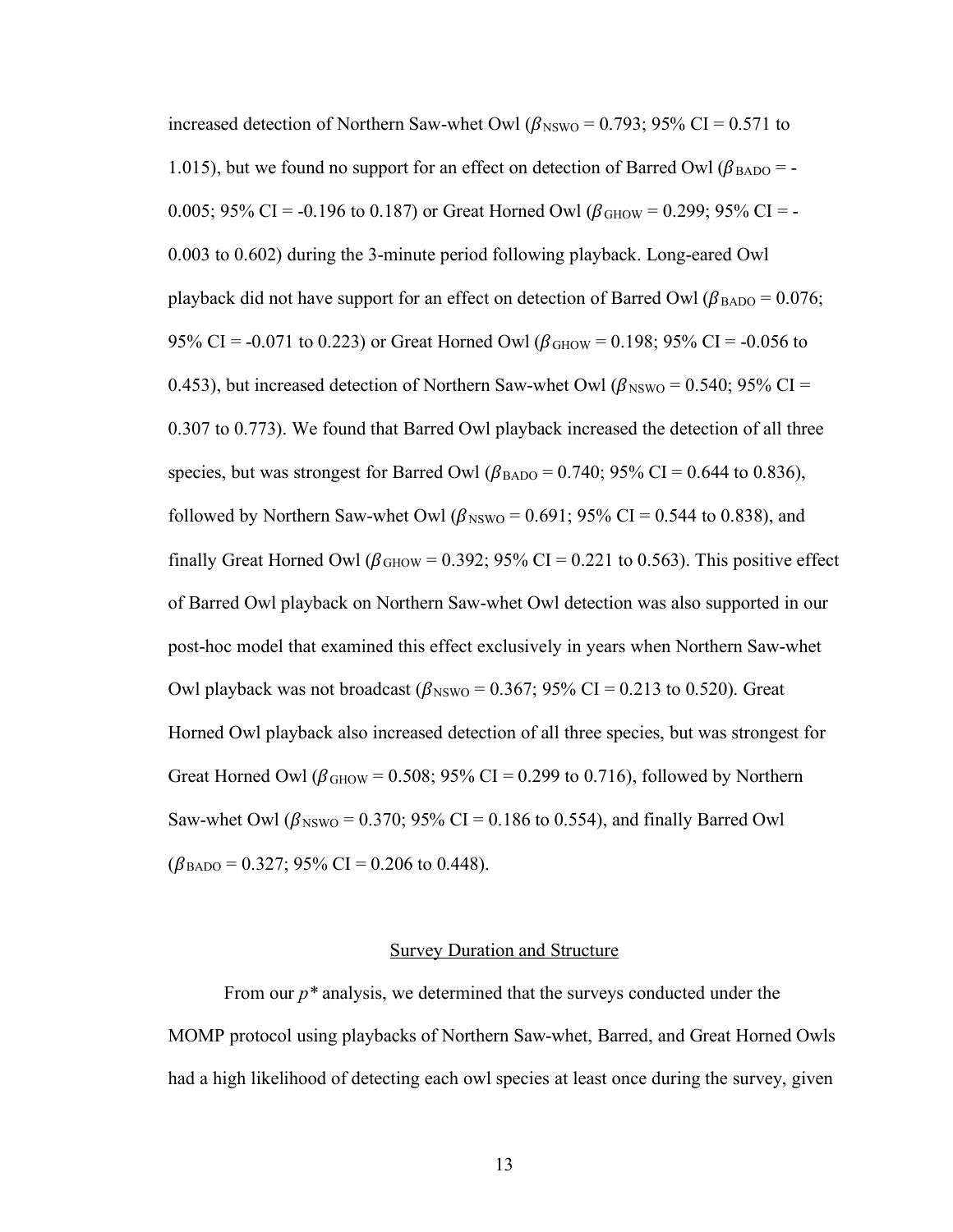that it was present at a site ( $p*_{\text{NSWO}} = 0.997$ ;  $p*_{\text{BAD}} = 0.981$ ;  $p*_{\text{GIOW}} = 0.996$ ). Under this survey structure, Northern Saw-whet Owl detection reached  $p^*$  > 0.95 by minute 7, Barred Owl detection reached  $p^*$  > 0.95 by minute 11, and Great Horned Owl detection reached  $p^*$  > 0.95 by minute 8 (Table 6). Survey structures that replaced Northern Sawwhet Owl with Long-eared Owl also had a high probability of detection for all three focal species by the end of the survey, given presence ( $p*_{\text{NSWO}} = 0.996$ ;  $p*_{\text{BAD}} = 0.983$ ;  $p^*$ <sub>GHOW</sub> = 0.996). For this survey structure, Northern Saw-whet Owl detection reached  $p^*$ *>* 0.95 by minute 8, Barred Owl detection reached *p\* >* 0.95 by minute 10, and Great Horned Owl detection reached  $p^*$  > 0.95 by minute 8 (Table 6). For both of these survey structures, the detection of all three species reached *p\** > 0.95 before the Great Horned Owl playback was broadcast.

When we considered hypothetical scenarios where only two-species playbacks were assumed, we found that broadcasting Northern Saw-whet and Barred Owl playback, but not Great Horned Owl, did not alter ability to detect any of the three focal species (Table 6). Similarly, we found that broadcasting Long-eared and Barred Owl playback, but not Great Horned Owl, again did not alter ability to detect any species (Table 6). We also tested single-playback scenarios, and found that only broadcasting Northern Sawwhet Owl playback did not change the detection of Northern Saw-whet Owl, but showed that even a 13-minute survey duration would not reach *p\* >* 0.95 for Barred Owl (Table 6). This survey structure also required a longer survey duration for Great Horned Owl; *p\* >* 0.95 was not reached until minute 10 (Table 6). Only broadcasting Long-eared Owl playback increased the survey duration needed to reach a detection of *p\* >* 0.95 for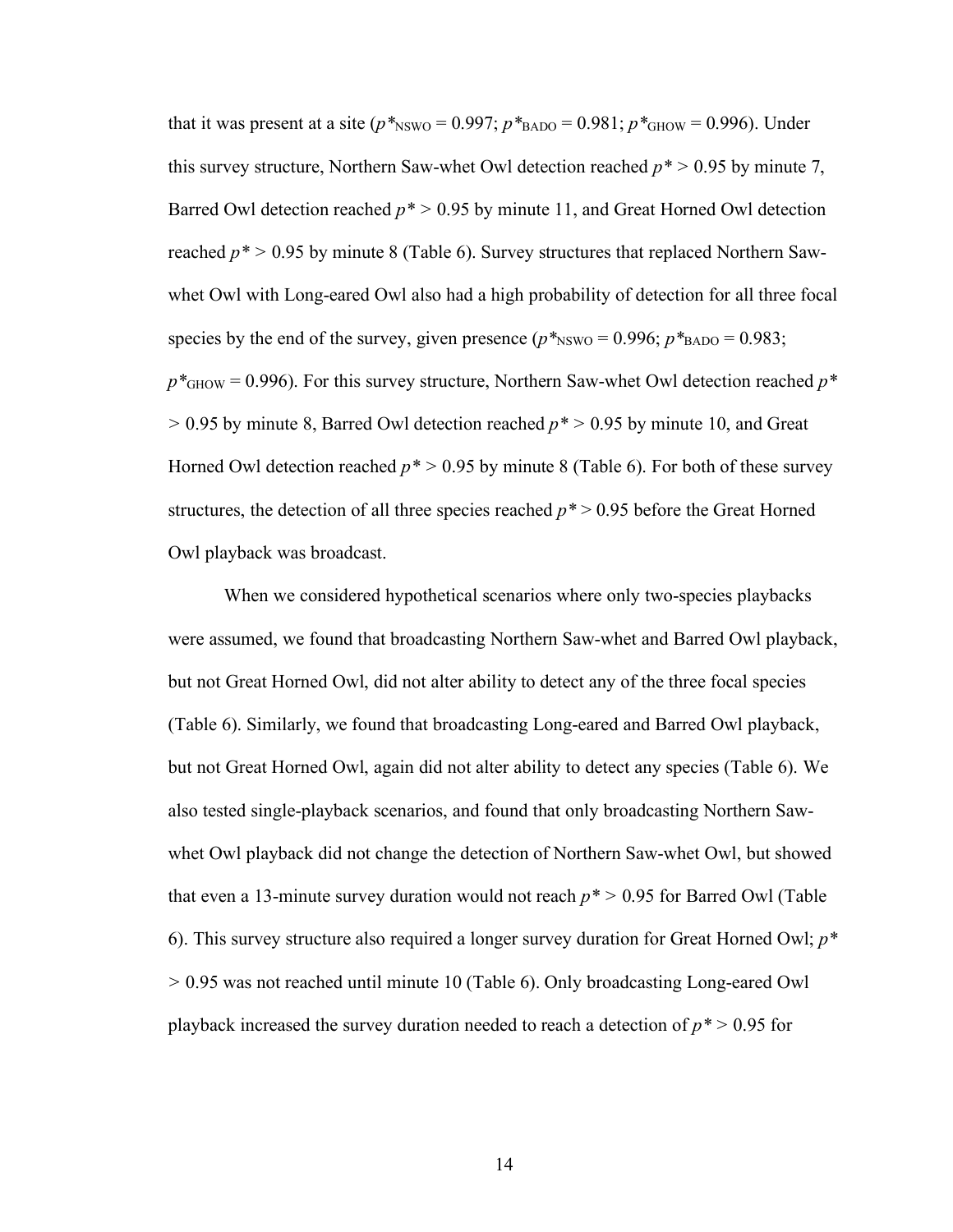Northern Saw-whet Owl (8 minutes), Barred Owl (10 minutes), and Great Horned Owl (8 minutes; Table 6).

The survey structure that was most efficient, effective, and required the fewest playbacks for Northern Saw-whet Owl was only broadcasting Northern Saw-whet Owl playback (Figure 2). For Barred Owl, the optimal survey structure was broadcasting Long-eared Owl and then Barred Owl playback (Figure 3). For Great Horned Owl, the optimal survey structure can be either using Northern Saw-whet and Barred Owl playback, or Long-eared and Barred Owl playback structure (Figure 2 & 3). The optimal structure for a survey that aims to detect all three species at once was the Long-eared Owl followed by Barred Owl playback (Figure 3).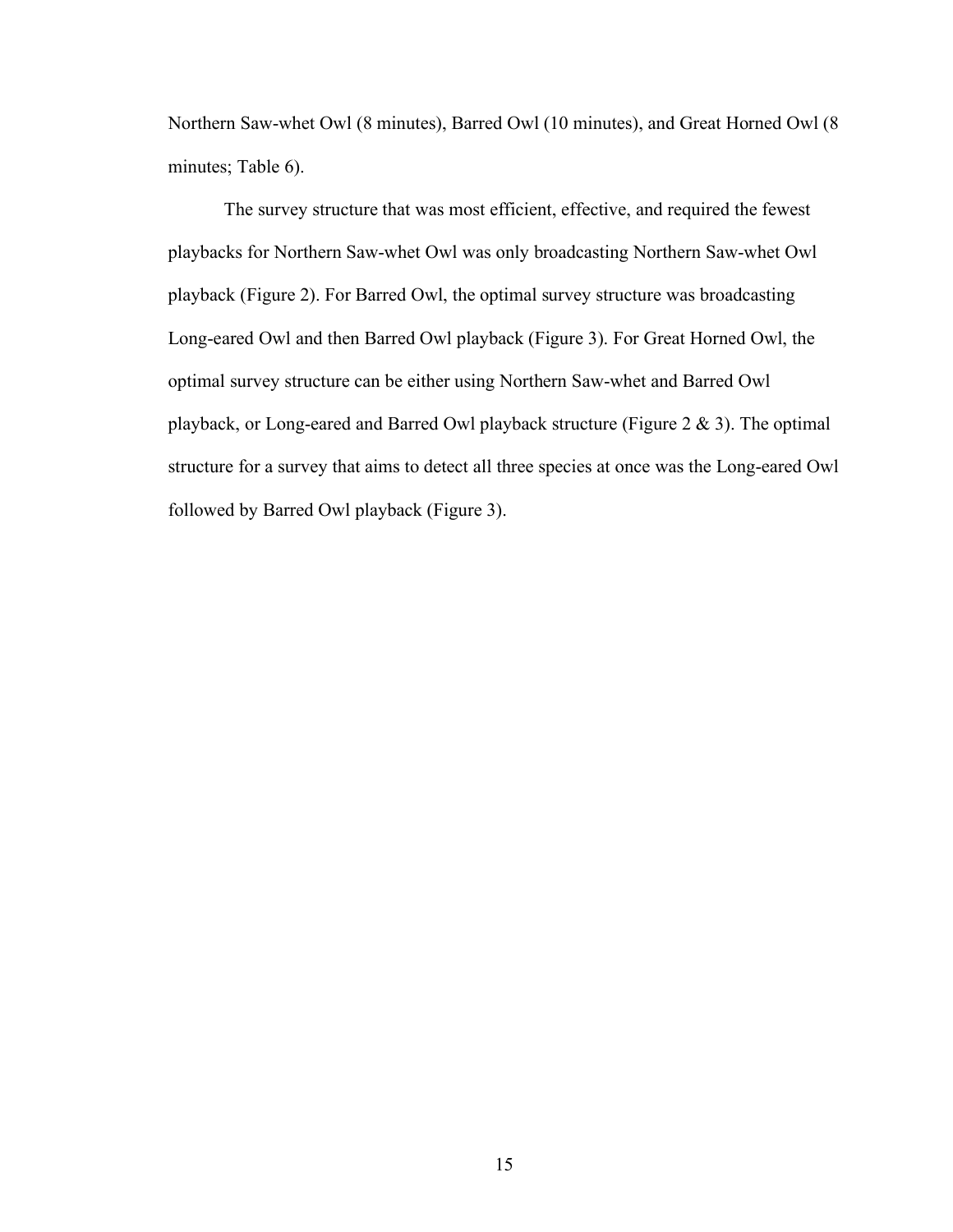#### DISCUSSION

We found that conspecific and heterospecific playback affected detection of our focal species, where conspecific playback consistently increased detection of those species. This increased detection of conspecifics has been widely demonstrated in avian literature, where increased detection in response to conspecific playback has been well documented in owls, marsh birds, and many families of passerines (Bosakowski and Smith 1998, Hannah 2009, Conway and Gibbs 2005, Kissling et al. 2010, Grinde et al. 2018). Our study also suggests that playback of heterospecifics can affect detection of a species, but these effects are species-specific. The effect of heterospecific playback has been examined across a range of avian taxa, and found to have varying effects depending upon the relationship the two species exhibit. Heterospecific playback of a predator may increase abundance and detection of mobbing passerines, but for families such as blackbirds (Icteridae) detection may decrease as they hide to escape predation (Grinde et al. 2018). Also, for difficult to detect species (i.e. secretive marsh birds) heterospecific playback has been shown to increase detection (Conway and Nadeau 2010). For forest owls, Great Horned Owl detection has been shown to increase in response to heterospecific playback (Bosakowski and Smith 1998). Our study showed that detection of Northern Saw-whet Owl increased in response to Long-eared Owl playback and Barred Owl playback (Table 5). Our hypothetical survey structures show that compared to a survey of passive listening and no playback, an addition of any of the four species' playback we analyzed decreased the time required to achieve a high detection probability.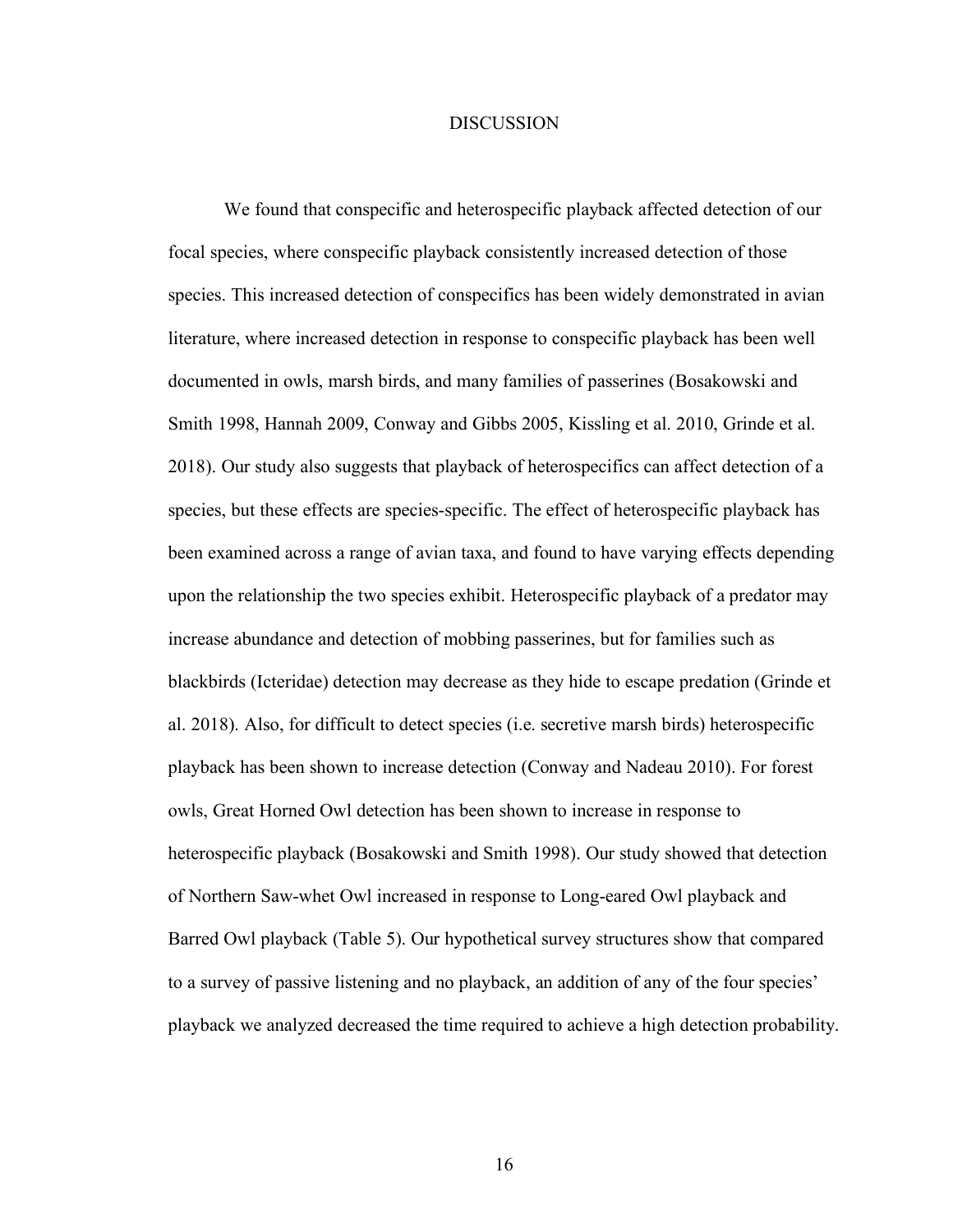Future surveys need to understand and account for the effects of playback of conspecifics and heterospecifics on detection of focal species.

Our study determined that owl surveys for Northern Saw-whet, Barred, and Great Horned Owls can use fewer playbacks and increase efficiency relative to the MOMP study design. We predicted that optimal survey protocols to reach > 0.95 detection probability most efficiently for each of our focal species used fewer playbacks over a shorter duration than the MOMP surveys, which broadcast three playbacks over 13 minutes (Table 6). If the goal of a study is to examine all three of these focal species at once, we predict that the optimal survey protocol is broadcasting Long-eared Owl followed by Barred Owl playback during a 10-minute survey (Figure 3). The exact duration required for a survey depends on the desired detection probability of a given study; we chose a rather high probability of detection  $(p^* > 0.95)$  as a threshold for the purpose of comparison, but our results scale to lower detection probability benchmarks (Figure 3). We also provide a table of detection probabilities for each successive minute of the survey length (see appendix: Table A2), which gives the full range of *p\** values for all survey lengths and playback sequences. Future research can use these values in designing owl surveys based on their minimum detection probability targets.

We acknowledge several limitations to our study that are important to consider when interpreting our results. First, when the field protocols were designed the primary goal was to evaluate owl abundance and distribution in Maine, and not to study survey design per se. As such, the order and duration of playbacks were not varied among surveys in an experimental design, which restricts some of the inference we can make from some aspects of the playback effects on owl detection. Because the order of calls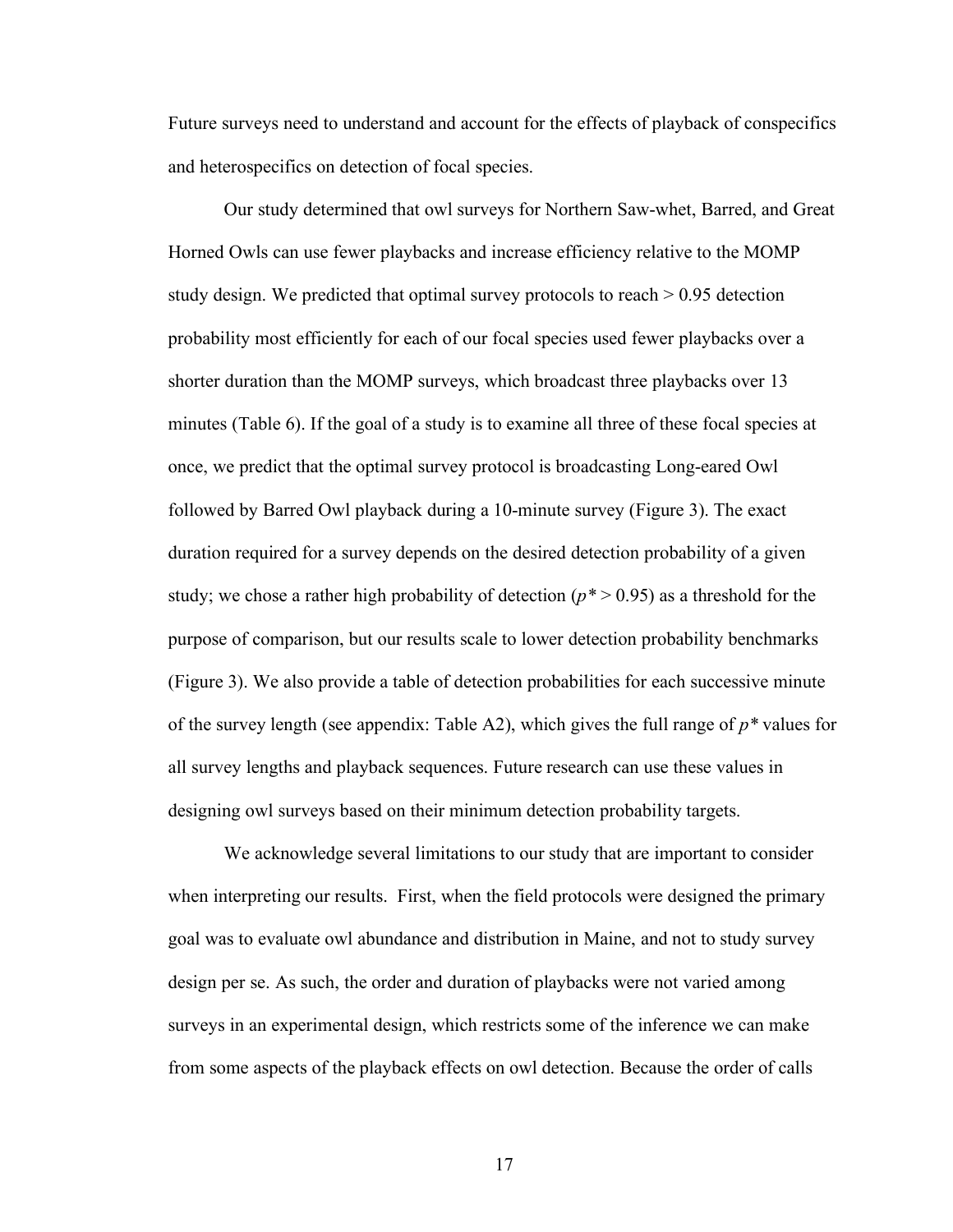were fixed, Barred Owl playback was always broadcast after either Northern Saw-whet or Long-eared Owl, and Great Horned Owl was always played after Barred Owl and either Northern Saw-whet or Long eared Owl. This may partially explain the positive effects of Barred and Great Horned Owl playback on our three focal species as the positive effects from previous conspecific calls could have carried over into the intervals following Barred and Great Horned Owl playbacks. Alternatively, this could be due to these species responding to the playback of heterospecifics, as has been seen in Great Horned Owl (Bosakowski and Smith 1998). However, our post-hoc models show the positive effect of Barred Owl playback on Northern Saw-whet Owl detection persisted even when Northern Saw-whet calls were not used during 2007-2013, suggesting true heterospecific effects of Barred Owl playback on detection of Northern Saw-whet. Longeared and Northern Saw-whet Owl playback effects are robust to any carry-over effects because they were always played first. Since Great Horned Owl playback was always played last there is some uncertainty with respect to heterospecific effects, but even during the full MOMP surveys we see that all species reach  $> 0.95$  detection probability before Great Horned Owl playback is broadcast (Table 6), which is not true of any other species.

Our study also showed that detection probability can be affected by environmental conditions, and responses are often species-specific. We found that temperature, precipitation, and wind had strong effects on detection of forest owls, as did the ambient noise levels from anthropogenic and natural sources. In contrast, latitude and snow cover, which were not supported models, may not impact detection of eastern forest owls. Only Great Horned Owl detection decreased with higher temperatures, which could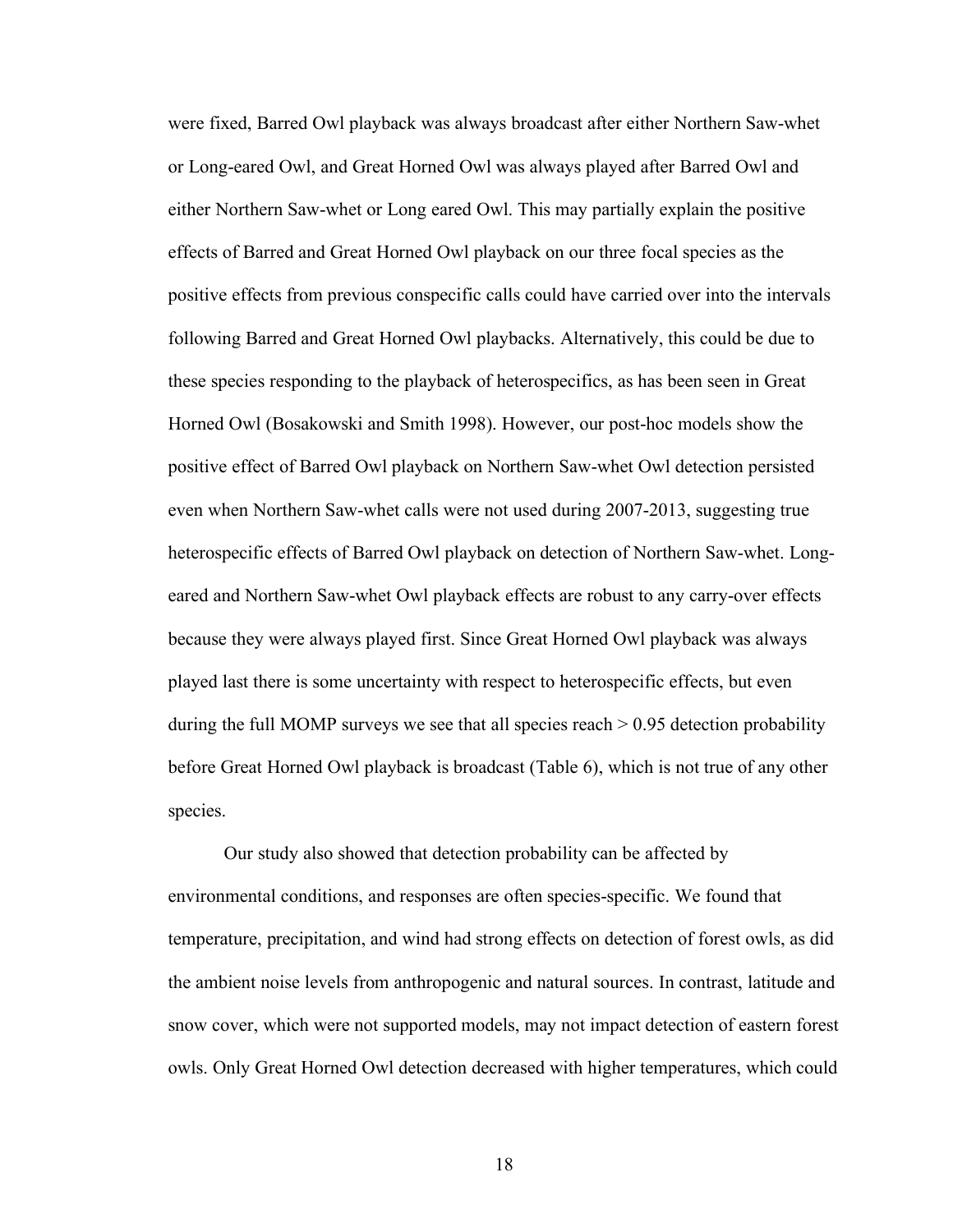be due to these owls becoming more difficult to detect during the later dates in the survey season considering their breeding season is earlier and more restricted compared to the other focal species (Artuso et al. 2013). MOMP survey protocols may have decreased our ability to detect strong effects in some environmental covariates because they were not conducted in extreme conditions. Specifically, surveys were never conducted in strong winds ( $> 12$  mph) or in more than light precipitation ( $> 1$  on the precipitation scale), but even the difference between light and no precipitation showed decreased detection of Northern Saw-whet and Barred Owls. This could be due to the noise created by precipitation and deterrence of owls calling, and aligns with studies in Alaska that found the same effect of precipitation on detection of these two species (Kissling et al. 2010). As hypothesized, detection probability of all three focal species decreased when ambient noise from both natural (i.e. streams) and anthropogenic sources was high. Therefore, recording and correcting for noise is critical, and cannot be controlled through survey protocol or design. These environmental conditions play major roles in the detection of forest owls and are essential to assess and measure in owl surveys.

The time of year in which surveys were conducted affected detection probability of Great Horned Owl. Specifically, we found support for decreased detection of Great Horned Owl as the date approached late April. Similar to the effects of temperature, this decreased detection is likely due to the early and restricted breeding season of this species, which results in earlier termination of mating calls (Johnsgard 1988, Artuso et al. 2013). Northern Saw-whet Owl detection did not change throughout the surveying period. We also did not find support for Barred Owl detection changing throughout the study duration, but Kissling et al. (2010) showed that Barred Owl detection decreased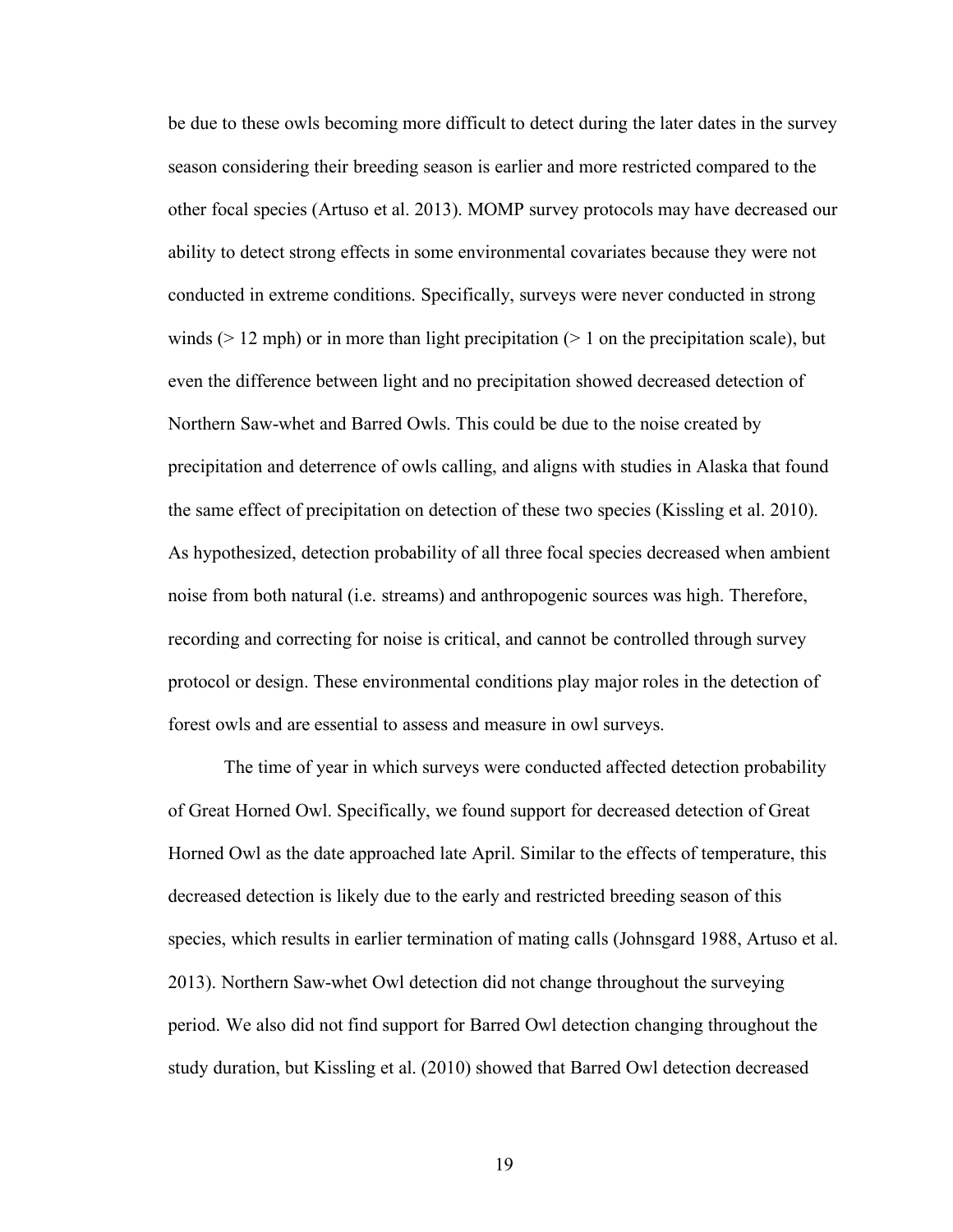closer to summer. MOMP surveys were always completed by late April, which may mean that we did not sample long enough to detect this effect. These findings should be taken into consideration when designing surveying periods for eastern forest owls as species may differ in the time of year during which detection probability is highest. Based on our results in Maine, the 6.5-week survey period starting on the first Friday of March is adequate for Saw-whet and Barred Owl, but Great Horned Owl may benefit from an earlier survey period.

For future owl monitoring projects or studies located in the northeastern US or southeastern Canada that include any of our three focal species, we recommend using our predicted optimal survey structures discussed above, and using Table A2 (see appendix) to quantify the required survey duration according to a given study's desired detection probability. Researchers should also organize dates of sampling to take into account the biology of each species in the study. For example, for Great Horned Owl surveys may need to be conducted earlier than March when temperatures are colder and before nesting has begun (Johnsgard 1988, Artuso et al. 2013). Surveys should not be conducted in winds  $\geq$  3 on the Beaufort scale (Grossman et al. 2008), or during precipitation scoring  $\geq$ 1 (i.e. drizzle), and should aim to quantify noise levels, including the number cars and planes that pass (as seen in Gill et al. 2015, Iglesias-Merchan et al. 2015). We suggest that these survey protocols and effects of environmental conditions be taken into account in other locations, but recommend a preliminary study to determine the most robust survey methods in a particular system (Kissling et al. 2010).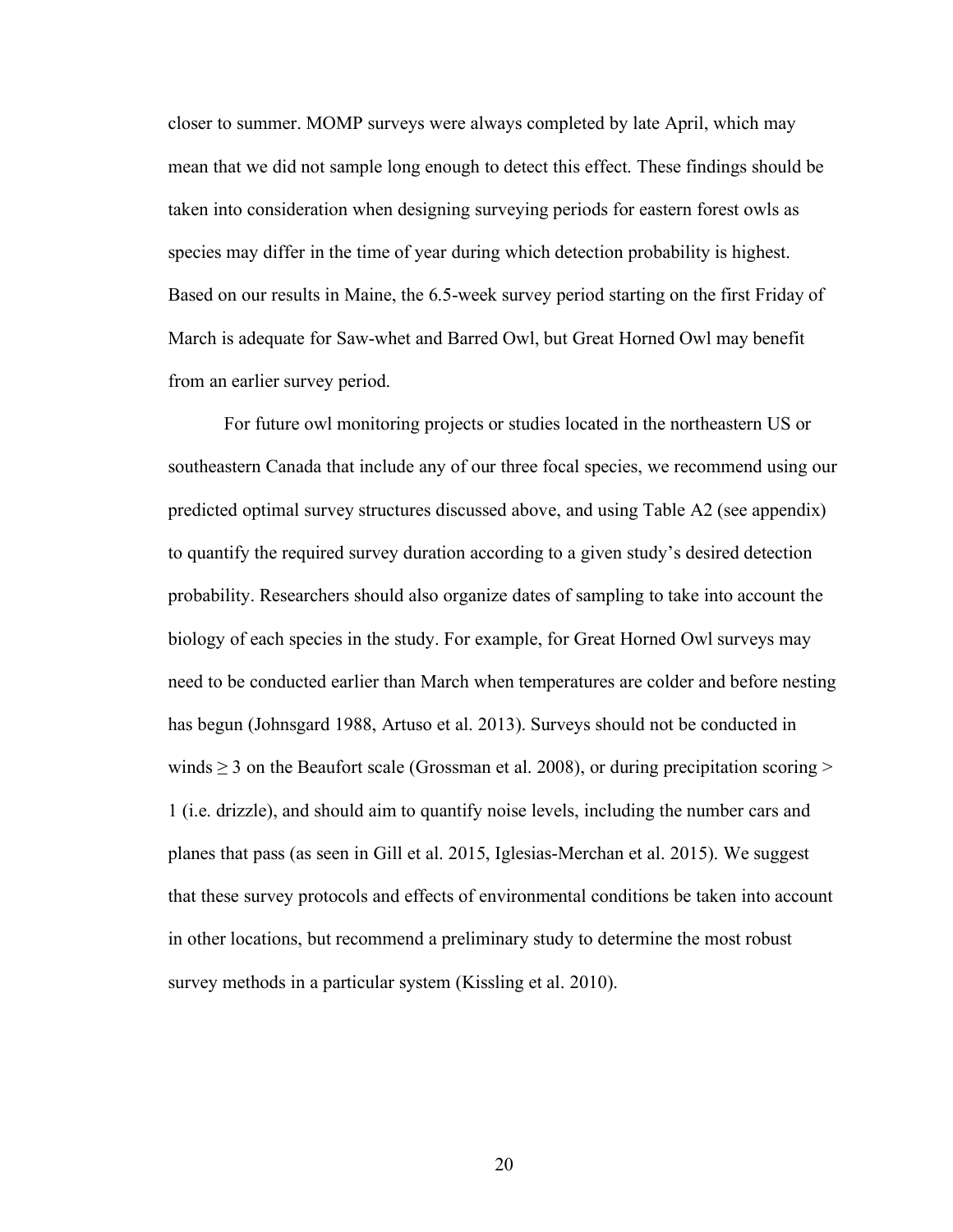#### LITERATURE CITED

- Acheson, J. M., and J. McCloskey (2008). Causes of deforestation in central Maine, USA. Human Ecology 36(6):331 – 348.
- Artuso, C., C. S. Houston, D. G. Smith, and C. Rohner (2013). Great Horned Owl (Bubo virginianus), version 2.0. In The Birds of North America (A. F. Poole, Editor). Cornell Lab of Ornithology, Ithaca, NY, USA.
- Braga, A. C. R., and J. C. Motta-Junior (2009). Weather conditions and moon phase influence on Tropical Screech Owl and Burrowing Owl detection by playback. Ardea 97(4):395 – 401.
- Bosakowki, T., and D. G. Smith (1998). Response of a forest raptor community to broadcasts of heterospecific and conspecific calls during the breeding season. Canadian Field Naturalist. 112(2):198 – 203.
- Bosakowski, T., Speiser, R., and D.G. Smith (1989). Nesting ecology of forest-dwelling Great Horned Owls in the eastern deciduous forest biome. Canadian Field Naturalist 103:65 – 69.
- Carroll, C. (2010). Role of climatic niche models in focal-species-based conservation planning: Assessing potential effects of climate change on Northern Spotted Owl in the Pacific Northwest, USA. Biological Conservation 143:1432 – 1437.
- Clark, K. A., and S. H. Anderson (1997). Temporal, climatic and lunar factors affecting owl vocalizations of western Wyoming. Journal of Raptor Research 31(4):358 – 363.
- Confer, J. L., L. L. Kanda, I. Li (2014). Northern Saw-whet Owl: Regional patterns for fall migration and demographics revealed by banding data. The Wilson Journal of Ornithology 126(2):305 – 320.
- Conway, C. J., and C. P. Nadeau (2010). Effects of broadcasting conspecific and heterospecific calls on detection of marsh birds in North America. Wetlands  $30:358 - 368.$
- Conway, C. J., J. P. Gibbs (2005). Effectiveness of call-broadcast surveys for monitoring marsh birds. The Auk 122:26 – 35.
- Conway, C. J., V. Garcia, M. D. Smith, K. Hughes (2007). Factors affecting detection of Burrowing Owl nests during standardized surveys. Journal of Wildlife Management 72(3):688 – 696.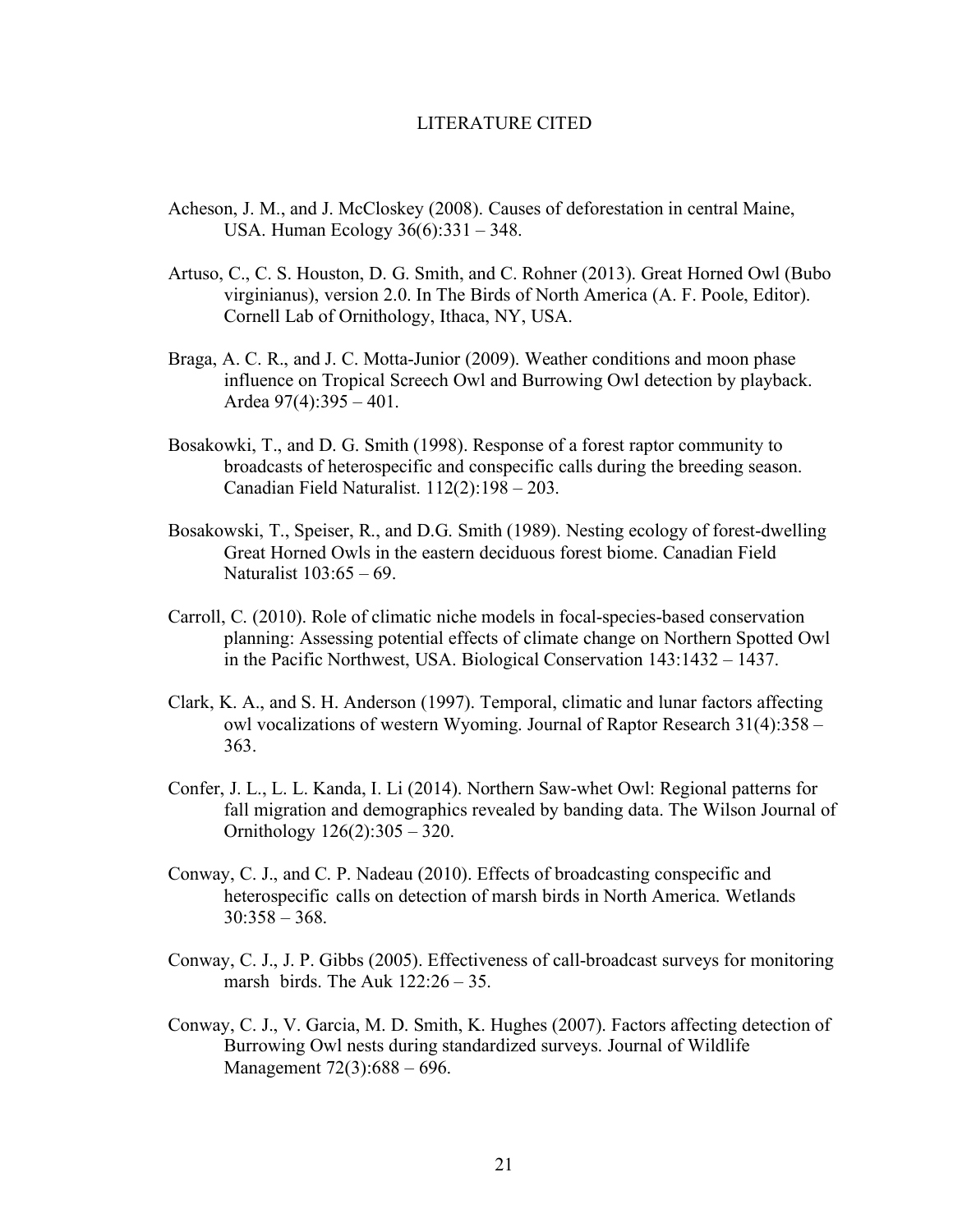- Esclarski, P., and R. Cintra. (2014). Effects of terra firme-forest structure on habitat use by owls (Aves: Strigiformes) in central Brazilian Amazonia. Ornitologia Neotropical 25:433 – 458.
- Fahrig, L. (2003). Effects of habitat fragmentation on biodiversity. Annual Review of Ecology, Evolution, and Systematics 34:487 – 515.
- Francis, C. M., and M. S. W. Bradstreet (1997). Biology and conservation of owls of the northern hemisphere. USDA Forest Service, Saint Paul, MN, USA.
- Franklin, A. B., D. R. Anderson, E. D. Forsman, K. P. Burnham, and F. W. Wagner (1996). Methods for collecting and analyzing demographic data on the Northern Spotted Owl. Demography of the Northern Spotted Owl. Studies in Avian Biology Number 17.
- Franklin, A. B., D. R. Anderson, R. J. Gutiérrez, and K. P. Burnham (2000). Climate, habitat quality, and fitness in Northern Spotted Owl populations in northwestern California. Ecological Monographs 70(4):539 – 590.
- Foley, J.A., C. Monfreda, N. Ramankutty, and D. Zaks (2007). Our share of the planetary pie. Proceedings of the National Academy of Sciences of the United States of America 104:12585 – 12586.
- Gilg, O., I. Hanski, and B. Sittler (2003). Cyclic dynamics in a simple vertebrate predator-prey community. Science 302:866 – 868.
- Gill, S. A., J. R. Job, K. Myers, K. Naghshineh, and M. J. Vanhof (2015). Toward a broader characterization of anthropogenic noise and its effects on wildlife. Behavioral Ecology  $26(2)$ :  $328 - 333$ .
- Grinde, A. R., G. J. Niemi, and M. A. Etterson (2018). Effects of experimental playbacks on availability for detection during point counts. Journal of Field Ornithology  $89:93 - 104$ .
- Grossman, S. R., S. J. Hannon, and A. Sánchez-Azofeifa (2008). Responses of Great Horned Owls (Bubo virginianus), Barred Owls (Strix varia), and Northern Sawwhet Owls (Aegolius acadicus) to forest cover and configuration in an agricultural landscape in Alberta, Canada. Canadian Journal of Zoology 86:1165 – 1172.
- Hannah, K. C. (2009). Call playbacks increase detection rates of Northern Hawk Owls in recent burns. Journal of Raptor Research 43(3):241 – 244.
- Hershey, K. T., E. C. Meslow, and F. L. Ramsey (1998). Characteristics of forest at Spotted Owl nest sites in the Pacific Northwest. Journal of Wildlife Management  $62:1398 - 1410$ .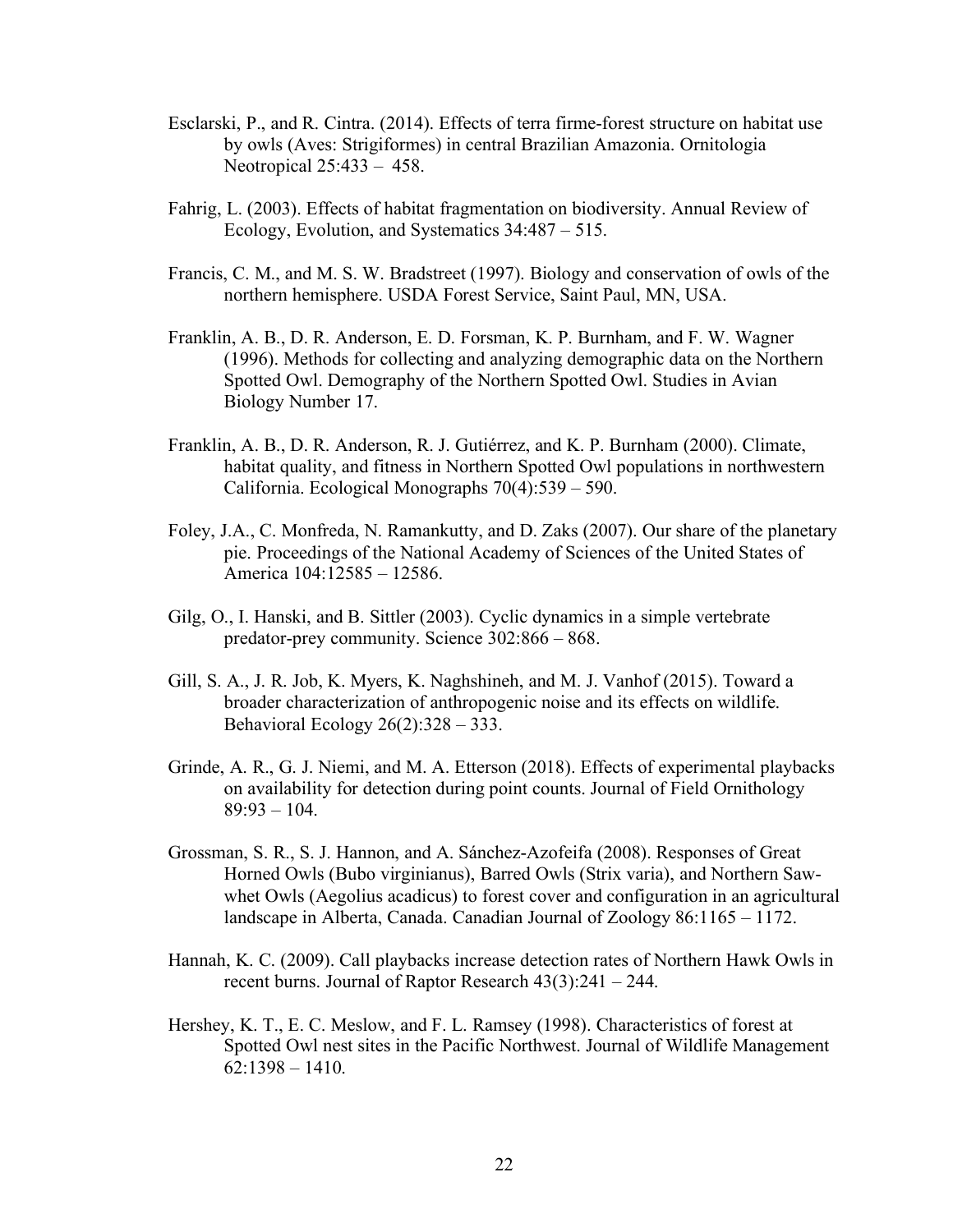- Hodgman, T. P., and S. M. Gallo (2004). Conservation status and volunteer monitoring of Maine owl populations: Final report to the Maine Outdoor Heritage Fund.
- Iglesias-Merchan, C., L. Diaz-Balteiro, and M. Soliño (2015). Transportation planning and quiet natural areas preservation: Aircraft overflights noise assessment in a National Park. Transportation Research Part D 41:1 – 12.
- Johnsgard, P. A. (1988). North American owls. Smithsonian Institutional Press, Washington, D.C.
- Johnson, B. T., B. T. Brown, L. T. Haight, AND J. M. Simpson (1981). Playback recordings as a special avian censusing technique. Studies in Avian Biology 6:68  $-75.$
- Kavanagh, R. P., S. Debus, T. Tweedie, and R. Webster (1995). Distribution of nocturnal forest birds and mammals in north-eastern New South Wales: relationships with environmental variables and management history. Wildlife Resources 22:359 – 377.
- Kiltie, R. (1981). Distribution of palm fruit on a rain forest floor: why White-lipped Peccaries forage near objects. Biotropica 13:141 – 145.
- Kissling, M. L., S. B. Lewis, and G. Pendleton (2010). Factors influencing the detectability of forest owls in southeastern Alaska. The Condor 112(3):539 – 548.
- Korpimäki, E. (1994). Rapid or delayed tracking of multi-annual vole cycles by avian predators? Journal of Animal Ecology 63:619 – 628.
- Labuschagne, L., L. H. Swanepoel, P. J. Taylor, S. R. Belmain, and M. Keith (2016). Are avian predators effective biological control agents for rodent pest management in agricultural systems? Biological Control 101:94 – 102.
- La Haye, W. S., and R. J. Gutiérrez (1999). Nest sites and nestling habitat of the Northern Spotted Owl in the northwestern California. Condor 101:324 – 330.
- Lint, J., B. Noon, R. Anthony, E. Forsman, M. Raphael, M. Collopy, and E. Starkey (1999). Northern Spotted Owl effectiveness monitoring plan for the northwest forest plan. U.S. Forest Service, Pacific Northwest Research Station, General Technical Report PNW-GTR- 440.
- Manning, J. A. (2011). Factors Affecting Detection Probability of Burrowing Owls in Southwest Agroecosystem Environments. The Journal of Wildlife Management  $75(7):1558 - 1567.$
- McGarigal, K. and J. D. Fraser (1985). Barred Owl responses to recorded vocalizations. The Condor 87:552 – 553.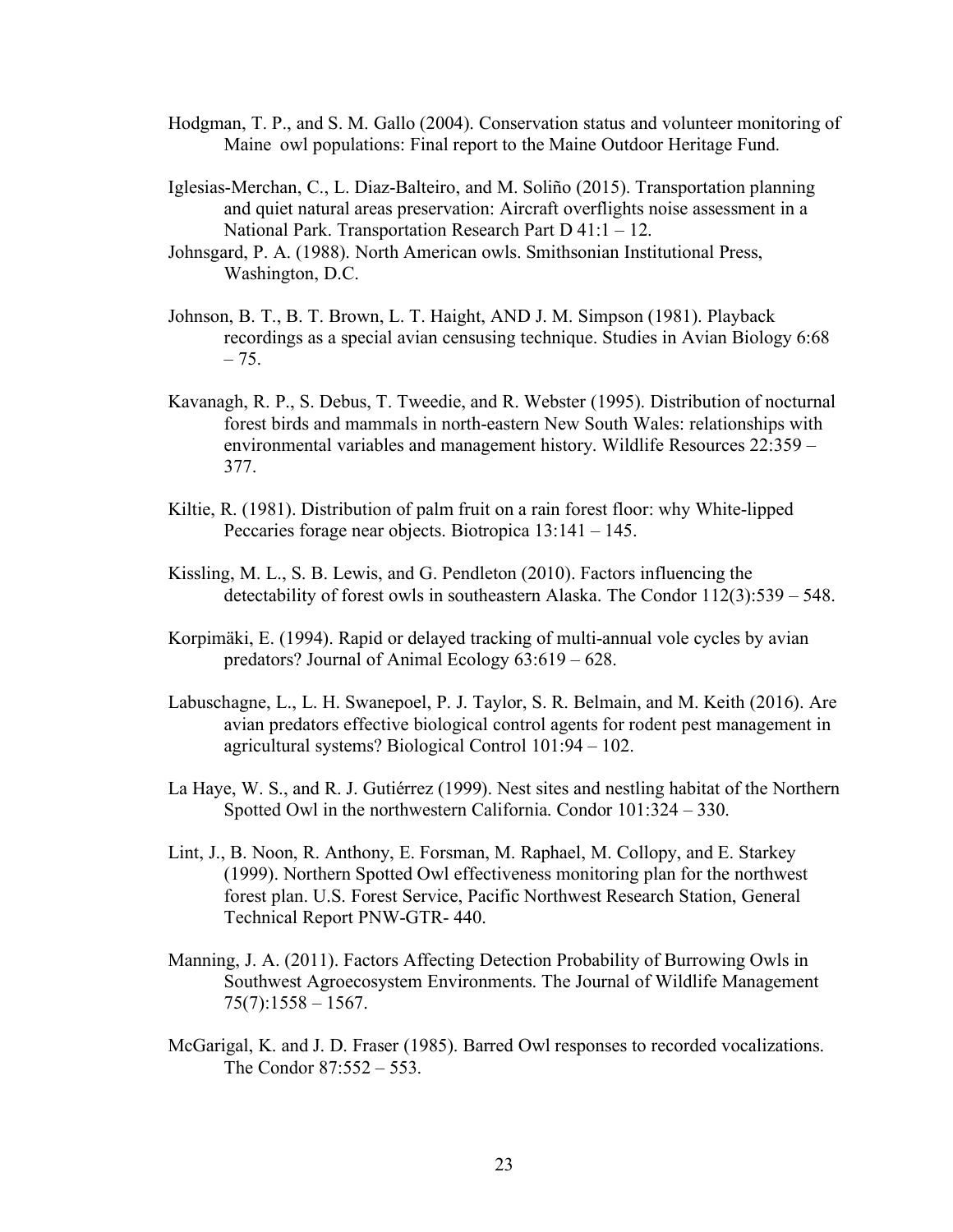- Muñoz-Pedreros, A., and C. Gil (2009). Mamíferos de Chile; Second Edition. CEA Ediciones, Valdivia, Chile.
- Muñoz-Pedreros, A., C. Gil, J. Yáñez, J. R. Rau, and P. Möller (2016). Trophic ecology of two raptors, Barn Owl (*Tyto alba*) and White-tailed Kite (*Elanus leucurus*), and possible implications for biological control of Hantavirus reservoir in Chile. The Wilson Journal of Ornithology 128(2):391 – 403.
- Nadeau-Drillen, K., and J. Ippoliti (2006). Maine Forestland Ownership: Trends and Issues. State of Maine 122nd Maine Legislature, Office of Policy and Legal Analysis, Augusta.
- Neri, C. M., N. Mackently, Z. A. Dykema, E. M. Bertucci, A. R. Lindsay (2018). Different audio-lures lead to different sex-biases in capture of Northern Saw-whet Owls (*Aegolius acadicus*). Journal of Raptor Research 52(2):245 – 249.
- Odum, K. J., D. J. Mennill (2010). A quantitative description of the vocalizations and vocal activity of the Barred Owl. The Condor 112(3):549 – 560.
- Pimm, S. L., C. N. Jenkins, R. Abell, T. M. Brooks, J. L. Gittleman, L. N. Joppa, P. H. Raven, C. M. Roberts, and J. O. Sexton (2014). The biodiversity of species and their rates of extinction, distribution, and protection. Science 344:1246752.
- Pryde, M. A., and T. C. Greene (2015). Determining the spacing of acoustic call count stations for monitoring a widespread forest owl. New Zealand Journal of Ecology  $40(1):100 - 107.$
- Rota, C. T., M. A. R. Ferreira, R. W. Kays, T. D. Forrester, E. L. Kalies, W. J. McShea, A. W. Persons, and J. J. Millspaugh (2016). A multispecies occupancy model for two or more interacting species. Methods in Ecology and Evolution 7:1164 – 1173.
- Schilling, J. W., K. M. Dugger, and R. G. Anthony (2013). Survival and home-range size of Northern Spotted Owls in southwestern Oregon. Journal of Raptor Research  $47:1 - 14.$
- Singleton, G., S. Belmain, P. Brown, B. Hardy (2010). Rodent Outbreaks: Ecology and Impacts. International Rice Research Institute, Manila, Philippines.
- Solonen, T., K. Ahola, and T. Karstinen (2015). Clutch size of a vole-eating bird of prey as an indicator of vole abundance. Environmental Monitoring and Assessment 187:588.
- White, G. C., K. P. Burnham (1999). Program MARK: survival estimation from populations of marked animals. Bird Study 46:120 – 139.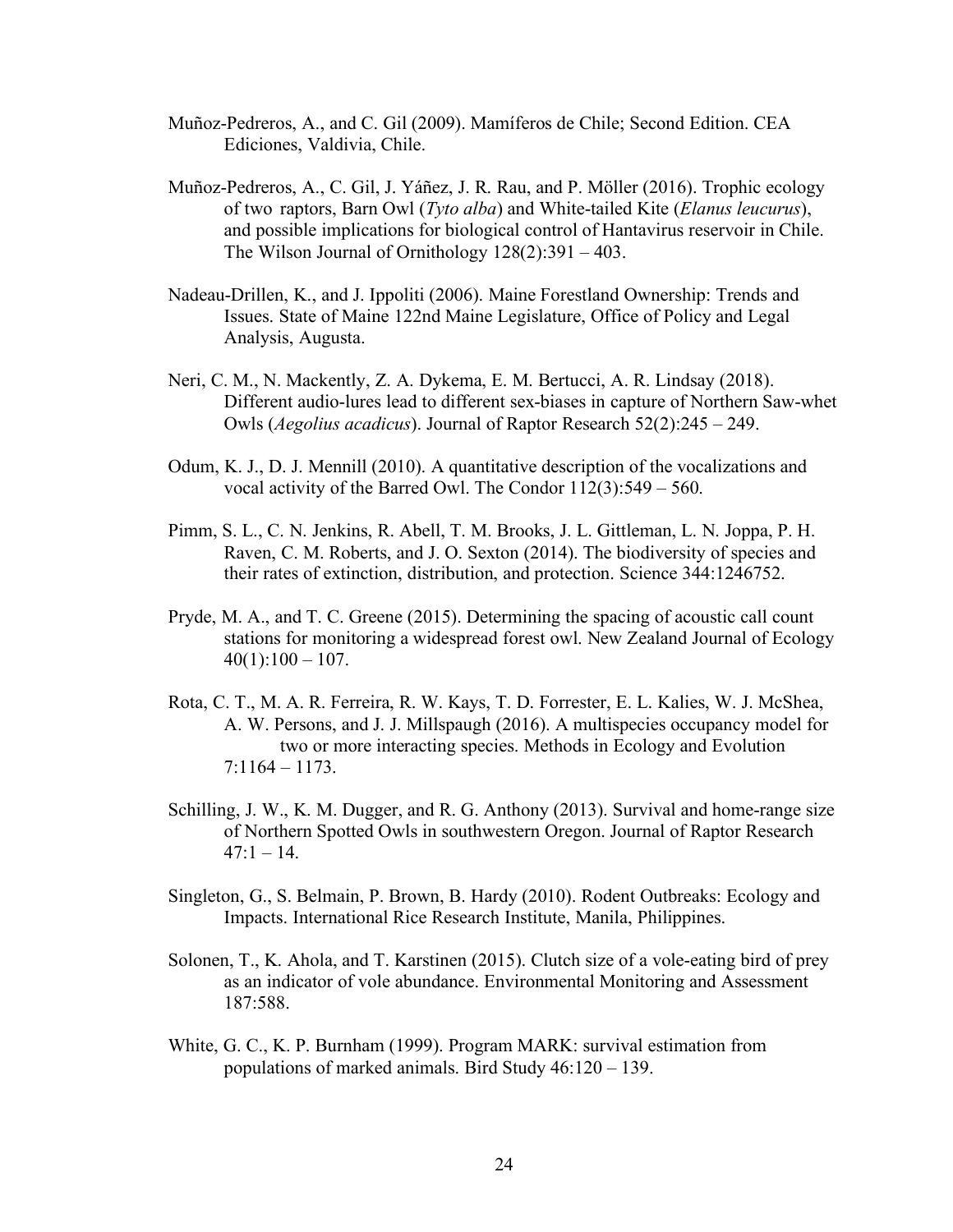# APPENDIX

**TABLE 1.** Six different playback scenarios for which we calculated  $p^*$  for each of the three focal owl species. Data were collected from survey routes distributed throughout Maine, USA, from 2004 – 2013.

| <b>Model Structure</b> | 1 <sup>st</sup> Playback <sup>a</sup> | 2 <sup>nd</sup> Playback <sup>a</sup> | 3rd Playback <sup>a</sup> |
|------------------------|---------------------------------------|---------------------------------------|---------------------------|
| 3-playbacks            | Saw-whet                              | Barred                                | <b>Great Horned</b>       |
|                        | Long-eared                            | Barred                                | <b>Great Horned</b>       |
| 2-playbacks            | Saw-whet                              | Barred                                | <b>NA</b>                 |
|                        | Long-eared                            | Barred                                | NA                        |
| 1-playbacks            | Saw-whet                              | NA                                    | <b>NA</b>                 |
|                        | Long-eared                            | <b>NA</b>                             | NA                        |

a "Saw-whet", "Long-eared", "Barred", and "Great Horned" represent the playback of Northern Saw-whet, Long-eared, Barred, and Great Horned Owls respectively.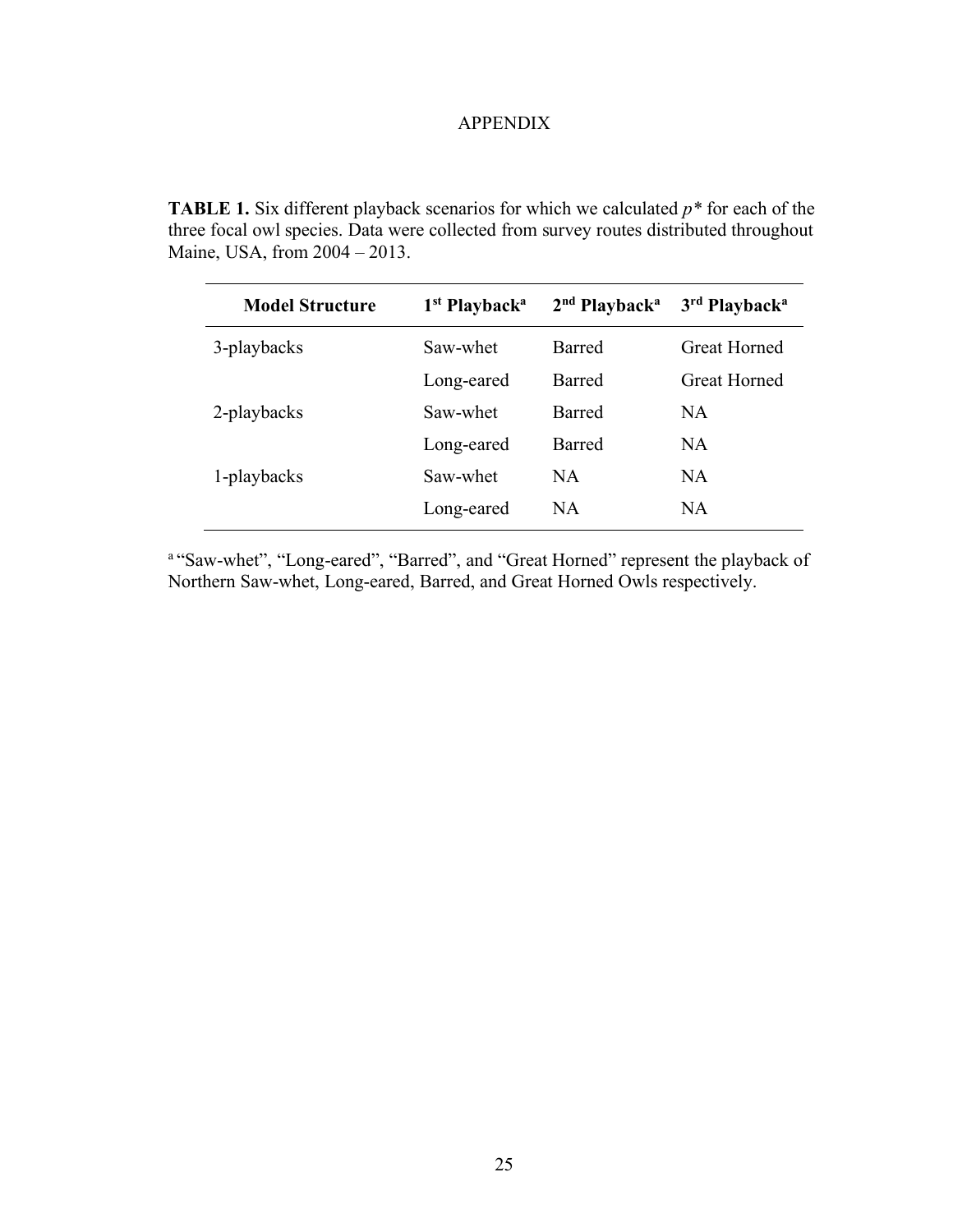**TABLE 2.** Performance of base multispecies detection models to determine best temporal and species model structure for use in further analysis of owl roadside survey data. Models were run using a multispecies occupancy analysis in Program MARK, and data were collected from survey routes distributed throughout Maine, USA, from 2004 – 2013.

| <b>Model</b> <sup>a</sup> | $\Delta AIC_c^b$ | $w_i^c$  | $k^{\rm d}$ | <b>Deviance</b> |
|---------------------------|------------------|----------|-------------|-----------------|
| $(Spp * Year * Date^2)$   | 0.00             | 1        | 70          | 46373.62        |
| $(Spp * Year)$            | 68.13            | $\theta$ | 64          | 46454.05        |
| $(Spp * Date2)$           | 134.05           | $\theta$ | 43          | 46562.79        |
| $(Spp + Year)$            | 134.46           | $\theta$ | 46          | 46557.10        |
| $(Spp + Date^2)$          | 149.78           | $\theta$ | 39          | 46586.64        |
| $(Spp * Date)$            | 170.57           | $\theta$ | 40          | 46605.41        |
| $(Spp + Date)$            | 174.27           | $\theta$ | 38          | 46613.16        |
| (Spp)                     | 192.91           | $\theta$ | 37          | 46633.83        |
| (Null)                    | 386.96           | $\theta$ | 35          | 46831.94        |

<sup>a</sup> All models assume interaction between year and species effects on the occupancy term. "Spp" represents that detection was modeled differently between species (i.e., Northern Saw-whet, Barred, and Great Horned Owl). "Date" represents the ordinal date of the observation, and "Year" represents an effect of varying detection among years. We denote a quadratic relationship with a square notation  $(2)$ .

<sup>b</sup> The difference in Akaike's Information Criterion between the top ranked and focal model.

c The relative likelihood of a model (i.e., Akaike weights).

d The number of estimated parameters in a given model.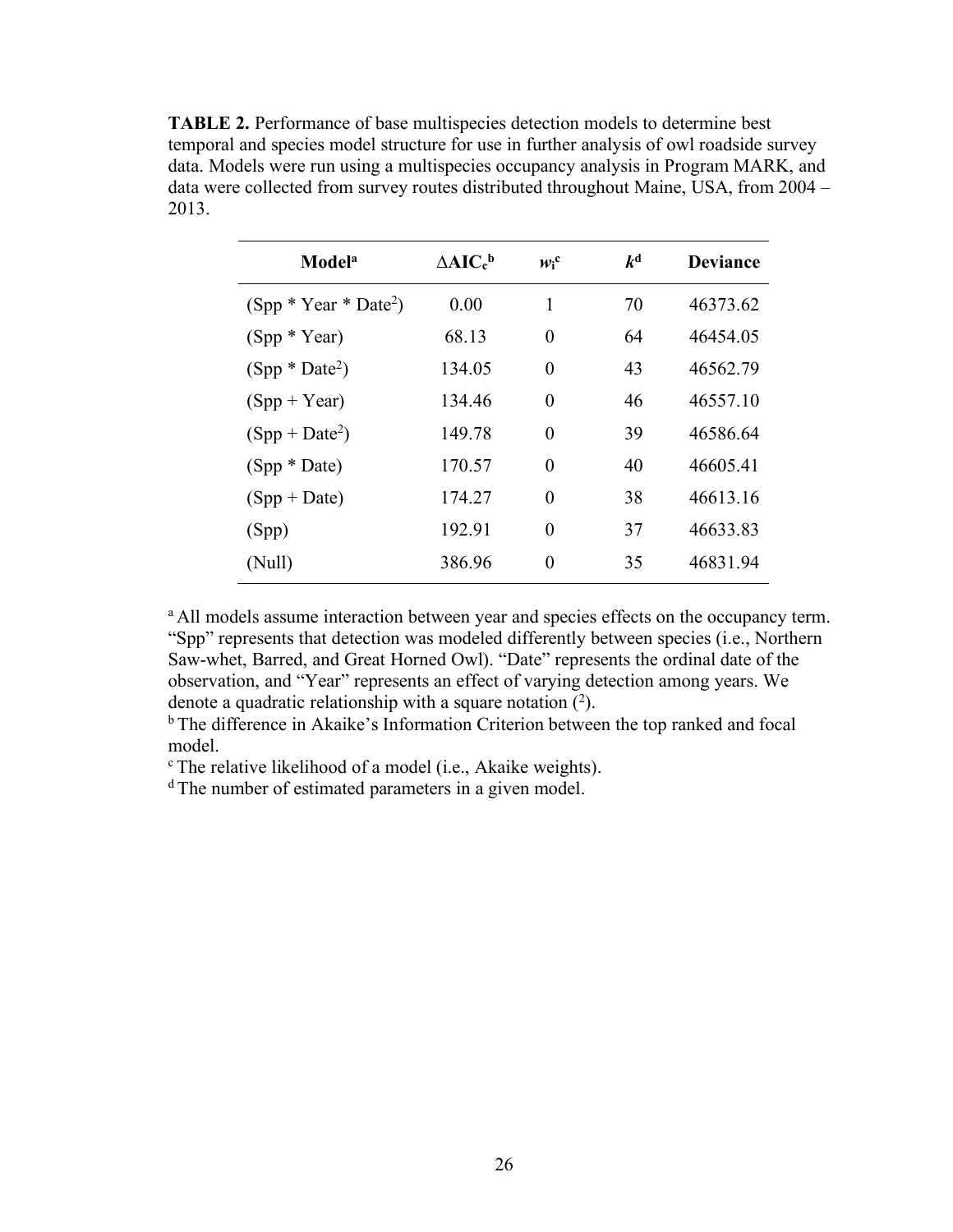**TABLE 3.** Performance of multispecies detection models to determine effects of covariates on Great Horned, Barred, and Northern Saw-whet Owl detection. Models were run using a multispecies occupancy analysis in Program MARK, and data were collected from survey routes distributed throughout Maine, USA, from 2004 – 2013.

| <b>Model</b> <sup>a</sup>                       | $\triangle AIC_c^b$ | $w_i^c$          | $k^{\rm d}$ | <b>Deviance</b> |
|-------------------------------------------------|---------------------|------------------|-------------|-----------------|
| $(Precip + Time + Cloud + Temp + Noise + Wind)$ | 0.00                | $\mathbf{1}$     | 88          | 46230.22        |
| (Wind)                                          | 46.33               | $\boldsymbol{0}$ | 73          | 46307.44        |
| (Noise)                                         | 58.17               | $\boldsymbol{0}$ | 73          | 46319.28        |
| (Temp)                                          | 93.44               | $\boldsymbol{0}$ | 73          | 46354.54        |
| (Cloud)                                         | 96.24               | $\boldsymbol{0}$ | 73          | 46357.35        |
| (Time)                                          | 102.53              | $\boldsymbol{0}$ | 73          | 46363.64        |
| (Precip)                                        | 104.55              | $\boldsymbol{0}$ | 73          | 46365.66        |
| (Base)                                          | 106.36              | $\boldsymbol{0}$ | 70          | 46373.62        |
| (Lat)                                           | 108.24              | $\boldsymbol{0}$ | 73          | 46369.34        |
| (Snow)                                          | 110.14              | $\boldsymbol{0}$ | 73          | 46371.25        |
|                                                 |                     |                  |             |                 |

<sup>a</sup> All models assume interaction between year and species effects on the occupancy term. "Base" represents the best model from our base model selection (Table 2). All models include the "Base" structure with added covariate effects. Model names represent covariates applied to the model: Cloud = cloud cover, Lat = latitude, Noise = level of noise, Precip = precipitation, Snow = snow cover, Time = time of survey expressed as time since midnight, Temp = temperature, and Wind = wind speed.

b The difference in Akaike's Information Criterion between the top ranked and focal model.

<sup>c</sup> The relative likelihood of a model (i.e., Akaike weights).

d The number of estimated parameters in a given model.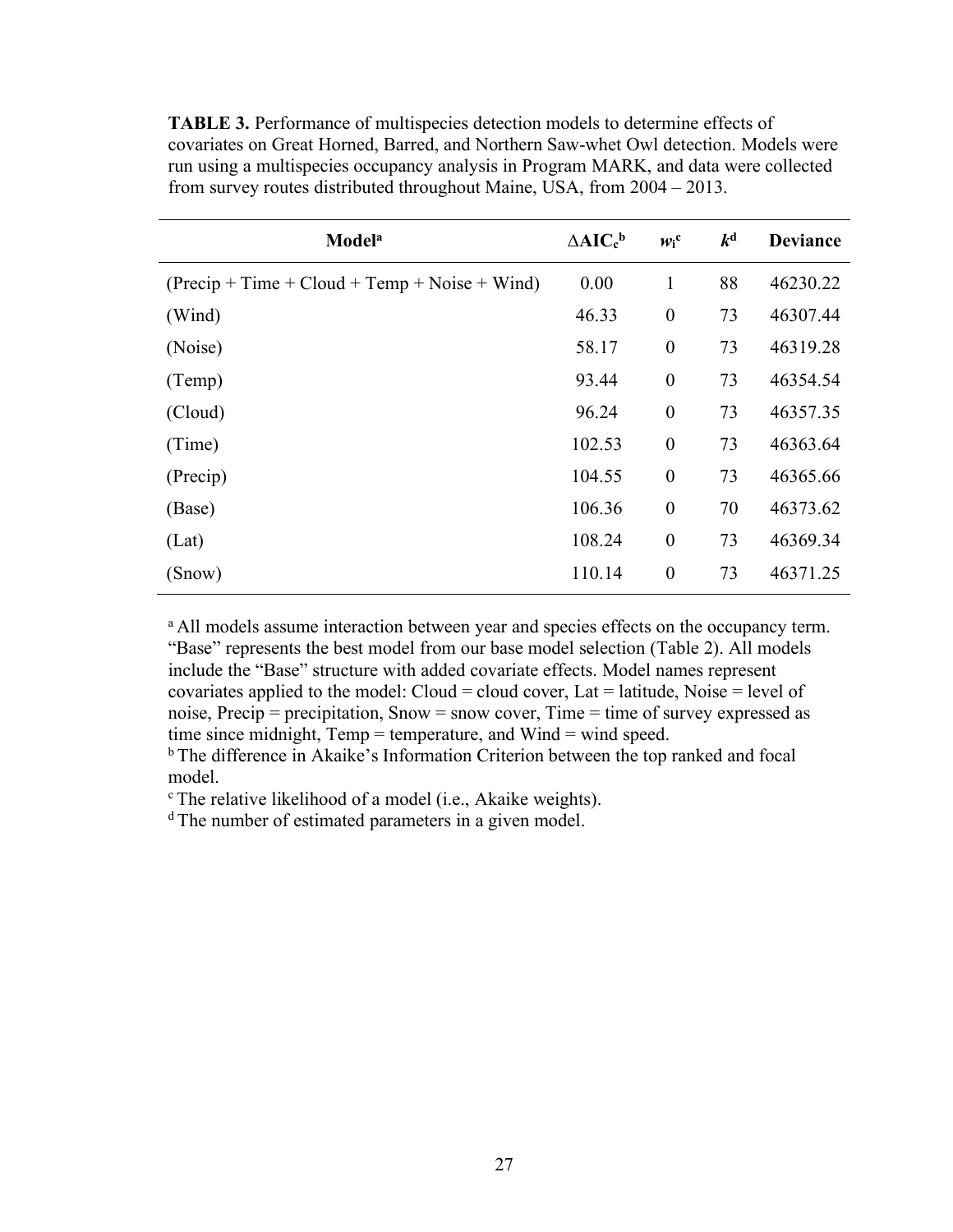**TABLE 4.** Performance of multispecies detection models to determine effects of broadcasting playback on Great Horned, Barred, and Northern Saw-whet Owl detection probability. Models were run using a multispecies occupancy analysis in Program MARK, and data were collected from survey routes distributed throughout Maine, USA, from  $2004 - 2013$ .

| <b>Model</b> <sup>a</sup>                         | $\triangle AIC_c^b$ | $w_i^c$  | $k^{\rm d}$ | <b>Deviance</b> |
|---------------------------------------------------|---------------------|----------|-------------|-----------------|
| $(Saw-whet + Long\text{-}eared + Barred + Great)$ |                     |          |             |                 |
| Horned)                                           | 0.00                | 1        | 83          | 44024.26        |
| (Barred)                                          | 93.05               | $\theta$ | 74          | 44135.83        |
| (Barred $2007 - 2013$ only)                       | 260.78              | $\theta$ | 74          | 44303.55        |
| (Long-eared)                                      | 408.78              | $\theta$ | 74          | 44451.55        |
| (Saw-whet)                                        | 410.39              | $\theta$ | 74          | 44453.16        |
| (Great Horned)                                    | 436.35              | $\theta$ | 74          | 44479.13        |
| (Base)                                            | 2322.64             | $\theta$ | 70          | 46373.62        |

<sup>a</sup> All models assume interaction between year and species effects on the occupancy term. "Base" represents best model from our base model selection (Table 2). All models

include the "Base" structure with added playback effects. "Saw-whet", "Long-eared", "Barred", and "Great Horned" correspond to the effect of a playback of Northern Sawwhet, Long-eared, Barred, and Great Horned Owls respectively.

b The difference in Akaike's Information Criterion between the top ranked and focal model.

<sup>c</sup> The relative likelihood of a model (i.e., Akaike weights).

<sup>d</sup> The number of estimated parameters in a given model.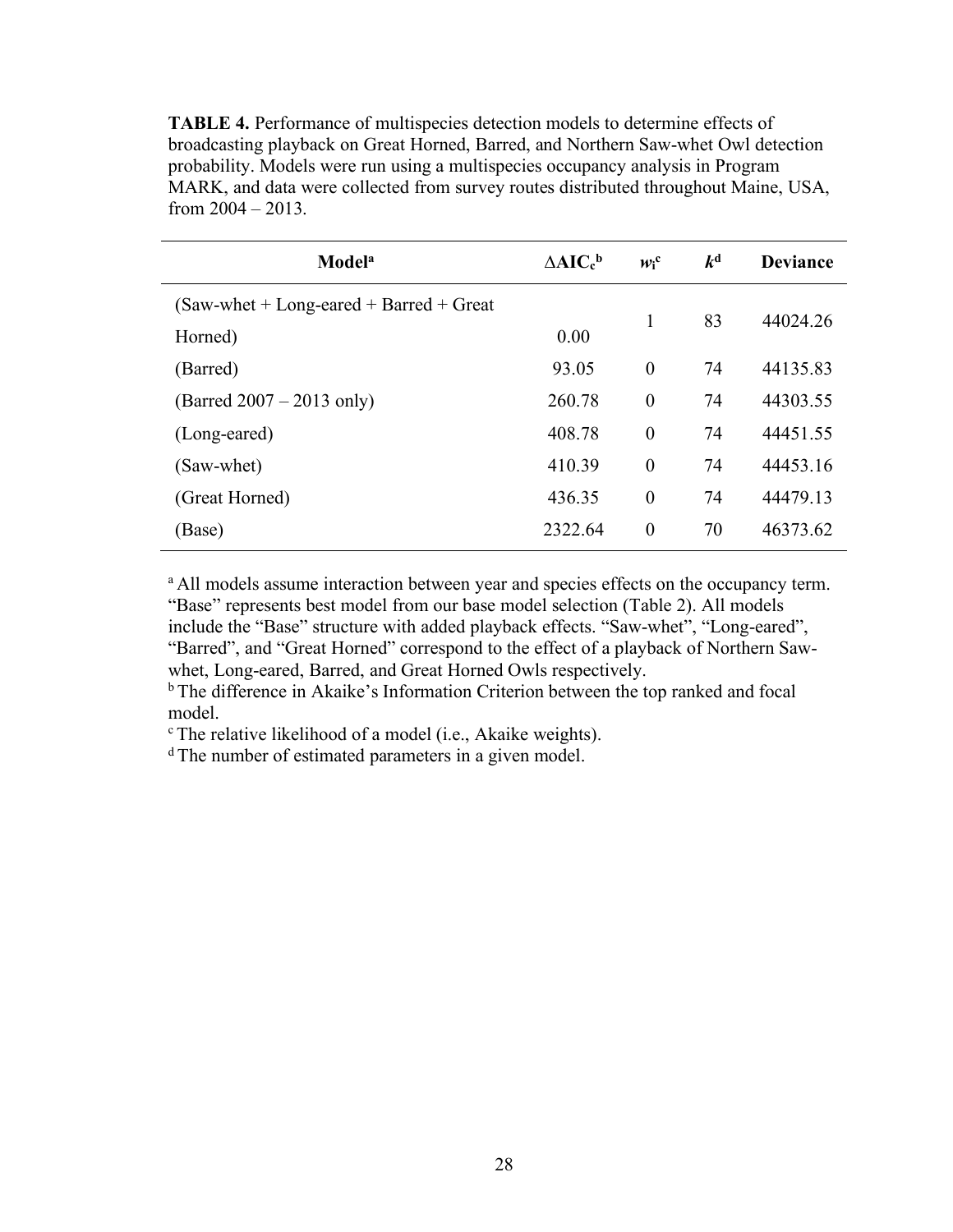**TABLE 5.** Beta estimates  $(\beta)$  of detection and standard error (SE) from a multispecies occupancy analysis in Program MARK for detection of Northern Saw-whet, Barred, and Great Horned Owls in response to Northern Saw-whet, Long-eared, Barred, and Great Horned Owl playback. Data were collected from survey routes distributed throughout Maine, USA, from 2004 – 2013.

| <b>Playback Type</b> | <b>Species</b>      | β         | SE <sup>a</sup> |
|----------------------|---------------------|-----------|-----------------|
| Saw-whet             | Saw-whet            | 0.7933    | $0.1132*$       |
|                      | Barred              | $-0.0046$ | 0.0975          |
|                      | Great Horned        | 0.2992    | 0.1543          |
| Long-eared           | Saw-whet            | 0.5401    | $0.1188*$       |
|                      | Barred              | 0.0758    | 0.0749          |
|                      | <b>Great Horned</b> | 0.1985    | 0.1299          |
| Barred               | Saw-whet            | 0.6911    | $0.0751*$       |
|                      | Barred              | 0.7398    | $0.0488*$       |
|                      | <b>Great Horned</b> | 0.3921    | $0.0871*$       |
| <b>Great Horned</b>  | Saw-whet            | 0.3703    | $0.0939*$       |
|                      | Barred              | 0.3270    | $0.0619*$       |
|                      | <b>Great Horned</b> | 0.5075    | $0.1062*$       |

a Asterisks represent an estimate with 95% CI that do not overlap zero.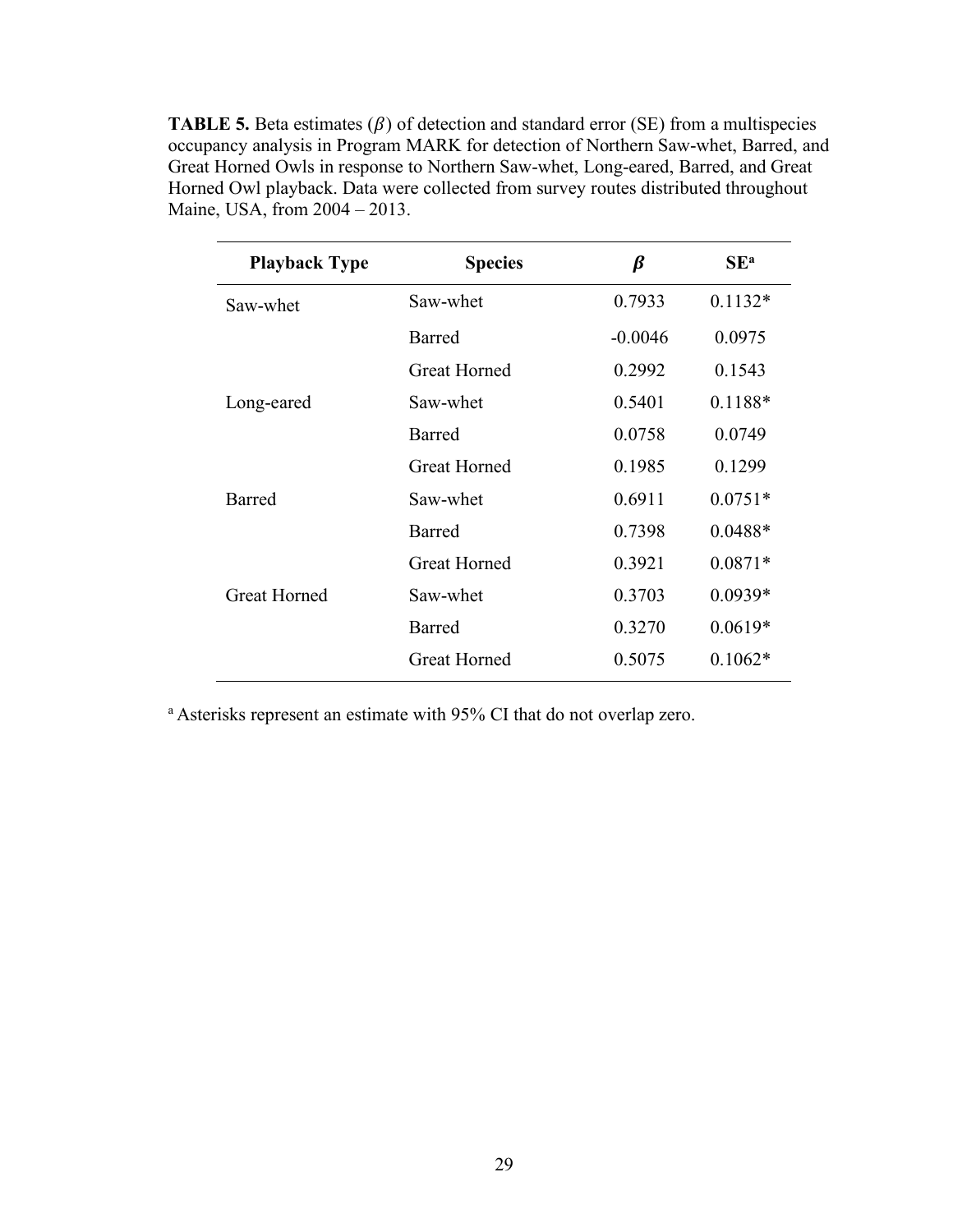**TABLE 6.** Minutes of survey at which *p\** values exceeded 0.50 and 0.95 for Northern Saw-whet, Barred, and Great Horned Owls across hypothetical survey structures, calculated using real estimates from a multispecies occupancy analysis in Program MARK. Data were collected from survey routes distributed throughout Maine, USA, from  $2004 - 2013$ .

| <b>Survey Structure</b>              | <b>Species</b>      | <b>Min of Survey</b><br>$p^* > 0.50$ | Min of<br>Survey $p^*$<br>> 0.95 |
|--------------------------------------|---------------------|--------------------------------------|----------------------------------|
| Saw-whet $+$ Barred $+$ Great Horned | Saw-whet            | 3                                    | $\tau$                           |
|                                      | Barred              | 5                                    | 11                               |
|                                      | <b>Great Horned</b> | 3                                    | 8                                |
| Long-eared + Barred + Great Horned   | Saw-whet            | 3                                    | 8                                |
|                                      | <b>Barred</b>       | 5                                    | 10                               |
|                                      | <b>Great Horned</b> | 3                                    | 8                                |
| Saw-whet + Barred                    | Saw-whet            | 3                                    | 7                                |
|                                      | <b>Barred</b>       | 5                                    | 11                               |
|                                      | <b>Great Horned</b> | 3                                    | 8                                |
| $Long\text{-}eared + Barred$         | Saw-whet            | 3                                    | 8                                |
|                                      | Barred              | 5                                    | 10                               |
|                                      | <b>Great Horned</b> | 3                                    | 8                                |
| Saw-whet                             | Saw-whet            | 3                                    | 7                                |
|                                      | Barred              | 5                                    | <b>NA</b>                        |
|                                      | <b>Great Horned</b> | 3                                    | 10                               |
| Long-eared                           | Saw-whet            | 3                                    | 9                                |
|                                      | <b>Barred</b>       | 5                                    | 13                               |
|                                      | <b>Great Horned</b> | 3                                    | 9                                |
| Barred                               | Saw-whet            | 3                                    | 8                                |
|                                      | <b>Barred</b>       | $\overline{4}$                       | 10                               |
|                                      | <b>Great Horned</b> | 3                                    | 8                                |
| No playback                          | Saw-whet            | 3                                    | 11                               |
|                                      | <b>Barred</b>       | $\overline{4}$                       | <b>NA</b>                        |
|                                      | Great Horned        | 3                                    | 11                               |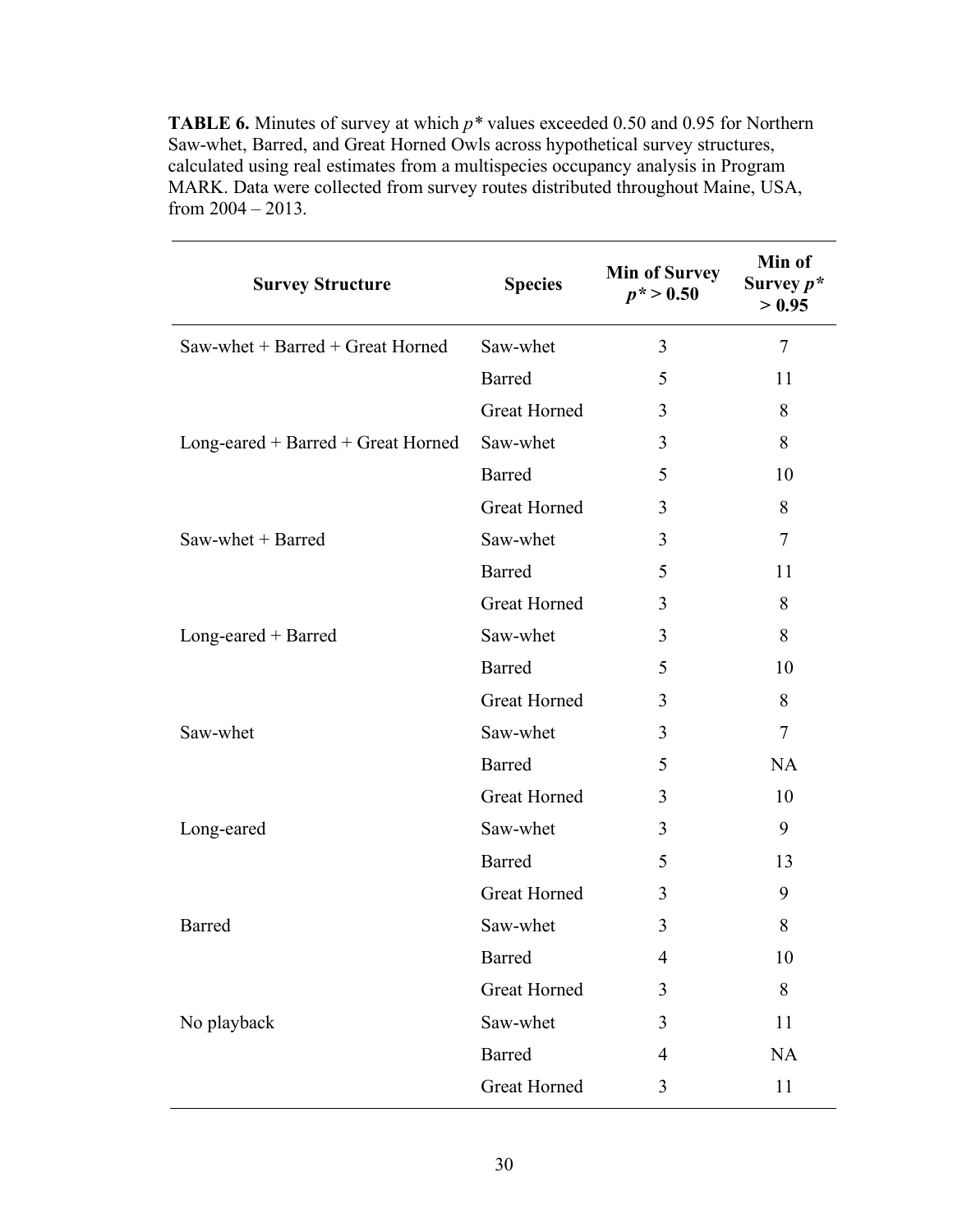

**FIGURE 1.** Detection probability and 95% confidence intervals for Northern Saw-whet, Barred and Great Horned Owl responses to six environmental covariates. Each column of the matrix represents one of the focal species: Northern Saw-whet, Barred, and Great Horned Owl from left to right. An asterisk represents a 95% CI of the  $\beta$  coefficient that did not overlap zero. Data were collected from survey routes distributed throughout Maine, USA, from 2004 – 2013, and analyzed using a multispecies occupancy analysis in Program MARK.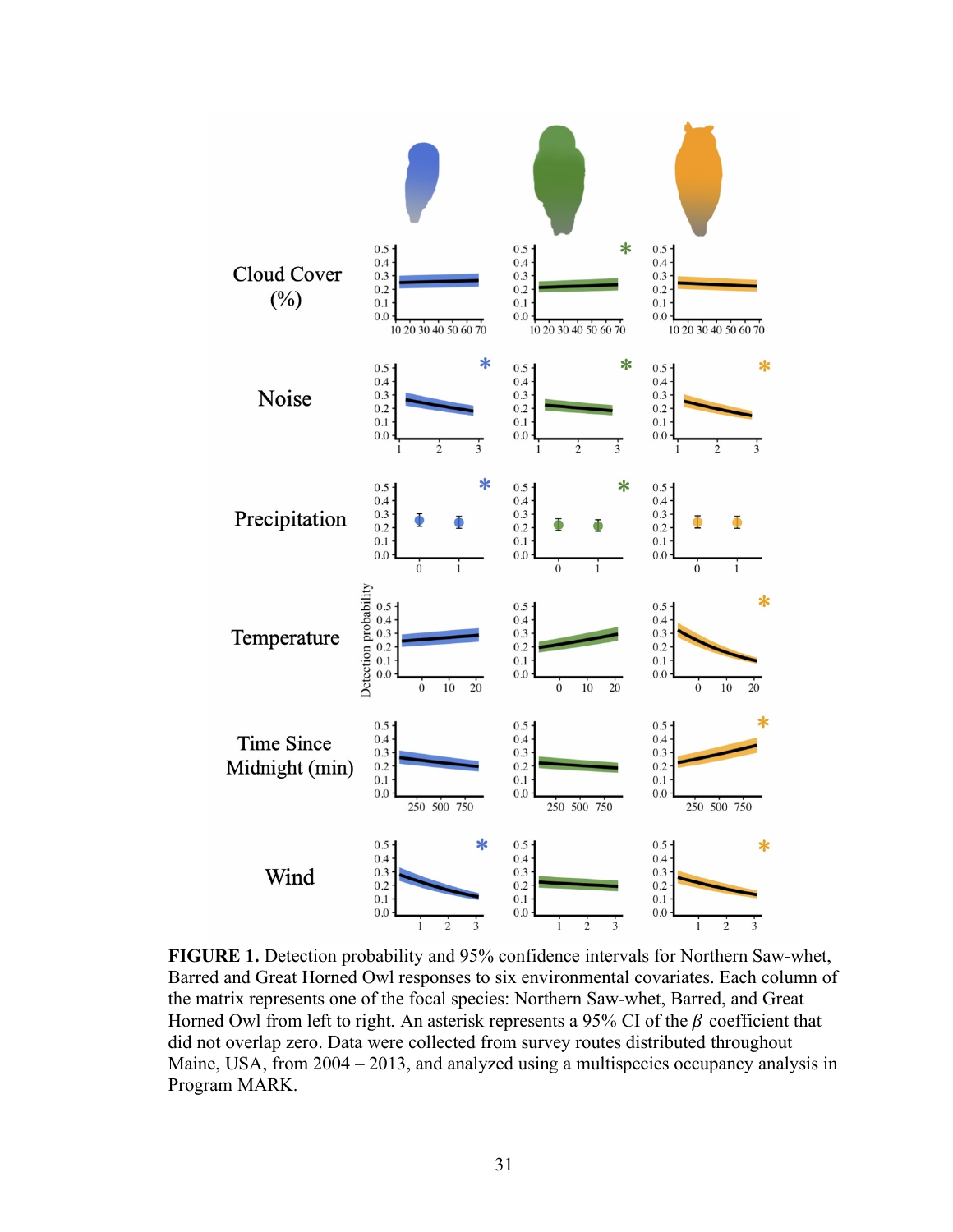

**FIGURE 2.** Species-specific *p\** (the estimated probability that each species was detected at least once during a survey of 13 intervals) for three hypothetical scenarios beginning with Northern Saw-whet Owl playback and a scenario with no playback for comparison. Each row of the graph matrix represents the effect of the playback sequence listed on the far left. Each column of the matrix represents one of the focal species: Northern Sawwhet, Barred, and Great Horned Owl from left to right. Vertical black lines represent the point in time when a playback was broadcast, and the colored blocks denote the period of time where the cumulative detection probability was < 0.95. Colored blocks are absent when the period of time where the cumulative detection probability was  $\leq 0.95$  required more than 13 minutes. Data were collected from survey routes distributed throughout Maine, USA, from 2004 – 2013, and analyzed using a multispecies occupancy analysis in Program MARK.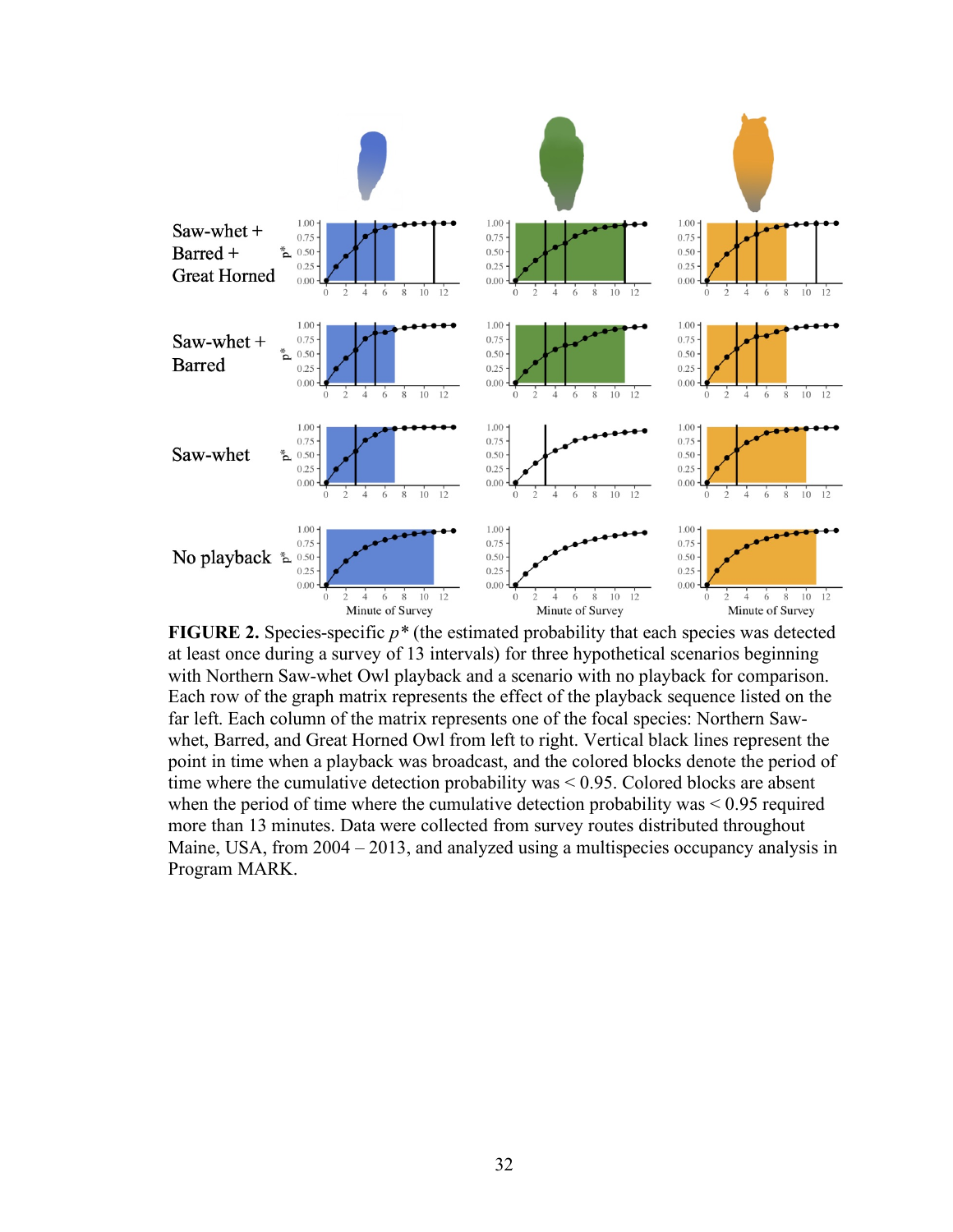

**FIGURE 3.** Species-specific *p\** (the estimated probability that each species was detected at least once during a survey of 13 intervals) for three hypothetical scenarios beginning with Long-eared Owl playback and a scenario with no playback for comparison. Each row of the graph matrix represents the effect of the playback sequence listed on the far left. Each column of the matrix represents one of the focal species: Northern Saw-whet, Barred, and Great Horned Owl from left to right. Vertical black lines represent the point in time when a playback was broadcast, and the colored blocks denote the period of time where the cumulative detection probability was  $\leq$  0.95. Colored blocks are absent when the period of time where the cumulative detection probability was < 0.95 required more than 13 minutes. Data were collected from survey routes distributed throughout Maine, USA, from 2004 – 2013, and analyzed using a multispecies occupancy analysis in Program MARK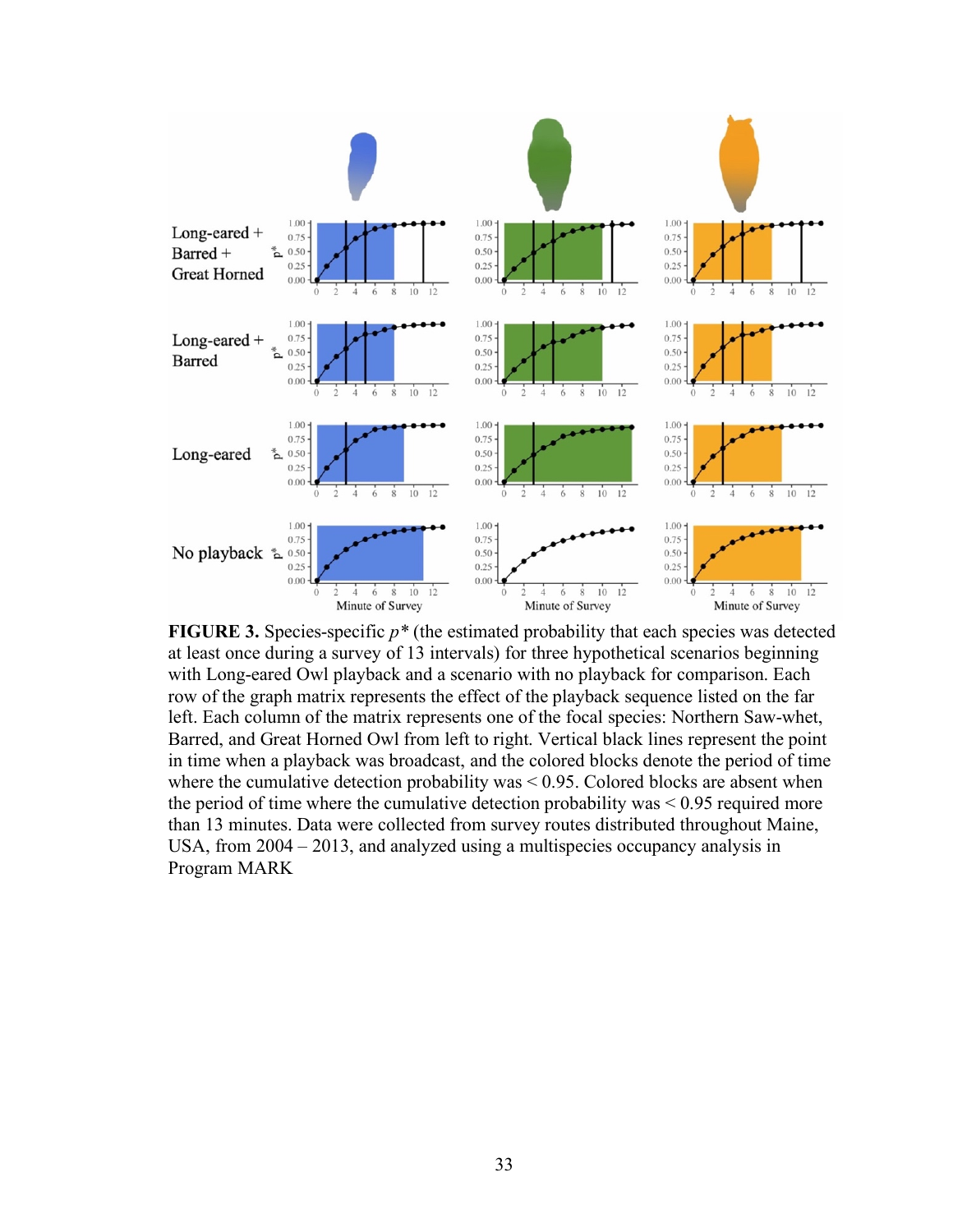| <b>Model</b> <sup>a</sup> | Parameter <sup>a</sup> | <b>Estimate</b> | <b>SE</b> |
|---------------------------|------------------------|-----------------|-----------|
| Base                      | p: Intercept/NSWO 2013 | $-0.7685$       | 0.1233    |
|                           | p: BADO 2004           | $-0.6558$       | 0.1350    |
|                           | p: GHOW 2004           | $-0.3681$       | 0.1512    |
|                           | p: NSWO 2004           | $-0.0999$       | 0.1464    |
|                           | p: BADO 2005           | $-0.6091$       | 0.1366    |
|                           | p: GHOW 2005           | $-0.5135$       | 0.1706    |
|                           | p: NSWO 2005           | 0.0532          | 0.1336    |
|                           | p: BADO 2006           | $-0.4648$       | 0.1343    |
|                           | p: GHOW 2006           | 0.1726          | 0.1512    |
|                           | p: NSWO 2006           | $-0.3399$       | 0.1362    |
|                           | p: BADO 2007           | $-0.4030$       | 0.1318    |
|                           | p: GHOW 2007           | 0.0608          | 0.1434    |
|                           | p: NSWO 2007           | 0.1474          | 0.1392    |
|                           | p: BADO 2008           | $-0.6367$       | 0.1382    |
|                           | p: GHOW 2008           | $-0.5664$       | 0.1641    |
|                           | p: NSWO 2008           | $-0.8967$       | 0.2569    |
|                           | p: BADO 2009           | $-0.6715$       | 0.1448    |
|                           | p: GHOW 2009           | $-0.6887$       | 0.1811    |
|                           | p: NSWO 2009           | $-0.2116$       | 0.1777    |
|                           | p: BADO 2010           | $-0.3402$       | 0.1397    |
|                           | p: GHOW 2010           | $-0.2349$       | 0.1905    |
|                           | p: NSWO 2010           | $-0.0684$       | 0.1671    |
|                           | p: BADO 2011           | $-0.2746$       | 0.1360    |
|                           | p: GHOW 2011           | $-0.0324$       | 0.1635    |
|                           | p: NSWO 2011           | $-0.2855$       | 0.1628    |
|                           | p: BADO 2012           | $-0.4516$       | 0.1367    |
|                           | p: GHOW 2012           | $-0.0783$       | 0.1728    |
|                           | p: NSWO 2012           | $-0.0467$       | 0.1572    |
|                           | p: BADO 2013           | $-0.5529$       | 0.1460    |
|                           | p: GHOW 2013           | $-0.4551$       | 0.1850    |
|                           | p: BADO+OD             | 0.0673          | 0.0382    |
|                           | p: BADO+OD2            | $-0.0456$       | 0.0114    |
|                           | p: GHOW+OD             | $-0.2177$       | 0.0735    |
|                           | p: GHOW+OD2            | $-0.1095$       | 0.0336    |
|                           | p: NSWO+OD             | $-0.0476$       | 0.0532    |
|                           | p: NSWO+OD2            | $-0.0577$       | 0.0173    |

**TABLE A1.** Beta estimates and associated standard error for each parameter of the leading models from the three sections of model selection.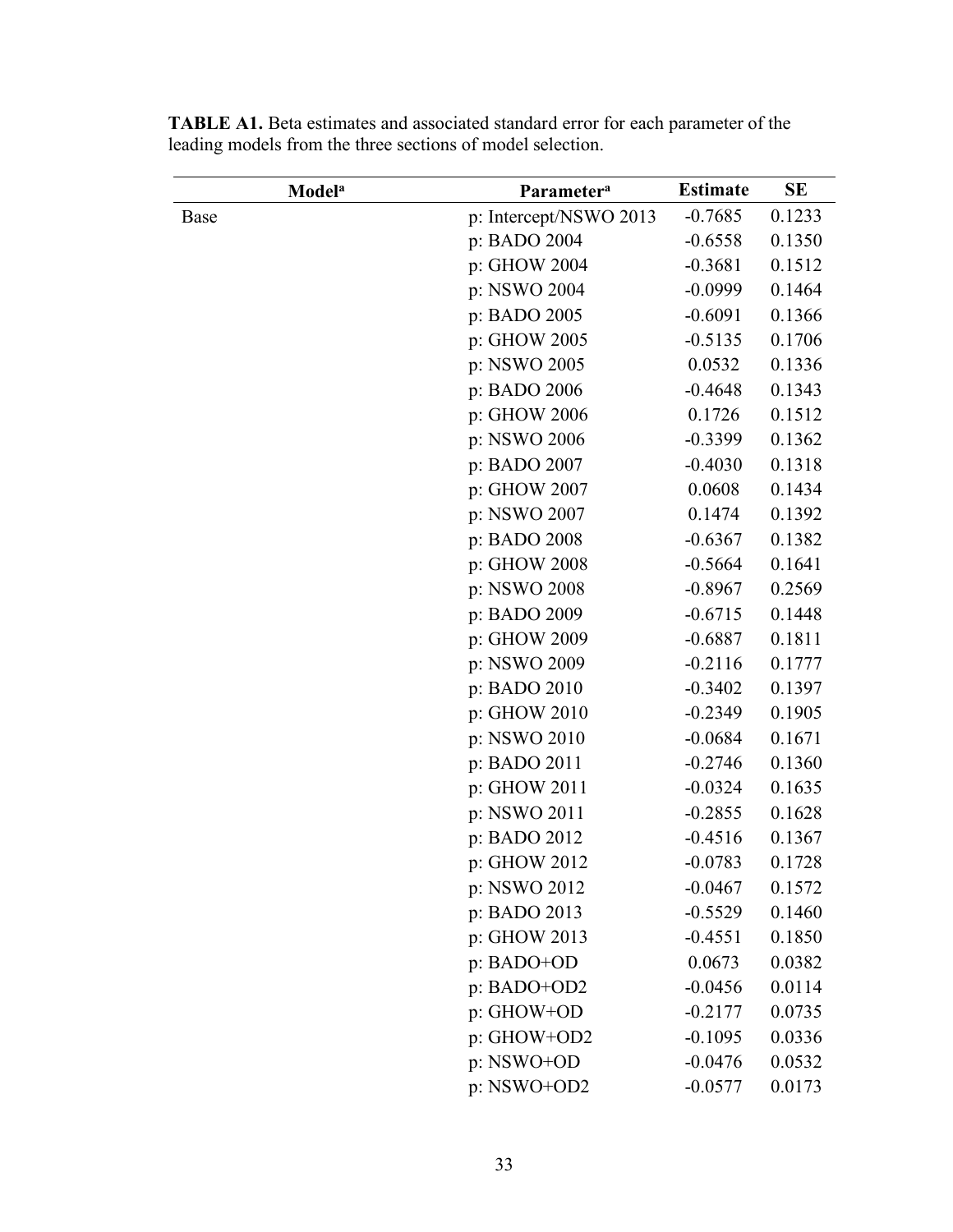| Base + P + TM + CC + T + N + W | p: Intercept/NSWO 2013 | $-0.7433$ | 0.1278 |
|--------------------------------|------------------------|-----------|--------|
|                                | p: BADO 2004           | $-0.6842$ | 0.1393 |
|                                | p: GHOW 2004           | $-0.4087$ | 0.1560 |
|                                | p: NSWO 2004           | $-0.1997$ | 0.1520 |
|                                | p: BADO 2005           | $-0.6086$ | 0.1409 |
|                                | p: GHOW 2005           | $-0.5290$ | 0.1764 |
|                                | p: NSWO 2005           | 0.0794    | 0.1398 |
|                                | p: BADO 2006           | $-0.5248$ | 0.1387 |
|                                | p: GHOW 2006           | 0.0956    | 0.1560 |
|                                | p: NSWO 2006           | $-0.4436$ | 0.1417 |
|                                | p: BADO 2007           | $-0.4119$ | 0.1362 |
|                                | p: GHOW 2007           | $-0.0235$ | 0.1496 |
|                                | p: NSWO 2007           | 0.0277    | 0.1459 |
|                                | p: BADO 2008           | $-0.6591$ | 0.1425 |
|                                | p: GHOW 2008           | $-0.5810$ | 0.1684 |
|                                | p: NSWO 2008           | $-0.9358$ | 0.2609 |
|                                | p: BADO 2009           | $-0.7047$ | 0.1491 |
|                                | p: GHOW 2009           | $-0.6425$ | 0.1868 |
|                                | p: NSWO 2009           | $-0.1262$ | 0.1822 |
|                                | p: BADO 2010           | $-0.3768$ | 0.1448 |
|                                | p: GHOW 2010           | $-0.1947$ | 0.2018 |
|                                | p: NSWO 2010           | $-0.1795$ | 0.1725 |
|                                | p: BADO 2011           | $-0.2735$ | 0.1403 |
|                                | p: GHOW 2011           | $-0.1068$ | 0.1679 |
|                                | p: NSWO 2011           | $-0.3312$ | 0.1673 |
|                                | p: BADO 2012           | $-0.5172$ | 0.1416 |
|                                | p: GHOW 2012           | $-0.1230$ | 0.1790 |
|                                | p: NSWO 2012           | $-0.1317$ | 0.1627 |
|                                | p: BADO 2013           | $-0.5676$ | 0.1513 |
|                                | p: GHOW 2013           | $-0.5451$ | 0.1926 |
|                                | p: BADO+OD             | 0.0653    | 0.0397 |
|                                | p: BADO+OD2            | $-0.0447$ | 0.0119 |
|                                | p: GHOW+OD             | $-0.1309$ | 0.0809 |
|                                | p: GHOW+OD2            | $-0.1329$ | 0.0343 |
|                                | p: NSWO+OD             | $-0.0622$ | 0.0556 |
|                                | p: NSWO+OD2            | $-0.0516$ | 0.0179 |
|                                | p: BADO+P              | $-0.0428$ | 0.0184 |
|                                | p: GHOW+P              | $-0.0130$ | 0.0480 |
|                                | $p: NSWO+P$            | $-0.0912$ | 0.0401 |
|                                | p: BADO+TM             | $-0.0360$ | 0.0202 |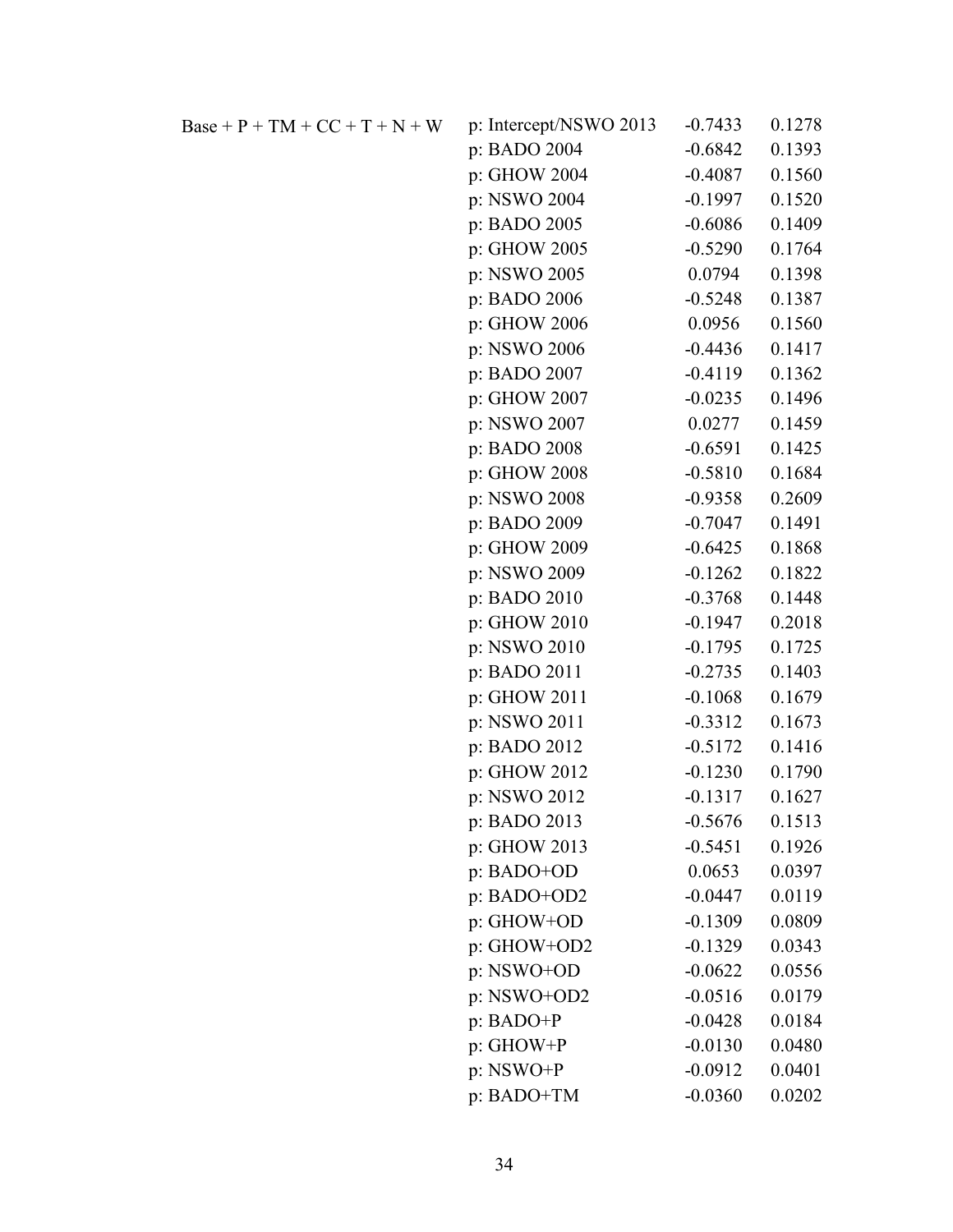| p: GHOW+TM             | 0.0917    | 0.0439 |
|------------------------|-----------|--------|
| p: NSWO+TM             | $-0.0566$ | 0.0311 |
| p: BADO+CC             | 0.0454    | 0.0204 |
| p: GHOW+CC             | $-0.0520$ | 0.0384 |
| p: NSWO+CC             | 0.0299    | 0.0328 |
| p: BADO+T              | 0.0445    | 0.0233 |
| p: GHOW+T              | $-0.1243$ | 0.0523 |
| p: NSWO+T              | 0.0183    | 0.0300 |
| p: BADO+N              | $-0.0518$ | 0.0190 |
| p: GHOW+N              | $-0.1381$ | 0.0370 |
| p: NSWO+N              | $-0.1005$ | 0.0276 |
| p: BADO+W              | $-0.0319$ | 0.0193 |
| p: GHOW+W              | $-0.1420$ | 0.0386 |
| p: NSWO+W              | $-0.1849$ | 0.0350 |
| p: Intercept/NSWO 2013 | $-0.9924$ | 0.1410 |
| p: BADO 2004           | $-0.6321$ | 0.1569 |
| p: GHOW 2004           | $-0.2309$ | 0.1806 |
| p: NSWO 2004           | $-0.1516$ | 0.1540 |
| p: BADO 2005           | $-0.5830$ | 0.1584 |
| p: GHOW 2005           | $-0.3829$ | 0.1978 |
| p: NSWO 2005           | 0.0135    | 0.1411 |
| p: BADO 2006           | $-0.4311$ | 0.1563 |
| p: GHOW 2006           | 0.3463    | 0.1810 |
| p: NSWO 2006           | $-0.4075$ | 0.1435 |
| p: BADO 2007           | $-0.3765$ | 0.1538 |
| p: GHOW 2007           | 0.2405    | 0.1733 |
| p: NSWO 2007           | 0.1592    | 0.1447 |
| p: BADO 2008           | $-0.6223$ | 0.1596 |
| p: GHOW 2008           | $-0.4214$ | 0.1913 |
| p: NSWO 2008           | $-0.9399$ | 0.2619 |
| p: BADO 2009           | $-0.6590$ | 0.1656 |
| p: GHOW 2009           | $-0.5490$ | 0.2065 |
| p: NSWO 2009           | $-0.2264$ | 0.1839 |
| p: BADO 2010           | $-0.3095$ | 0.1611 |
| p: GHOW 2010           | $-0.0745$ | 0.2160 |
| p: NSWO 2010           | $-0.0734$ | 0.1733 |
| p: BADO 2011           | $-0.2391$ | 0.1578 |
| p: GHOW 2011           | 0.1403    | 0.1913 |
| p: NSWO 2011           | $-0.3049$ | 0.1685 |
| p: BADO 2012           | $-0.4277$ | 0.1583 |

 $Base + ALL-PB$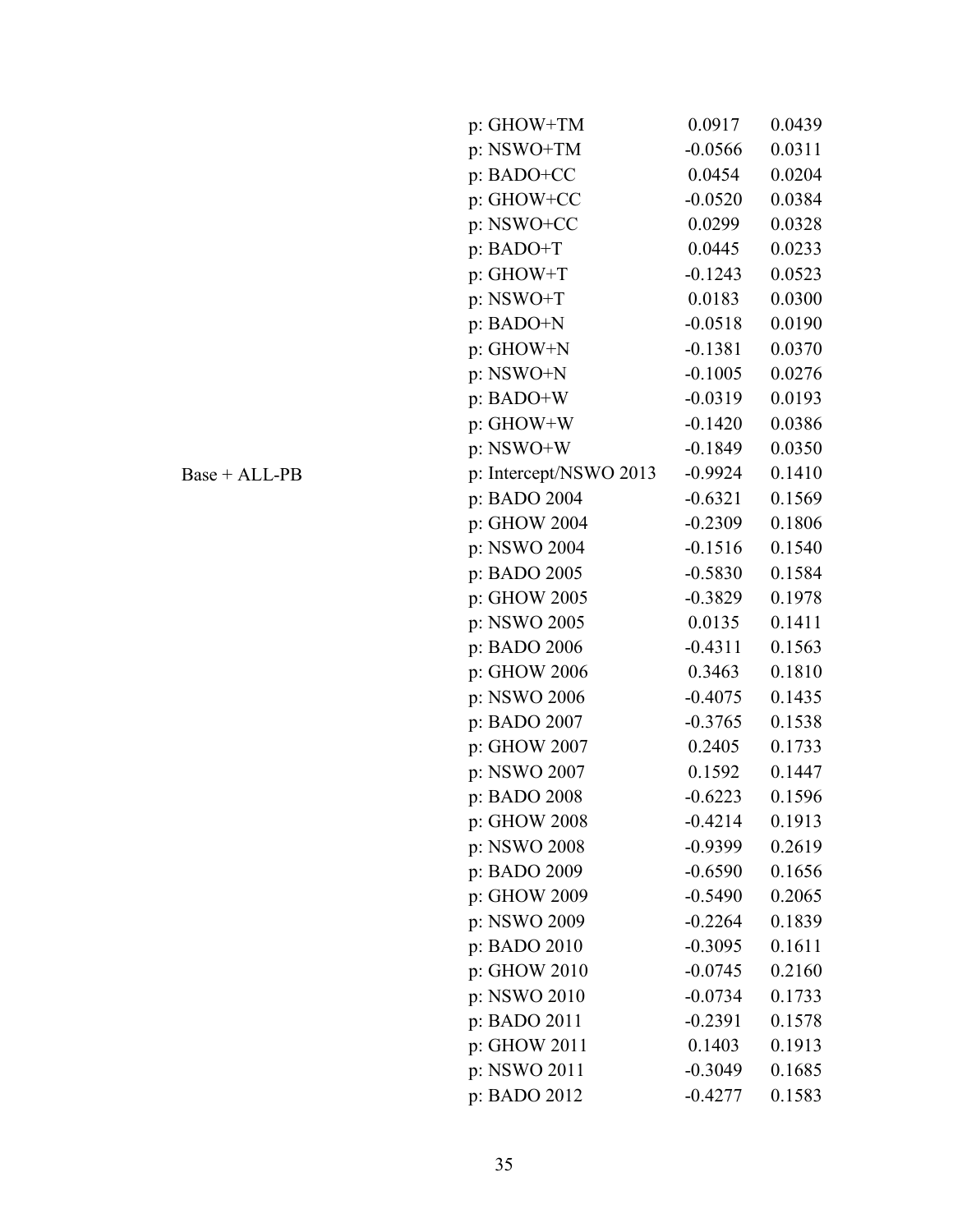| p: GHOW 2012<br>0.0911<br>0.1998<br>p: NSWO 2012<br>$-0.0501$<br>0.1632<br>p: BADO 2013<br>$-0.5346$<br>0.1668<br>p: GHOW 2013<br>$-0.3057$<br>0.2103<br>p: BADO+OD<br>0.0705<br>0.0392<br>p: BADO+OD2<br>$-0.0476$<br>0.0116<br>p: GHOW+OD<br>0.0756<br>$-0.2269$<br>$-0.1114$<br>p: GHOW+OD2<br>0.0342<br>p: NSWO+OD<br>$-0.0498$<br>0.0550<br>p: NSWO+OD2<br>$-0.0604$<br>0.0177<br>$-2.0315$<br>0.0604<br>p: Playback<br>0.0975<br>$-0.0046$<br>p: BADO - NSWOpb<br>0.2992<br>0.1543<br>p: GHOW - NSWOpb<br>0.7933<br>0.1132<br>p: NSWO - NSWOpb<br>0.0758<br>0.0749<br>p: BADO - LEOWpb<br>0.1985<br>0.1299<br>p: GHOW - LEOWpb<br>0.5401<br>0.1188<br>p: NSWO - LEOWpb<br>0.7398<br>0.0488<br>p: BADO - BADOpb<br>0.0871<br>0.3921<br>p: GHOW - BADOpb<br>0.6911<br>0.0751<br>p: NSWO - BADOpb<br>0.3270<br>0.0619<br>p: BADO - GHOWpb<br>0.1062<br>0.5075<br>p: GHOW - GHOWpb<br>0.3703<br>0.0939<br>p: NSWO - GHOWpb |  |  |
|------------------------------------------------------------------------------------------------------------------------------------------------------------------------------------------------------------------------------------------------------------------------------------------------------------------------------------------------------------------------------------------------------------------------------------------------------------------------------------------------------------------------------------------------------------------------------------------------------------------------------------------------------------------------------------------------------------------------------------------------------------------------------------------------------------------------------------------------------------------------------------------------------------------------------|--|--|
|                                                                                                                                                                                                                                                                                                                                                                                                                                                                                                                                                                                                                                                                                                                                                                                                                                                                                                                              |  |  |
|                                                                                                                                                                                                                                                                                                                                                                                                                                                                                                                                                                                                                                                                                                                                                                                                                                                                                                                              |  |  |
|                                                                                                                                                                                                                                                                                                                                                                                                                                                                                                                                                                                                                                                                                                                                                                                                                                                                                                                              |  |  |
|                                                                                                                                                                                                                                                                                                                                                                                                                                                                                                                                                                                                                                                                                                                                                                                                                                                                                                                              |  |  |
|                                                                                                                                                                                                                                                                                                                                                                                                                                                                                                                                                                                                                                                                                                                                                                                                                                                                                                                              |  |  |
|                                                                                                                                                                                                                                                                                                                                                                                                                                                                                                                                                                                                                                                                                                                                                                                                                                                                                                                              |  |  |
|                                                                                                                                                                                                                                                                                                                                                                                                                                                                                                                                                                                                                                                                                                                                                                                                                                                                                                                              |  |  |
|                                                                                                                                                                                                                                                                                                                                                                                                                                                                                                                                                                                                                                                                                                                                                                                                                                                                                                                              |  |  |
|                                                                                                                                                                                                                                                                                                                                                                                                                                                                                                                                                                                                                                                                                                                                                                                                                                                                                                                              |  |  |
|                                                                                                                                                                                                                                                                                                                                                                                                                                                                                                                                                                                                                                                                                                                                                                                                                                                                                                                              |  |  |
|                                                                                                                                                                                                                                                                                                                                                                                                                                                                                                                                                                                                                                                                                                                                                                                                                                                                                                                              |  |  |
|                                                                                                                                                                                                                                                                                                                                                                                                                                                                                                                                                                                                                                                                                                                                                                                                                                                                                                                              |  |  |
|                                                                                                                                                                                                                                                                                                                                                                                                                                                                                                                                                                                                                                                                                                                                                                                                                                                                                                                              |  |  |
|                                                                                                                                                                                                                                                                                                                                                                                                                                                                                                                                                                                                                                                                                                                                                                                                                                                                                                                              |  |  |
|                                                                                                                                                                                                                                                                                                                                                                                                                                                                                                                                                                                                                                                                                                                                                                                                                                                                                                                              |  |  |
|                                                                                                                                                                                                                                                                                                                                                                                                                                                                                                                                                                                                                                                                                                                                                                                                                                                                                                                              |  |  |
|                                                                                                                                                                                                                                                                                                                                                                                                                                                                                                                                                                                                                                                                                                                                                                                                                                                                                                                              |  |  |
|                                                                                                                                                                                                                                                                                                                                                                                                                                                                                                                                                                                                                                                                                                                                                                                                                                                                                                                              |  |  |
|                                                                                                                                                                                                                                                                                                                                                                                                                                                                                                                                                                                                                                                                                                                                                                                                                                                                                                                              |  |  |
|                                                                                                                                                                                                                                                                                                                                                                                                                                                                                                                                                                                                                                                                                                                                                                                                                                                                                                                              |  |  |
|                                                                                                                                                                                                                                                                                                                                                                                                                                                                                                                                                                                                                                                                                                                                                                                                                                                                                                                              |  |  |
|                                                                                                                                                                                                                                                                                                                                                                                                                                                                                                                                                                                                                                                                                                                                                                                                                                                                                                                              |  |  |
|                                                                                                                                                                                                                                                                                                                                                                                                                                                                                                                                                                                                                                                                                                                                                                                                                                                                                                                              |  |  |

<sup>a</sup> "Base" represents the best model from our base model selection species-year interactive effect with an additive quadratic effect of ordinal date. Single/double letter codes represent covariates applied to the model:  $CC =$  cloud cover,  $L =$  latitude,  $N =$  noise,  $P =$ precipitation,  $TM =$  time of observation expressed in time since midnight,  $T =$ Temperature, and  $W =$  wind speed. The term "ALL-PB" represents that the model includes the effects of Barred, Great Horned, Long-eared, and Northern Saw-whet Owl playback. "p:" is used to present that the beta value is a detection probability. "Playback" represents the effect of detection during the sampling intervals during which a playback was broadcast. BADO, GHOW, LEOW, and NSWO are banding codes for Barred, Great Horned, Long-eared, and Northern Saw-whet Owls respectively. The term "pb" represents the effect of a playback of the species denoted by the four letter code that precedes it.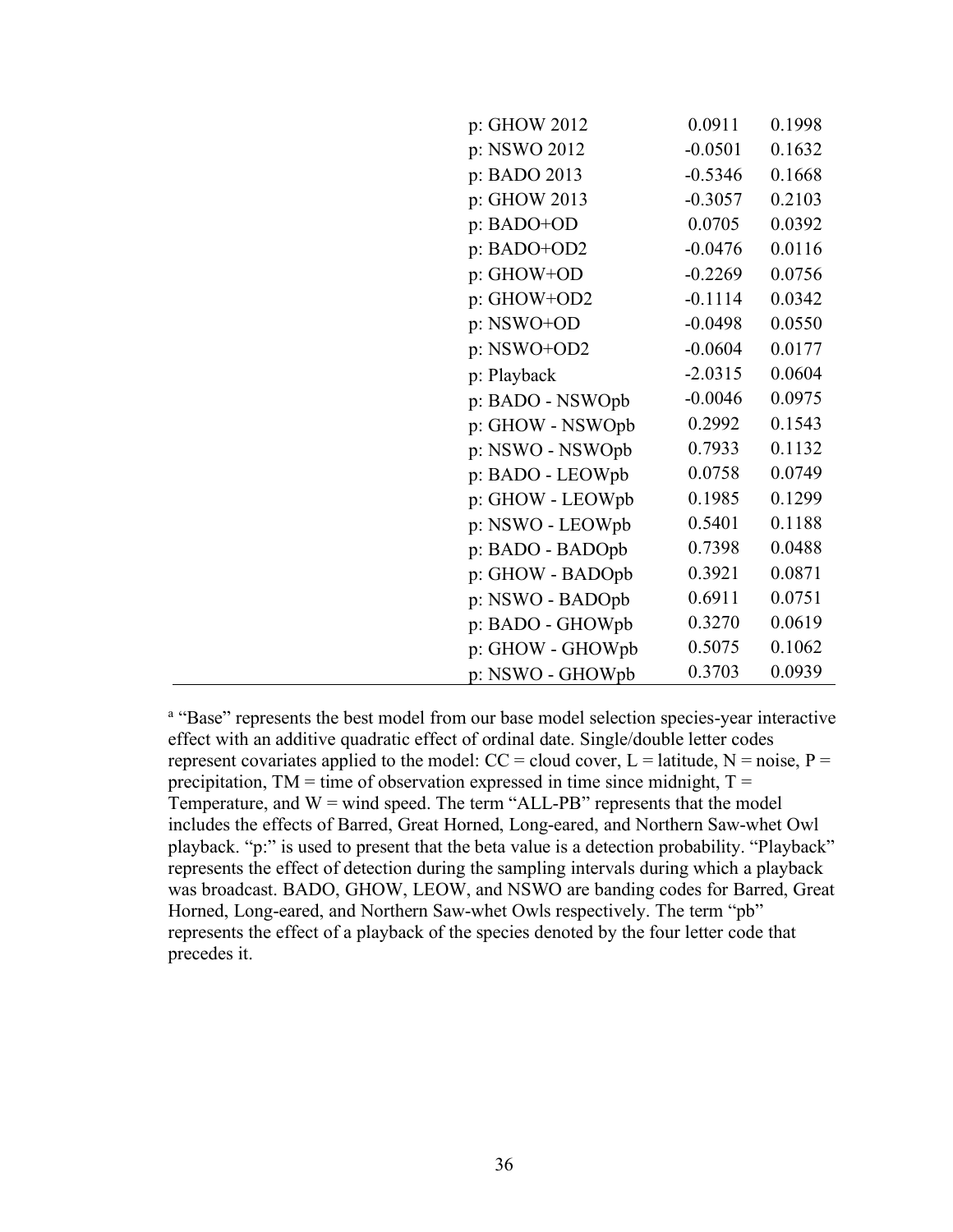| <b>Survey</b><br><b>Structure</b> <sup>a</sup> | <b>Sampling</b><br><b>Interval</b> <sup>a</sup> | <b>Interval</b><br><b>Type</b> | <b>Interval</b><br><b>Duration</b><br>(sec) | <b>NSWO</b><br>$p^*$ | <b>BADO</b><br>$p^*$ | <b>GHOW</b><br>$p^*$ |
|------------------------------------------------|-------------------------------------------------|--------------------------------|---------------------------------------------|----------------------|----------------------|----------------------|
| Saw-whet +                                     |                                                 |                                |                                             |                      |                      |                      |
| Barred + Great<br>Horned                       | $\mathbf{1}$                                    | Listening                      | 60                                          | 0.2416               | 0.1941               | 0.2739               |
|                                                | $\overline{2}$                                  | Listening                      | 60                                          | 0.4248               | 0.3505               | 0.4598               |
|                                                | $\overline{\mathbf{3}}$                         | Listening                      | 60                                          | 0.5638               | 0.4766               | 0.5981               |
|                                                | $\overline{4}$                                  | Saw-whet                       | 20                                          | 0.6006               | 0.4904               | 0.6180               |
|                                                | 5                                               | Listening                      | 40                                          | 0.7657               | 0.5774               | 0.7265               |
|                                                | 6                                               | Listening                      | 60                                          | 0.8625               | 0.6496               | 0.8042               |
|                                                | $\overline{7}$                                  | <b>Barred</b>                  | 20                                          | 0.8731               | 0.6693               | 0.8185               |
|                                                | 8                                               | Listening                      | 40                                          | 0.9224               | 0.7728               | 0.8866               |
|                                                | 9                                               | Listening                      | 60                                          | 0.9526               | 0.8438               | 0.9292               |
|                                                | 10                                              | Listening                      | 60                                          | 0.9710               | 0.8927               | 0.9558               |
|                                                | 11                                              | Listening                      | 60                                          | 0.9823               | 0.9262               | 0.9724               |
|                                                | 12                                              | Listening                      | 60                                          | 0.9892               | 0.9493               | 0.9827               |
|                                                | 13                                              | Listening                      | 60                                          | 0.9934               | 0.9652               | 0.9892               |
|                                                | 14                                              | Great<br>Horned                | 20                                          | 0.9937               | 0.9666               | 0.9900               |
|                                                | 15                                              | Listening                      | 40                                          | 0.9956               | 0.9750               | 0.9936               |
|                                                | 16                                              | Listening                      | 60                                          | 0.9969               | 0.9812               | 0.9959               |
| Long-eared $+$                                 |                                                 |                                |                                             |                      |                      |                      |
| Barred + Great<br>Horned                       | 1                                               | Listening                      | 60                                          | 0.2416               | 0.1941               | 0.2560               |
|                                                | $\overline{2}$                                  | Listening                      | 60                                          | 0.4248               | 0.3505               | 0.4465               |
|                                                | $\overline{3}$                                  | Listening                      | 60                                          | 0.5638               | 0.4766               | 0.5882               |
|                                                | $\overline{4}$                                  | Long-<br>eared                 | 20                                          | 0.5910               | 0.4939               | 0.6097               |
|                                                | 5                                               | Listening                      | 40                                          | 0.7286               | 0.5986               | 0.7250               |
|                                                | 6                                               | Listening                      | 60                                          | 0.8200               | 0.6816               | 0.8063               |
|                                                | $\sqrt{ }$                                      | <b>Barred</b>                  | 20                                          | 0.8338               | 0.6995               | 0.8205               |
|                                                | 8                                               | Listening                      | 40                                          | 0.8984               | 0.7935               | 0.8879               |
|                                                | 9                                               | Listening                      | 60                                          | 0.9379               | 0.8581               | 0.9300               |
|                                                | 10                                              | Listening                      | 60                                          | 0.9620               | 0.9025               | 0.9563               |
|                                                | 11                                              | Listening                      | 60                                          | 0.9768               | 0.9330               | 0.9727               |
|                                                | 12                                              | Listening                      | 60                                          | 0.9858               | 0.9539               | 0.9829               |
|                                                | 13                                              | Listening                      | 60                                          | 0.9913               | 0.9683               | 0.9893               |

**TABLE A2.** *p\** values for Northern Saw-whet, Barred, and Great Horned Owl during each sampling interval of each survey structure that we tested.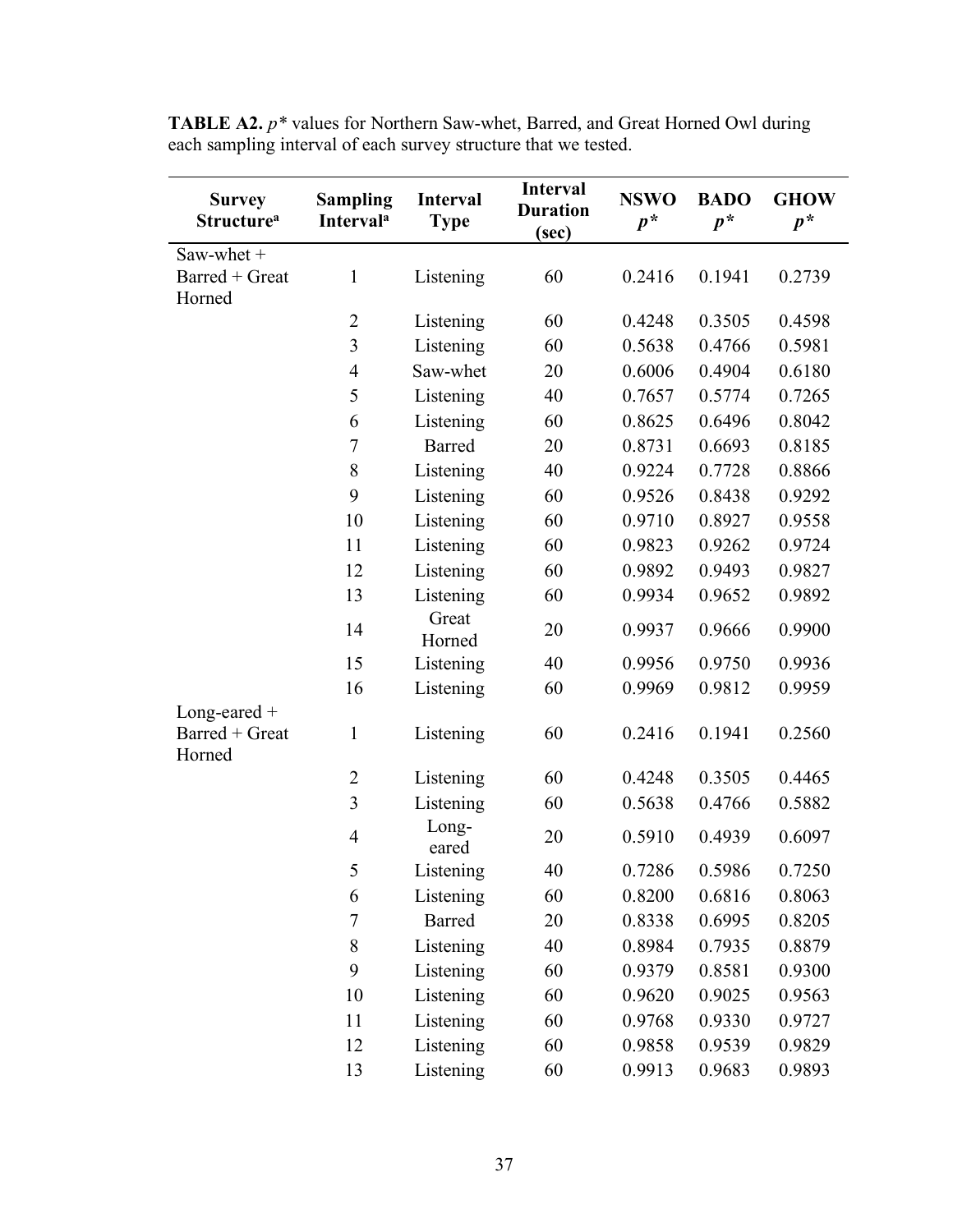|                          | 14               | Great<br>Horned | 20 | 0.9918 | 0.9697 | 0.9901 |
|--------------------------|------------------|-----------------|----|--------|--------|--------|
|                          | 15               | Listening       | 40 | 0.9942 | 0.9773 | 0.9937 |
|                          | 16               | Listening       | 60 | 0.9960 | 0.9830 | 0.9960 |
| Saw-whet +<br>Barred     | $\mathbf{1}$     | Listening       | 60 | 0.2416 | 0.1941 | 0.2560 |
|                          | $\overline{2}$   | Listening       | 60 | 0.4248 | 0.3505 | 0.4465 |
|                          | $\overline{3}$   | Listening       | 60 | 0.5638 | 0.4766 | 0.5882 |
|                          | $\overline{4}$   | Saw-whet        | 20 | 0.6006 | 0.4904 | 0.6085 |
|                          | 5                | Listening       | 40 | 0.7657 | 0.5774 | 0.7198 |
|                          | 6                | Listening       | 60 | 0.8625 | 0.6496 | 0.7994 |
|                          | $\overline{7}$   | Barred          | 20 | 0.8731 | 0.6693 | 0.8140 |
|                          | 8                | Listening       | 40 | 0.9224 | 0.7728 | 0.8838 |
|                          | 9                | Listening       | 60 | 0.9526 | 0.8438 | 0.9275 |
|                          | 10               | Listening       | 60 | 0.9710 | 0.8927 | 0.9547 |
|                          | 11               | Listening       | 60 | 0.9823 | 0.9262 | 0.9717 |
|                          | 12               | Listening       | 60 | 0.9892 | 0.9493 | 0.9823 |
|                          | 13               | Listening       | 60 | 0.9934 | 0.9652 | 0.9890 |
|                          | 14               | Listening       | 60 | 0.9959 | 0.9761 | 0.9931 |
|                          | 15               | Listening       | 60 | 0.9975 | 0.9835 | 0.9957 |
|                          | 16               | Listening       | 60 | 0.9985 | 0.9887 | 0.9973 |
| Long-eared $+$<br>Barred | $\mathbf{1}$     | Listening       | 60 | 0.2416 | 0.1941 | 0.2560 |
|                          | $\overline{2}$   | Listening       | 60 | 0.4248 | 0.3505 | 0.4465 |
|                          | 3                | Listening       | 60 | 0.5638 | 0.4766 | 0.5882 |
|                          | $\overline{4}$   | Long-<br>eared  | 20 | 0.5910 | 0.4939 | 0.6097 |
|                          | 5                | Listening       | 40 | 0.7286 | 0.5986 | 0.7250 |
|                          | 6                | Listening       | 60 | 0.8200 | 0.6816 | 0.8063 |
|                          | $\boldsymbol{7}$ | <b>Barred</b>   | 20 | 0.8338 | 0.6995 | 0.8205 |
|                          | 8                | Listening       | 40 | 0.8984 | 0.7935 | 0.8879 |
|                          | 9                | Listening       | 60 | 0.9379 | 0.8581 | 0.9300 |
|                          | 10               | Listening       | 60 | 0.9620 | 0.9025 | 0.9563 |
|                          | 11               | Listening       | 60 | 0.9768 | 0.9330 | 0.9727 |
|                          | 12               | Listening       | 60 | 0.9858 | 0.9539 | 0.9829 |
|                          | 13               | Listening       | 60 | 0.9913 | 0.9683 | 0.9893 |
|                          | 14               | Listening       | 60 | 0.9947 | 0.9782 | 0.9933 |
|                          | 15               | Listening       | 60 | 0.9968 | 0.9851 | 0.9958 |
|                          | 16               | Listening       | 60 | 0.9980 | 0.9897 | 0.9974 |
| Saw-whet                 | $\mathbf{1}$     | Listening       | 60 | 0.2416 | 0.1941 | 0.2560 |
|                          | $\overline{2}$   | Listening       | 60 | 0.4248 | 0.3505 | 0.4465 |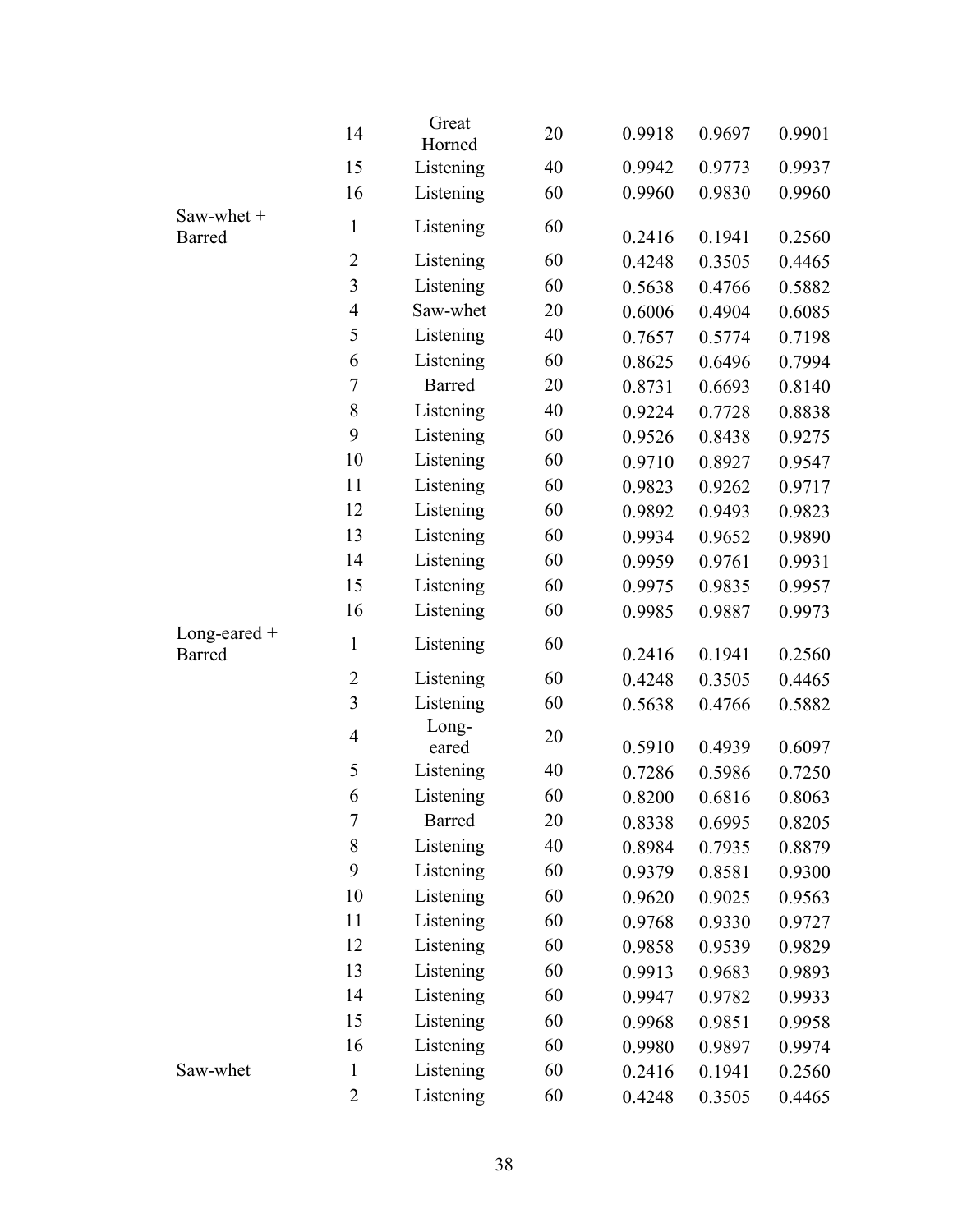|            | 3              | Listening      | 60 | 0.5638 | 0.4766 | 0.5882 |
|------------|----------------|----------------|----|--------|--------|--------|
|            | $\overline{4}$ | Saw-whet       | 20 | 0.6006 | 0.4904 | 0.6085 |
|            | 5              | Listening      | 40 | 0.7657 | 0.5774 | 0.7198 |
|            | 6              | Listening      | 60 | 0.8625 | 0.6496 | 0.7994 |
|            | $\overline{7}$ | Listening      | 60 | 0.9193 | 0.7094 | 0.8564 |
|            | 8              | Listening      | 60 | 0.9527 | 0.7591 | 0.8972 |
|            | 9              | Listening      | 60 | 0.9722 | 0.8002 | 0.9264 |
|            | 10             | Listening      | 60 | 0.9837 | 0.8343 | 0.9473 |
|            | 11             | Listening      | 60 | 0.9904 | 0.8626 | 0.9623 |
|            | 12             | Listening      | 60 | 0.9944 | 0.8861 | 0.9730 |
|            | 13             | Listening      | 60 | 0.9967 | 0.9056 | 0.9807 |
|            | 14             | Listening      | 60 | 0.9981 | 0.9217 | 0.9862 |
|            | 15             | Listening      | 60 | 0.9989 | 0.9351 | 0.9901 |
|            | 16             | Listening      | 60 | 0.9993 | 0.9462 | 0.9929 |
| Long-eared | $\mathbf{1}$   | Listening      | 60 | 0.2416 | 0.1941 | 0.2560 |
|            | $\overline{2}$ | Listening      | 60 | 0.4248 | 0.3505 | 0.4465 |
|            | $\overline{3}$ | Listening      | 60 | 0.5638 | 0.4766 | 0.5882 |
|            | $\overline{4}$ | Long-<br>eared | 20 | 0.5910 | 0.4939 | 0.6097 |
|            | 5              | Listening      | 40 | 0.7286 | 0.5986 | 0.7250 |
|            | 6              | Listening      | 60 | 0.8200 | 0.6816 | 0.8063 |
|            | $\overline{7}$ | Listening      | 60 | 0.8806 | 0.7474 | 0.8636 |
|            | 8              | Listening      | 60 | 0.9208 | 0.7997 | 0.9039 |
|            | 9              | Listening      | 60 | 0.9474 | 0.8411 | 0.9323 |
|            | 10             | Listening      | 60 | 0.9651 | 0.8740 | 0.9523 |
|            | 11             | Listening      | 60 | 0.9769 | 0.9000 | 0.9664 |
|            | 12             | Listening      | 60 | 0.9846 | 0.9207 | 0.9763 |
|            | 13             | Listening      | 60 | 0.9898 | 0.9371 | 0.9833 |
|            | 14             | Listening      | 60 | 0.9932 | 0.9501 | 0.9883 |
|            | 15             | Listening      | 60 | 0.9955 | 0.9604 | 0.9917 |
|            | 16             | Listening      | 60 | 0.9970 | 0.9686 | 0.9942 |

<sup>a</sup> MOMP stands for the Maine Owl Monitoring Program. BADO, GHOW, LEOW, and NSWO are banding codes for Barred, Great Horned, Long-eared, and Northern Saw-whet Owls respectively. The term "pb" represents the effect of a playback of the species denoted by the four letter code that precedes it.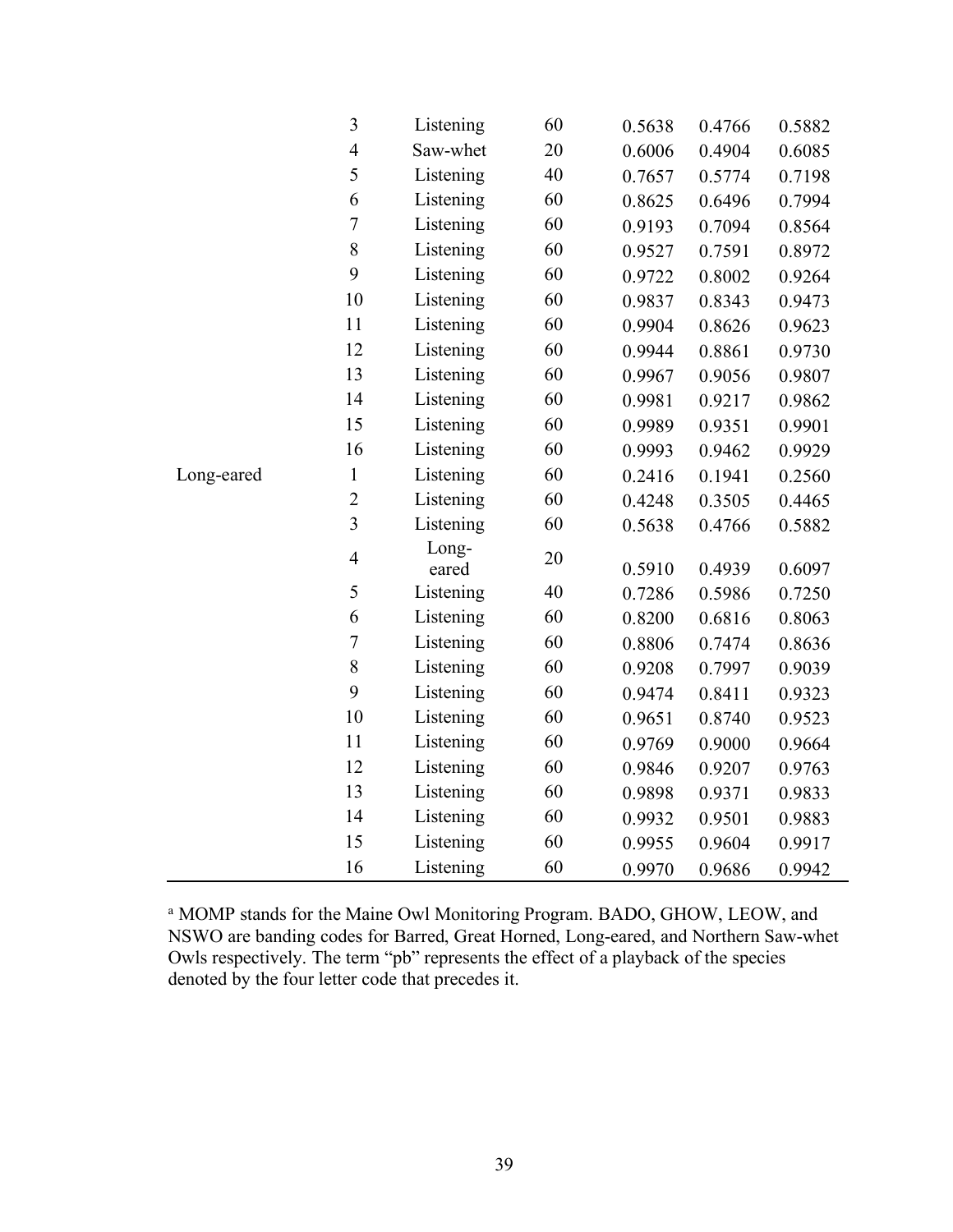#### AUTHOR'S BIBLIOGRAPHY

Kyle Lima (a.k.a., that kid who's obsessed with birds), was hatched in a nest wedged between two crooked branches in a semi-deciduous Brazilian woodland bordered by tall caatinga to a pair of *Picumnus limae* parents (hence where he got his last name, now anglicized). Growing up with birds as parents provided him with an amazing childhood, and allowed him to be able to communicate with many forms of wildlife. At the age of nine, Kyle left his parents to join a group of nomadic scientists, where he acted as a guide and human-wildlife translator. He spent the next nine years communicating with wildlife all over the world, learning 17 languages, and guiding these nomads through tropical high elevation rainforest, permafrost alpine tundra, thorny shrub savanna, rocky seasonal deserts, and across a literal continent of ice.

Kyle did not attend high school, but rather got his basic education through homeschooling lessons provided by the nomadic scientists in exchange for his guiding services. Due to his guiding expertise and his ability to talk to wildlife, the United States awarded him full citizenship at the age of 18, just 'cause. Kyle soon started his education at the University of Maine where he majored in Wildlife Ecology, with a triple concentration in bird things, concentration, and Conservation Biology. He is very active at the University, participating extensively in various clubs and organizations such as the Wildlife Sociology, Ponderers United, Climbing Random Things that Shouldn't be Climbed Association, and founding the All Birds Are Just Chickens Club. Kyle also likes to give back to his community by staring at peoples' bird feeders through binoculars, and